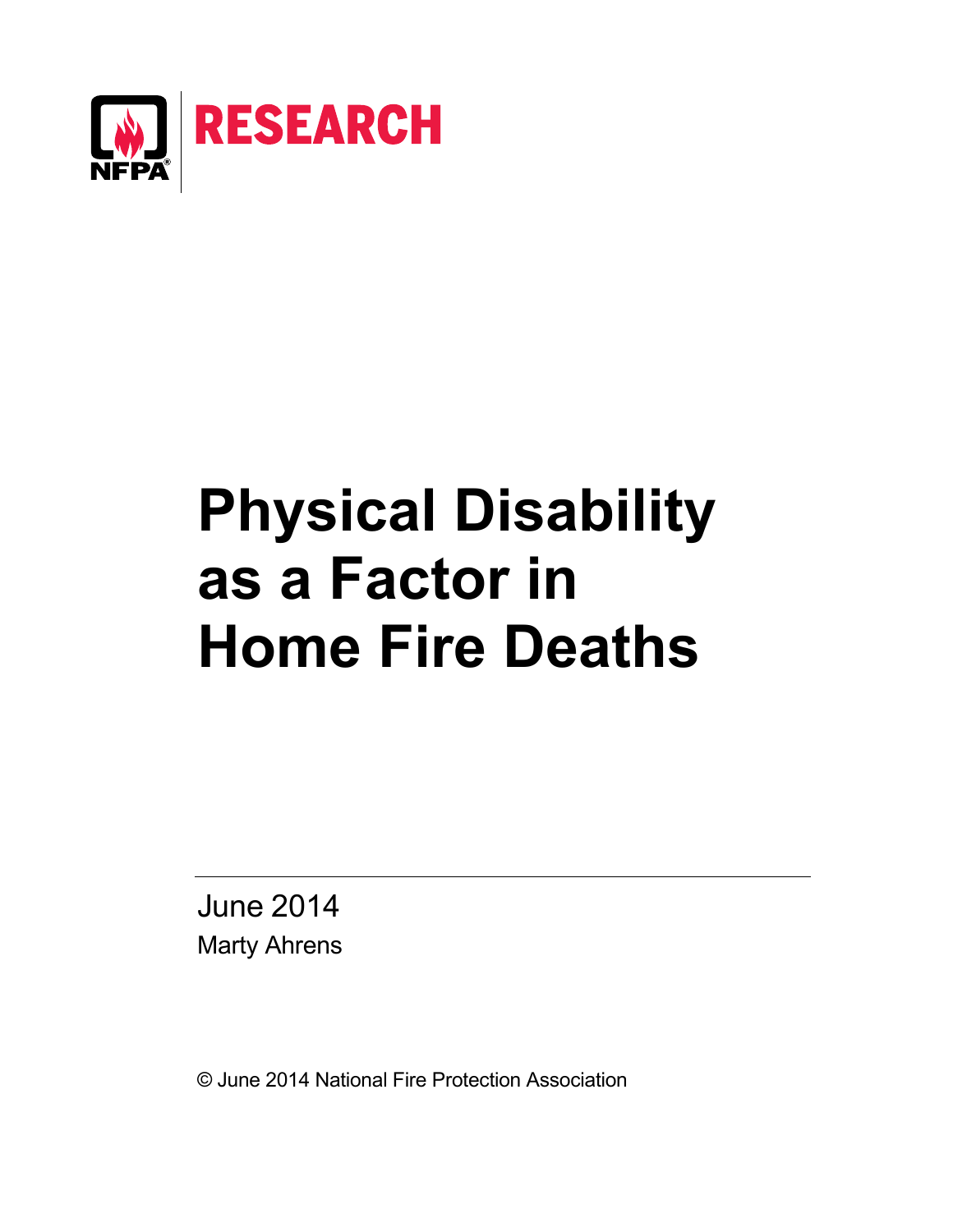# **PHYSICAL DISABILITY AS A FACTOR IN HOME FIRE DEATHS**

**Marty Ahrens June 2014** 

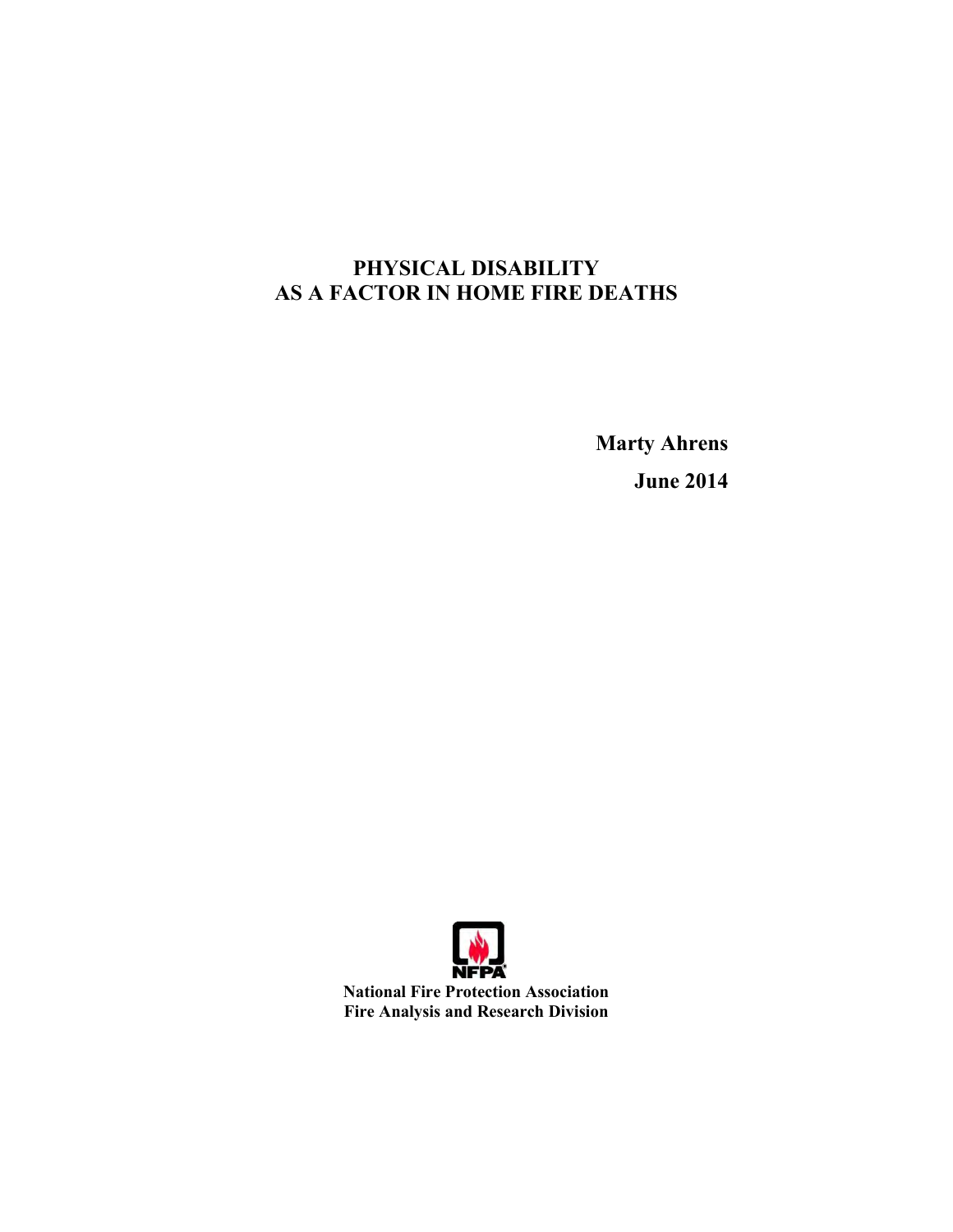#### **Abstract**

NFPA estimates that physical disability was a factor in an average of 400, or 15%, of home fire deaths per year in 2007-2011. Half of the victims were involved in ignition and in the area of origin when the fire started. When physical disability contributed to the fatal injury, the victims were more likely to have been unable to act or to have been killed by a fire started by smoking materials than were home fire victims in general. More than half (55%) of the victims died in fires in which a smoke alarm operated.

These estimates are based on data from the U.S. Fire Administration's (USFA's) National Fire Incident Reporting System (NFIRS) and the National Fire Protection Association's (NFPA's) annual fire department experience survey.

Keywords: fire statistics, home fires, physical disability, residential fires

## **Acknowledgements**

The National Fire Protection Association thanks all the fire departments and state fire authorities who participate in the National Fire Incident Reporting System (NFIRS) and the annual NFPA fire experience survey. These firefighters are the original sources of the detailed data that make this analysis possible. Their contributions allow us to estimate the size of the fire problem.

We are also grateful to the U.S. Fire Administration for its work in developing, coordinating, and maintaining NFIRS.

For more information about the National Fire Protection Association, visit [www.nfpa.org](http://www.nfpa.org/index.asp?order_src=C072&lid=C072) or call 617-770- 3000. To learn more about the One-Stop Data Shop go to [www.nfpa.org/osds](http://www.nfpa.org/categoryList.asp?categoryID=219&order_src=C072&lid=C072) or call 617-984-7443.

Copies of this analysis are available from:

National Fire Protection Association One-Stop Data Shop 1 Batterymarch Park Quincy, MA 02169-7471 www.nfpa.org e-mail: osds@nfpa.org phone: 617-984-7443

NFPA No. USS82 Copyright© 2014, National Fire Protection Association, Quincy, MA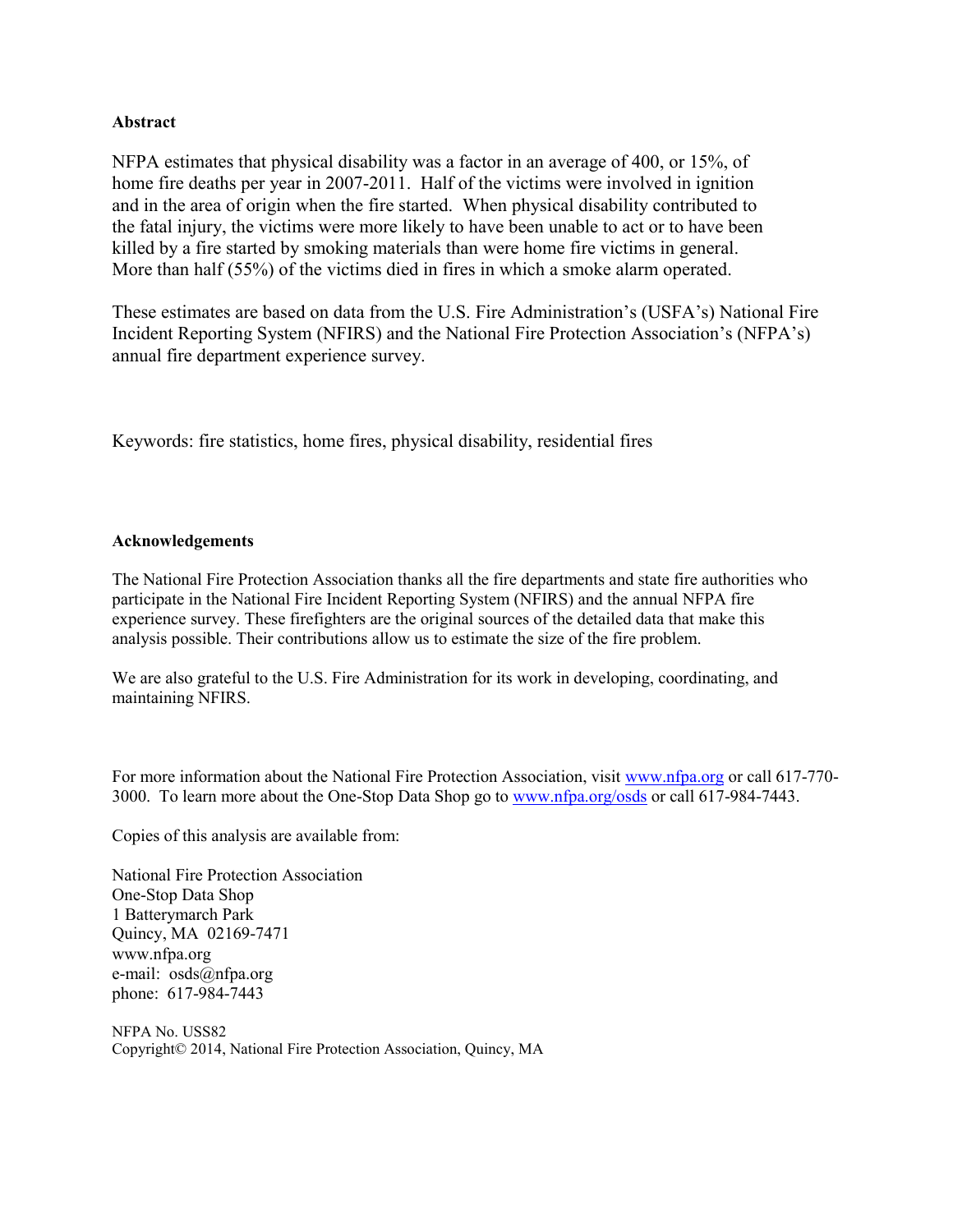## Table of Contents

# Contents i List of Tables and Figures ii Executive Summary iii Physical Disability as a Factor in Home Fire Deaths Fact Sheet vi Physical Disability as a Factor in Home Fire Deaths 1 Methodology 3 Fire Safety and People with Disabilities 9 [Appendix A:](#page-30-0) How National Estimates Statistics are Calculated 22 [Appendix B:](#page-38-0) Methodology and Definitions Used in "Leading Causes" Tables 30 [Appendix C:](#page-41-0) Selected Published Incidents 33

#### **Page**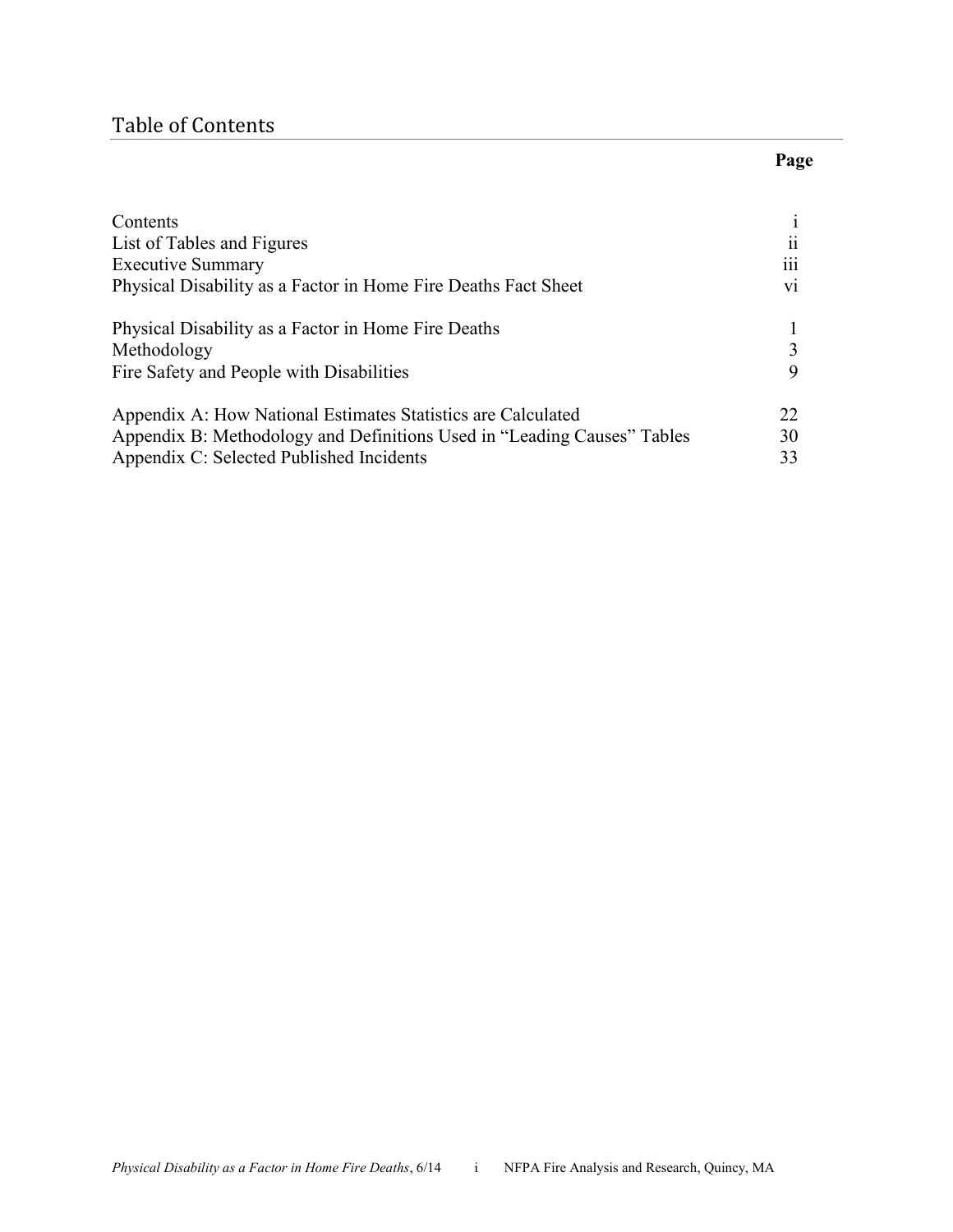# List of Tables and Figures

| Figure 1. Ages of Home Fire victims with Physical Disability a Factor:          | 4              |
|---------------------------------------------------------------------------------|----------------|
| Figure 2. Home Fire Victims with Physical Disability a Factor, by hour of alarm | 5              |
| Figure 3. By Smoke Alarm Status                                                 | 5              |
| Figure 4. By Major Fire Causes                                                  | 6              |
| Figure 5. By Item First Ignited                                                 | $\overline{7}$ |
| Figure 6. By Activity when Injured                                              | $\,8\,$        |
| Figure 7. By Primary Apparent Symptom                                           | 9              |
| Home Fire Victims with Physical Disability a Factor                             |                |
| Table 1. By Gender                                                              | 11             |
| Table 2. By Occupancy                                                           | 11             |
| Table 3. By Age Group                                                           | 11             |
| Table 4. By Hour of Alarm                                                       | 12             |
| Table 5. By Smoke Alarm Status                                                  | 13             |
| Table 6. By Major Cause                                                         | 13             |
| Table 7. By Equipment Involved in Ignition                                      | 14             |
| Table 8. By Heat Source                                                         | 15             |
| Table 9. By Factor Contributing to Ignition                                     | 16             |
| Table 10. By Item First Ignited                                                 | 17             |
| Table 11. By Area of Fire Origin                                                | 19             |
| Table 12. By Victim's Location at Time of Incident                              | 19             |
| Table 13. By Activity when Injured                                              | 20             |
| Table 14. By Primary Apparent Symptom                                           | 20             |
| Table 15. By Extent of Flame Damage                                             | 21             |
| Table 16. By Other Human Factors Contributing to Fatal Injury                   | 21             |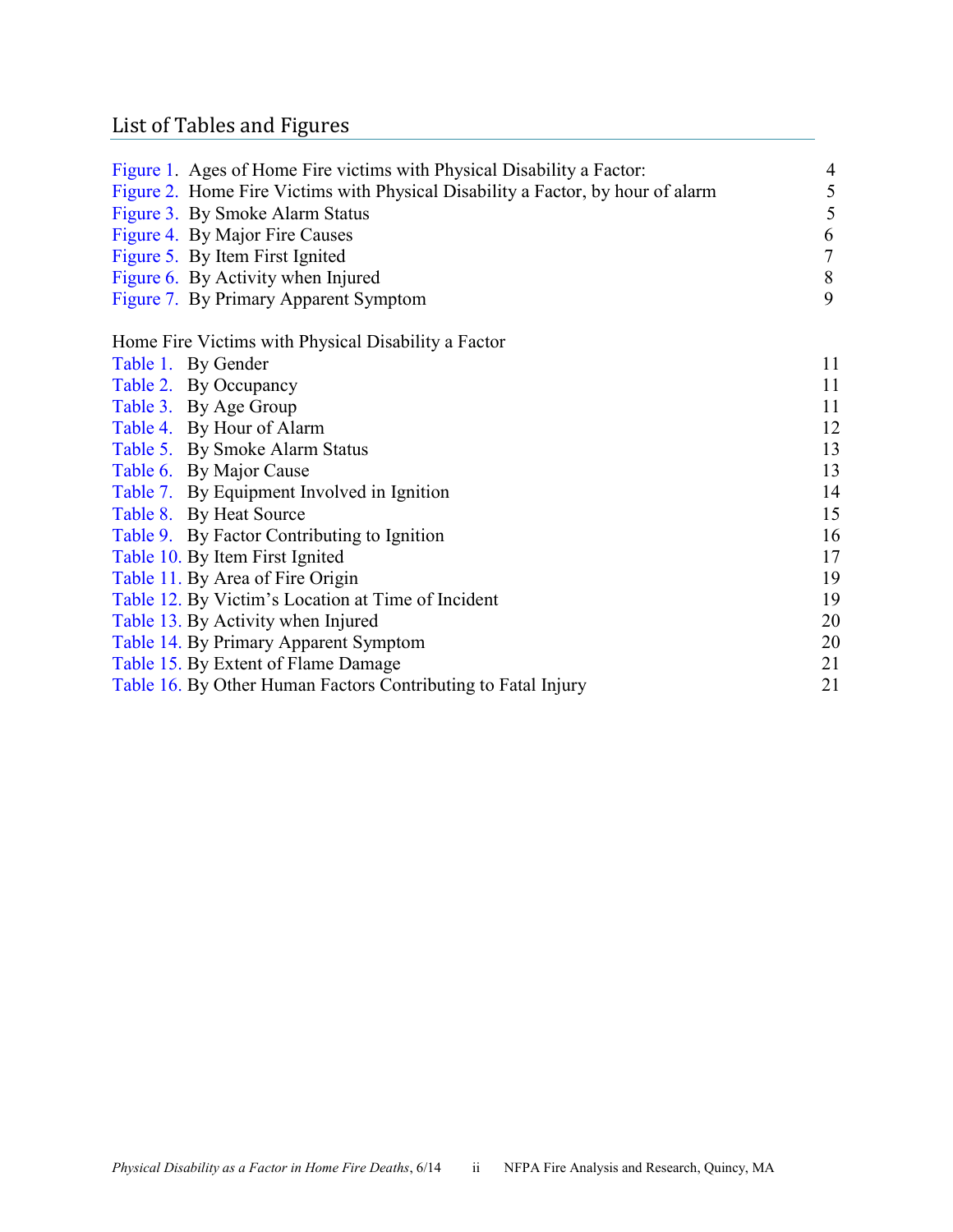## Executive Summary

According to the U.S. Census Bureau's American Community Survey, in 2008-2012, 7% of the people at least five years of age living in the community had some type of ambulatory disability, defined as "having serious difficulty walking or climbing stairs." Such disability can delay or prevent an individual from escaping a fire.

NFPA estimates that physical disability was identified as a contributing factor in an estimated average of 400, or 15%, of U.S. home fire deaths per year during 2007-2011.

Providing adequate fire safety for individuals with physical disabilities can be challenging, particularly in cases of severe mobility limitations. Detection requirements consider the time a typical person needs to leave the building. If an individual cannot move out of danger, a working smoke alarm provides less benefit. In rare cases, particularly when an individual is already in poor health and in the immediate area of the fire origin, fatal injury may occur before a sprinkler operates.

In most cases, however, sprinklers reduce the intensity of the fire and the danger even when an individual cannot fully evacuate. In 2012, *NFPA Journal* writer Kenneth Tremblay described a Florida fire in which an operating sprinkler saved the life of a 50-year-old woman who used a wheelchair in a 13-story apartment building primarily for older adults. The woman's discarded cigarette ignited her sofa and spread to the adjacent paneling. A single sprinkler controlled the fire until firefighters could extinguish it completely. While the woman suffered severe burns, she did survive.

In this analysis, national estimates derived from the U.S. Fire Administration's National Fire Incident Reporting System (NFIRS) and NFPA's annual fire department experience survey are used to show the causes and circumstances of home fire deaths of victims when physical disability was a factor and highlight differences from overall home fire deaths. The *[NFIRS](https://www.nfirs.fema.gov/documentation/reference/)  [Complete Reference Guide](https://www.nfirs.fema.gov/documentation/reference/)* notes that "physically disabled" includes temporary conditions, but it does not indicate if sensory disabilities should be included. Although the overall numbers may not capture disabilities that were not obvious, this information can help people with disabilities and those who work with or care for them to develop and communicate ways to better protect this community from fire.

Compared to all home fire victims, victims with physical disabilities were more likely to be female and at least 65 years of age. Fifty-one percent of these victims were female. Fifty-six percent of all home fire victims were male. When physical disability was a factor, three of every five (60%) victims were at least 65 years old compared to 30% of all home fire fatalities.

While home fire deaths in general are much more common between midnight and 6:00 a.m., time patterns were less pronounced when physical disability was a factor

More than half (55%) of these deaths resulted from home fires with operating smoke alarms compared to only 40% of home fire deaths overall.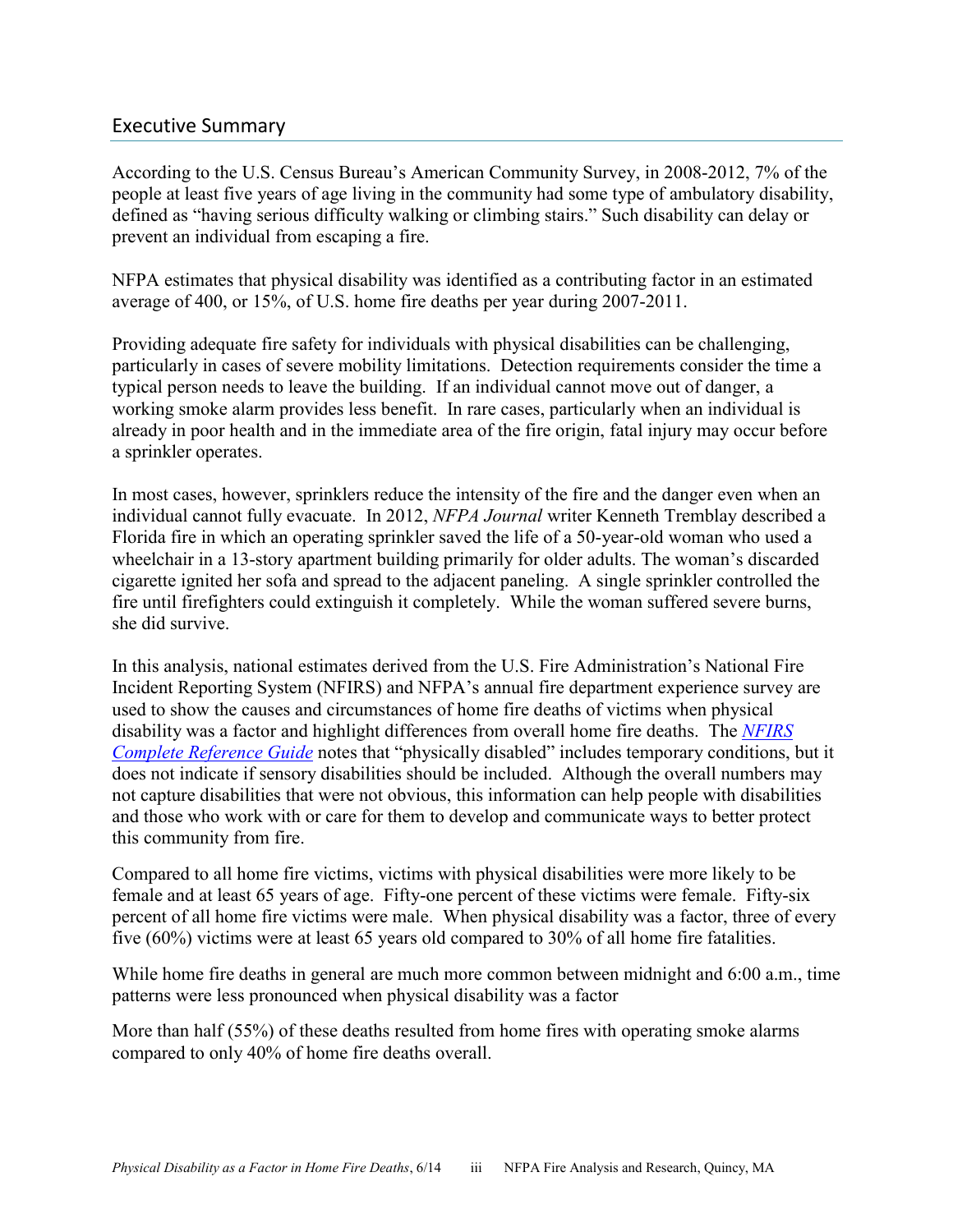When physical disability was a factor, half (52%) of the victims were involved in ignition and in the area of origin at the time the incident began. Including those who were not involved in ignition, almost two-thirds (65%) were in the area of origin when the fire started. More than one-quarter (29%) of the victims were unable to act to save themselves. Fifty-seven percent of the victims suffered both burns and smoke inhalation as their primary apparent symptom.

One-third (34%) of these victims died as a result of fires that started in a bedroom or sleeping area; one-quarter (24%) died from fires that began in the living room, family room, or den; and 13% from fires that started in the kitchen. Only one-quarter (25%) of home fire victims overall died from fires beginning in the bedroom or sleeping area. The percentages for the other leading areas were similar.

When physical disability was a factor, two of every five (42%) of the victims were killed by a fire started by smoking materials, compared to less than one-quarter (22%) of total home fire victims. Only 2% of the physical disability-related deaths resulted from intentionally set fires, compared to 13% of overall home fire victims.

Compared to overall home fire deaths, physical disability was a more common factor in deaths resulting from fires that began with either mattresses or bedding (20% of the deaths associated with physical disability vs. 13% overall), or clothing (8% of victims with physical disability contributing vs. 5% overall). Upholstered furniture was the leading item first ignited when physical disability was a factor (20%) and for all home fire deaths (18%).

Many people want to stay in the same home as they age. In fact, 85% of these victims died as a result of fires in one-or two-family homes. While age by itself does not cause disability, disability becomes more likely with increasing age. Plans should be made for a time when mobility might be impaired. Plans should also be made for short-term disability due to injury or illness that may limit movement.

With 29% of the victims unable to act after the fire started, and 52% involved in ignition and in the area of origin, it is clear that prevention is the best strategy. Mattresses and bedding, upholstered furniture, clothing, and other furnishings that are harder to ignite could be helpful.

According to a study by McClure et al. published in 2011 in *Archives of Physical Medicine and Rehabilitation,* 85% surveyed full-time wheelchair users with spinal cord injury felt they could evacuate their residence in an emergency, but only 64% had an actual evacuation plan. This suggests that more work is needed to ensure that people with disabilities have safe and realistic home escape plans.

## *Emergency Evacuation Planning Guide* **is available on NFPA's website.**

NFPA has safety information for and about people with disabilities at [www.nfpa.org/disabilities.](http://www.nfpa.org/categoryList.asp?categoryID=824&order_src=C072&lid=C072) The *Emergency Evacuation Planning Guide* provides evacuation elements information (notification, way finding, use of the way, and assistance) and the five general categories of disability: (mobility, visual, hearing, speech and cognitive). A planning checklist is included.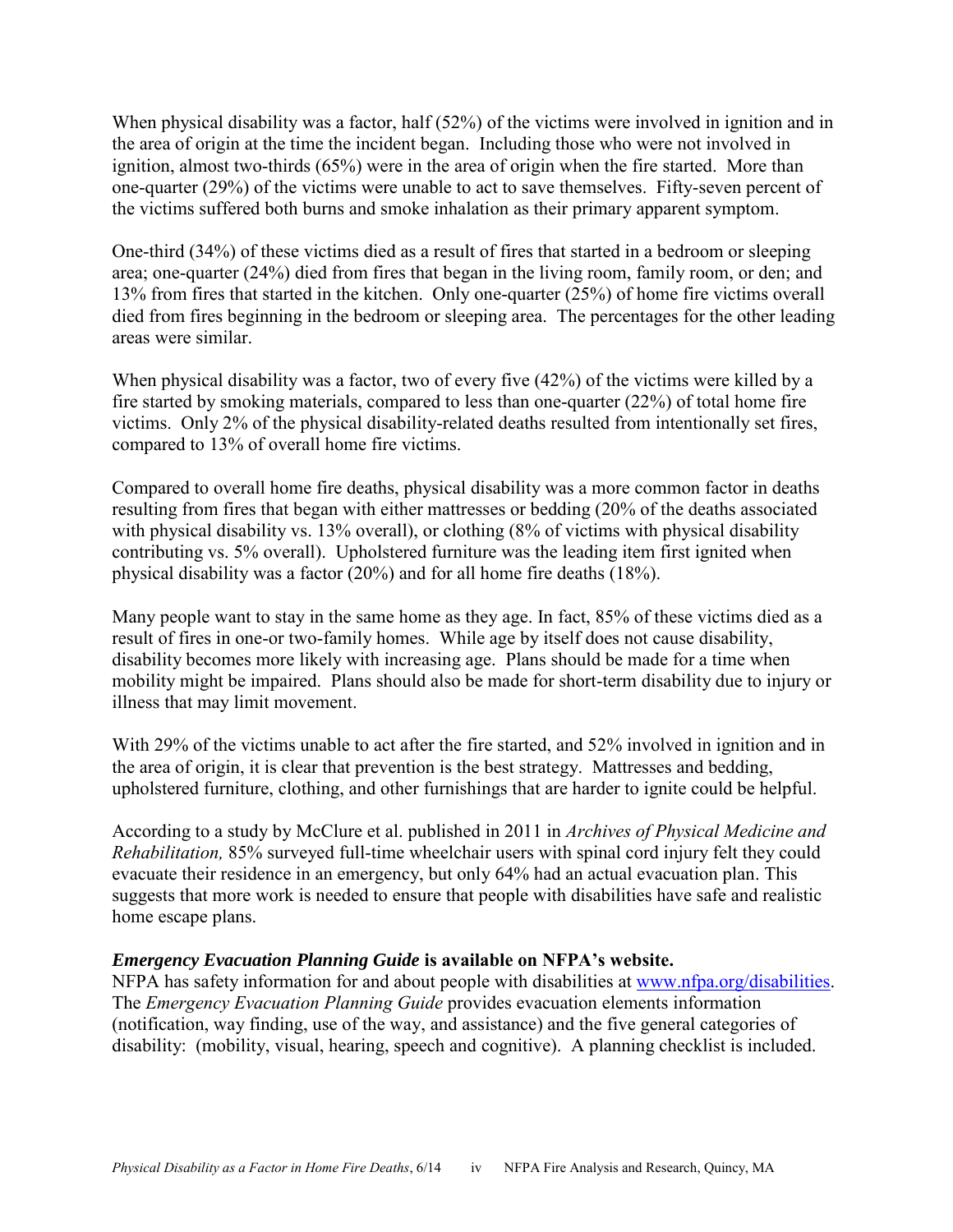The website also has [teaching tips for fire safety educators](http://www.nfpa.org/safety-information/for-consumers/populations/people-with-disabilities/educational-materials) who are working with children with disabilities and an [information sheet on workplace safety for people with disabilities.](http://www.nfpa.org/safety-information/for-consumers/populations/people-with-disabilities/educational-materials) In addition, NFPA produces [e-ACCESS,](http://www.nfpa.org/safety-information/for-consumers/populations/people-with-disabilities/e-access-newsletter) a quarterly newsletter focusing on safety for people with disabilities. Architects, building managers and contractors may be interested in purchasing the [NFPA® Pocket Guide to the ADA & ABA](http://www.nfpa.org/catalog/product.asp?link_type=buy_box&pid=PGADA08&icid=A292) that requirements of the Americans with Disabilities act and the Architectural Barriers Act Accessibility Guidelines.

Additional steps must be taken to provide maximum safety for people with physical or sensory disabilities. This may be especially challenging for people living in one-or two family homes, the majority of fire victims. Many of the victims might have been saved had home fire sprinklers been present. While working and audible smoke alarms are essential, 55% of the victims with physical disabilities were fatally injured in fires with working smoke alarms. The 2013 edition of NFPA 72, *[National Fire Alarm and Signaling Code,](http://www.nfpa.org/aboutthecodes/AboutTheCodes.asp?DocNum=72&order_src=C072&lid=C072)* requires that audible notification appliances used in bedrooms for those with mild to severe hearing loss produce a low frequency signal. Another provision requires tactile notification appliances in addition to strobes for individuals with profound hearing loss. Improved notification, however, will only help those who can act.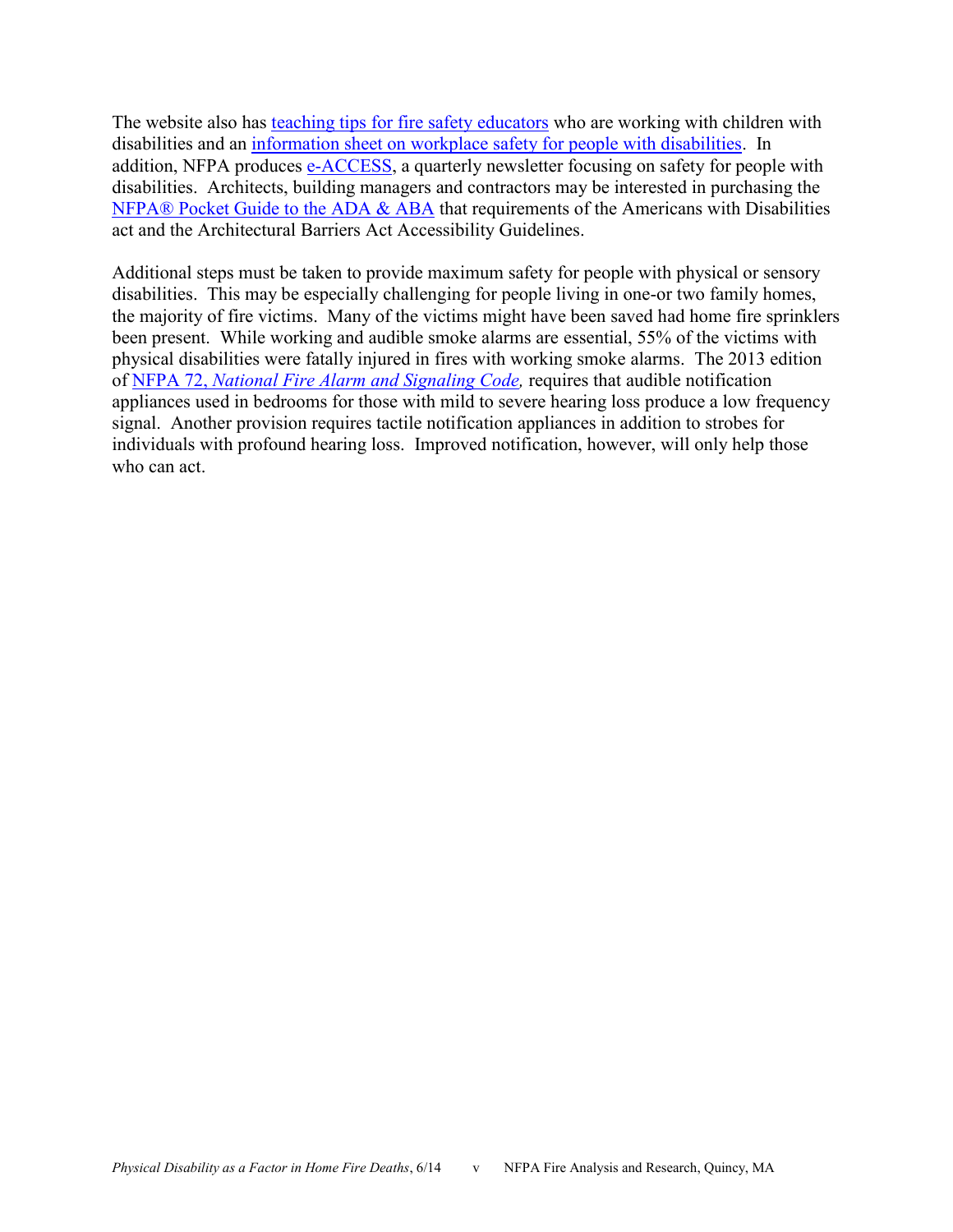



# **Physical Disability as a Factor in Home Fire Deaths Fact Sheet**

NFPA estimates that physical disability was a contributing factor in an estimated average of 400 (15%) home fire deaths per year. The American Community Survey found that 12% of community (non-institutionalized) residents in 2008-2012 had some type of disability. Seven percent of community residents five and over had serious difficulty walking or climbing stairs, as did one-quarter (24%) of community residents age 65 or older.

## **Causes and Circumstances of Home Fires Deaths With Physical Disability a Factor in 2007-2011**

When physical disability<sup>\*</sup> contributed to the fatal injury:

- $\bullet$  More than half (55%) of the victims died as a result of home fires with working smoke alarms compared to only two out of five (40%) home fire victims overall.
- More than one-quarter (29%) of victims with physical disabilities were unable to act to save themselves compared to only 11% of home fire victims overall.
- $\bullet$  Half (52%) of the victims were involved in ignition and were in the area of origin when the incident began compared to only two out of five (39%) of home fire victims overall.
- Victims were more likely to die from a fire that began with either mattresses or bedding (20% with a physical disability vs. 13% of all home fire victims), or clothing (8% vs. 5% of all home victims). One in five (20%) died in a fire that began with upholstered furniture compared to 18% of home fire victims overall.



**Home Structure Fire Deaths with Physical Disability a Factor by Age of Victim: 2007-2011** 

- Three of every five victims (60%) when physical disability was a factor were at least 65 years old.
- Two of every five  $(42\%)$  victims were killed by a fire started by smoking materials, compared to less than one-quarter (22%) of total home fire victims.
- 85% of the victims were killed in fires in one- or two-family homes. Apartment or multi-family housing fires killed 15% of the victims. This is consistent with overall home fire victims.

\* Physical disability" may include temporary conditions but is not further defined.

Additional resources can be found at [www.nfpa.org/disabilities.](http://www.nfpa.org/categoryList.asp?categoryID=824&order_src=C072&lid=C072)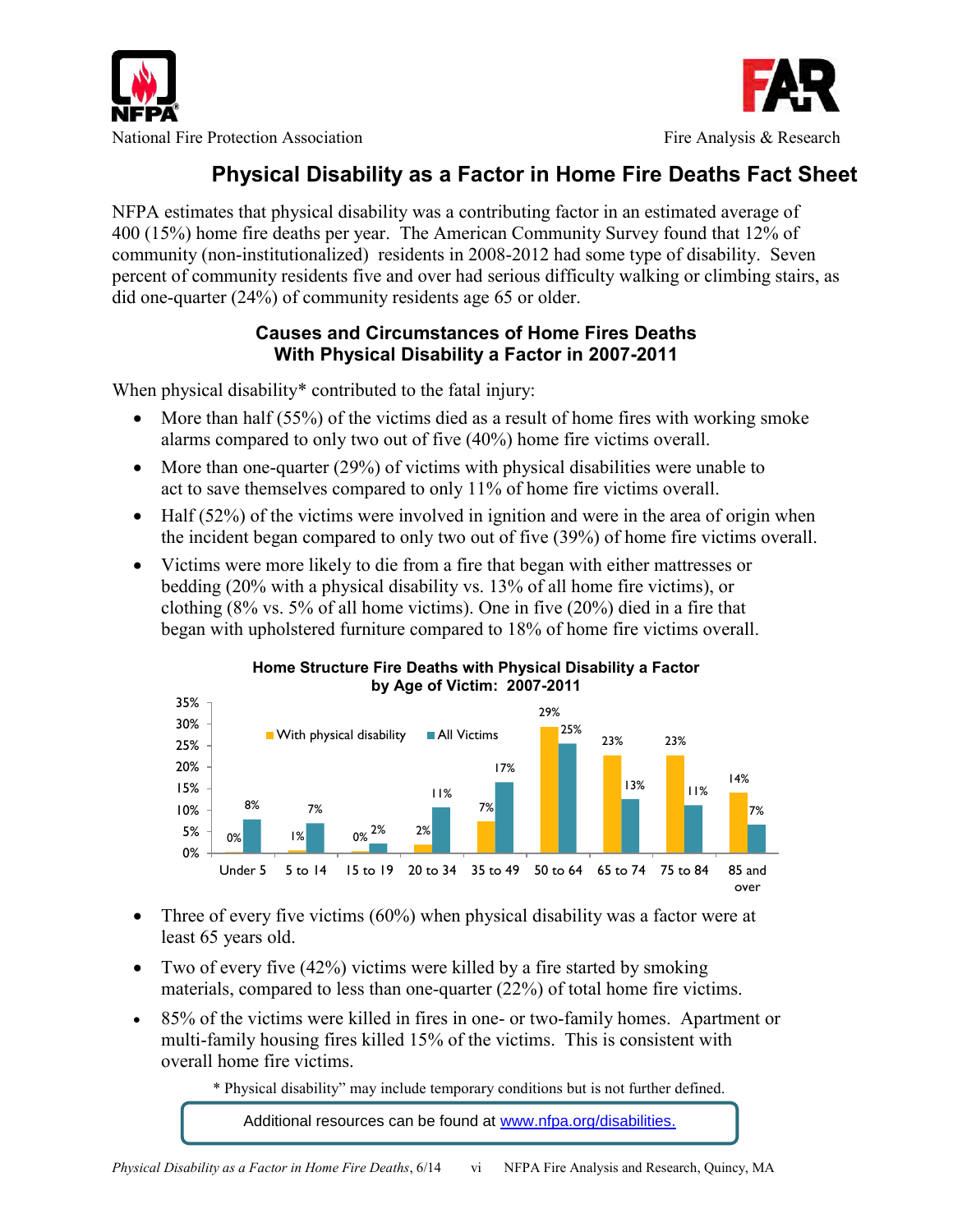# Physical Disability as a Factor in Home Fire Deaths

## **Physical disability played a role in 15% of home fire deaths.**

NFPA estimates that physical disability was a contributing factor in an annual average of 400, or 15%, of home fire deaths from 2007 to 2011. According to the U.S. Census Bureau's American Community Survey, in 2008-2012, 7% of the people at least five years of age living in the community had some type of ambulatory disability, defined as "having serious difficulty walking or climbing stairs." Such disability can delay or prevent an individual from escaping a fire.<sup>1</sup>

The American Community Survey also found that 4% of the community population five years of age or older had difficulty hearing, 2% had problems with vision that could not be corrected with glasses, and 5% had cognitive difficulties. Codes from the U.S. Fire Administration's National Fire Incident Reporting System (NFIRS), the source of the detailed fire statistics in this analysis, do not specifically mention sensory disabilities as a code choice for a human factor contributing to injury. Vision and hearing impairments can cause a delay in awareness of fire and can make it difficult or impossible to read signs or hear directions. The *[NFIRS Complete Reference Guide](https://www.nfirs.fema.gov/documentation/reference/)* notes that "physically disabled" includes temporary conditions, but it does not indicate if sensory disabilities should be included. It is unclear how often fire victims with sensory disabilities were coded as having a physical disability.

## **Incident descriptions illustrate some of the fire safety challenges.**

Four fatal fires in which physical disabilities played a role and one in which a hearing impairment was a factor illustrate some of the challenges these conditions pose. The full articles and a collection of additional previously published descriptions of fatal fires in which a victim's disability played a role are included in [Appendix C.](#page-41-0) While these anecdotes are not statistically representative, they provide more details about what can happen.

- A North Carolina dryer fire in a single-family home killed a 77-year-old woman, who was bedridden, and her 36-year-old granddaughter, who was unable to rescue her. The granddaughter called 911 to report the fire. Because the older woman could not move independently, the granddaughter dragged her into the hallway. When the fire got worse, she tried to protect her grandmother with her own body. Firefighters found both women in the hallway. The younger woman was already dead and the grandmother died later the same day.<sup>2</sup>
- A 92-year-old Virginia man who relied on a walker was fatally burned when his clothing ignited as he tried to turn off the kitchen range after a pan of cooking oil ignited. He attempted to put the fire out with water from the sink and another pan. A neighbor who heard his calls for help called 911.<sup>3</sup>
- A 55-year-old woman with a physical disability was fatally burned in a fire that started while she was smoking in bed. Sprinklers extinguished the fire, but the victim had

 $\overline{a}$ <sup>1</sup> U.S. Census Bureau. ["S1810. Disability Characteristics 2008-2012 American Community Survey 5-Year](http://factfinder2.census.gov/faces/tableservices/jsf/pages/productview.xhtml?pid=ACS_12_5YR_S1810&prodType=table)  [Estimates"](http://factfinder2.census.gov/faces/tableservices/jsf/pages/productview.xhtml?pid=ACS_12_5YR_S1810&prodType=table)

<sup>2</sup> Kenneth J. Tremblay. "Firewatch: Dryer Fire Kills Two, North Carolina" *NFPA Journal*, 2008, May/June, 26-28.

<sup>3</sup> Kenneth J. Tremblay, 2014," Firewatch: Unattended Cooking Fire Kills Elderly Man, Virginia," *NFPA Journal*, January/February 31-32.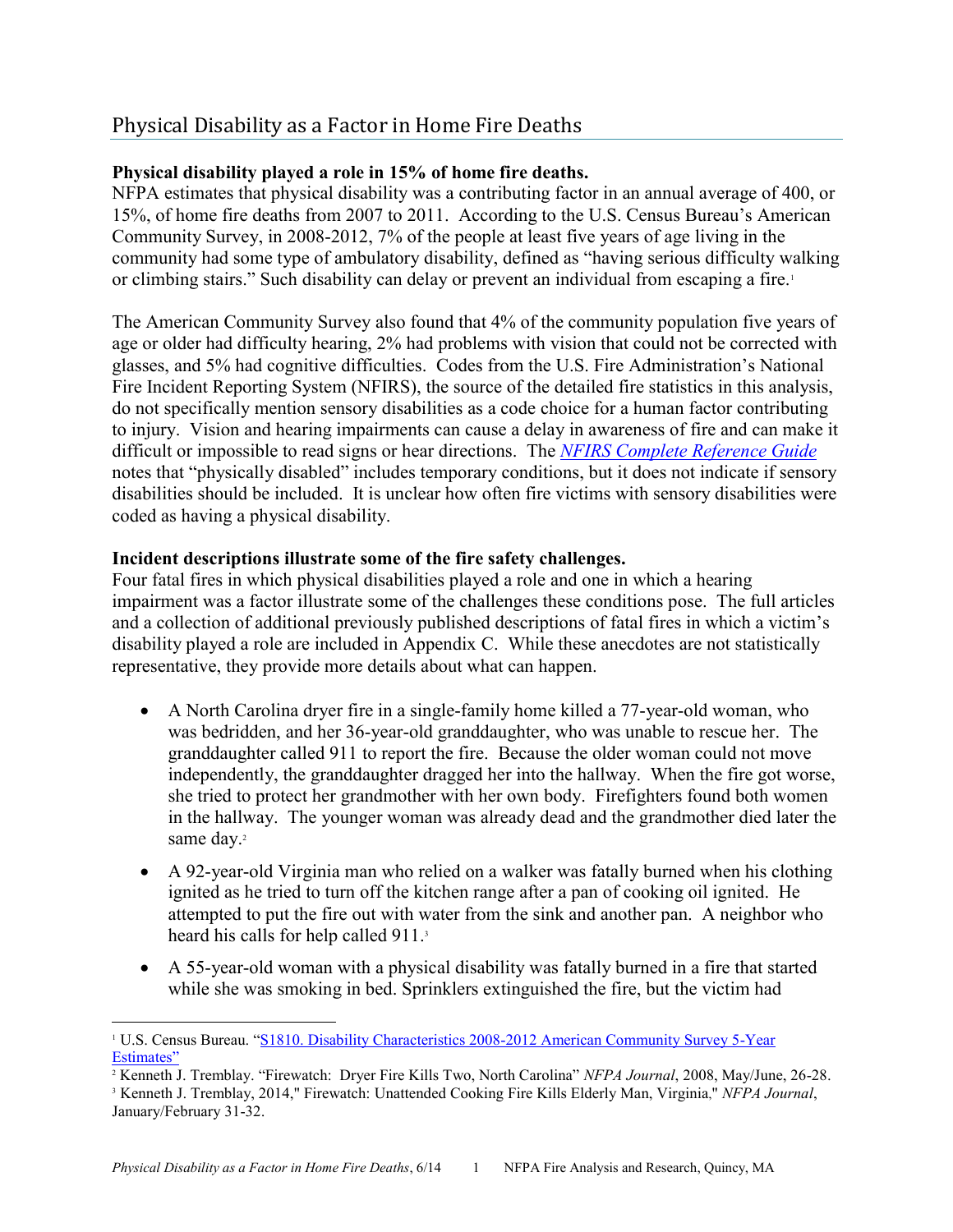already been severely burned. Firefighters discovered the 350-pound (159-kilogram) woman on the burned mattress. Because they were unable to lift her with a special flexible stretcher, they used the mattress to drag her from the building. The victim reported that she was using a lighter to light a cigarette when a fan blew a napkin at her, and it caught fire. The burning napkin then ignited the bedding and her clothing. Flame damage was limited to the room of origin.<sup>4</sup>

- A 73-year-old woman who used a wheelchair and was blind was fatally burned when her clothing ignited after she dropped a burning foil-and-paper-wrapped sandwich from her microwave onto her lap. The fire self-extinguished before it grew large enough to activate the sprinklers. Investigators determined that the victim did not know the sandwich was wrapped in foil under the paper when she put it in the microwave. When the microwave was turned on, the arcing foil ignited the paper. Two other building occupants, ages 86 and 63, suffered smoke inhalation.<sup>5</sup>
- Although a smoke alarm operated, it did not alert a 100-year-old Nebraska woman who was not wearing her hearing aids to a fire involving the basement furnace in her singlefamily home. The woman died in the fire.<sup>6</sup>

This analysis examines how the causes and circumstances of fire deaths of people with physical disabilities differ from those of home fire deaths overall. This information is critical to providing a safer environment and appropriate messages for people who may not be able to respond as quickly or at all to an emergency situation.

## **Compared to all home fire victims, victims with physical disabilities were more likely to be female.**

[Table 1](#page-19-0) shows that when physical disability contributed to the fatal injury, 51% of the victims with physical disabilities were female. More than half (56%) of home fire victims overall were male.

When physical disability was a factor, victims had a similar likelihood to be fatally injured in a fire in a one- or two-family home as home fire victims overall (85% vs. 84%). See [Table 2.](#page-19-0) 

**Victims are more likely to be older when physical disability is a factor in home fire deaths**. [Figure 1](#page-12-0) and [Table 3](#page-19-0) show that three out of five (60%) victims with physical disability identified as a contributing factor in 2007-2011 were at least 65 years old, compared to 30% of all home fire victims. The American Community Survey, mentioned previously, found that the percentage of the population with a physical disability increased with age.

l <sup>4</sup> Kenneth J. Tremblay, 2011, "Firewatch: Smoking in bed leads to death, Kansas," *NFPA Journal,* January/February, 25-26.

<sup>5</sup> Kenneth J. Tremblay, 2010, "Firewatch: Disabled Woman Dies in Cooking Fire, Pennsylvania," *NFPA Journal,*  January/February, 24-25.

<sup>6</sup> Kenneth J. Tremblay. "Firewatch: Smoke Kills 100-year-old Woman, Nebraska" *NFPA Journal*, 2008, September/October, 29.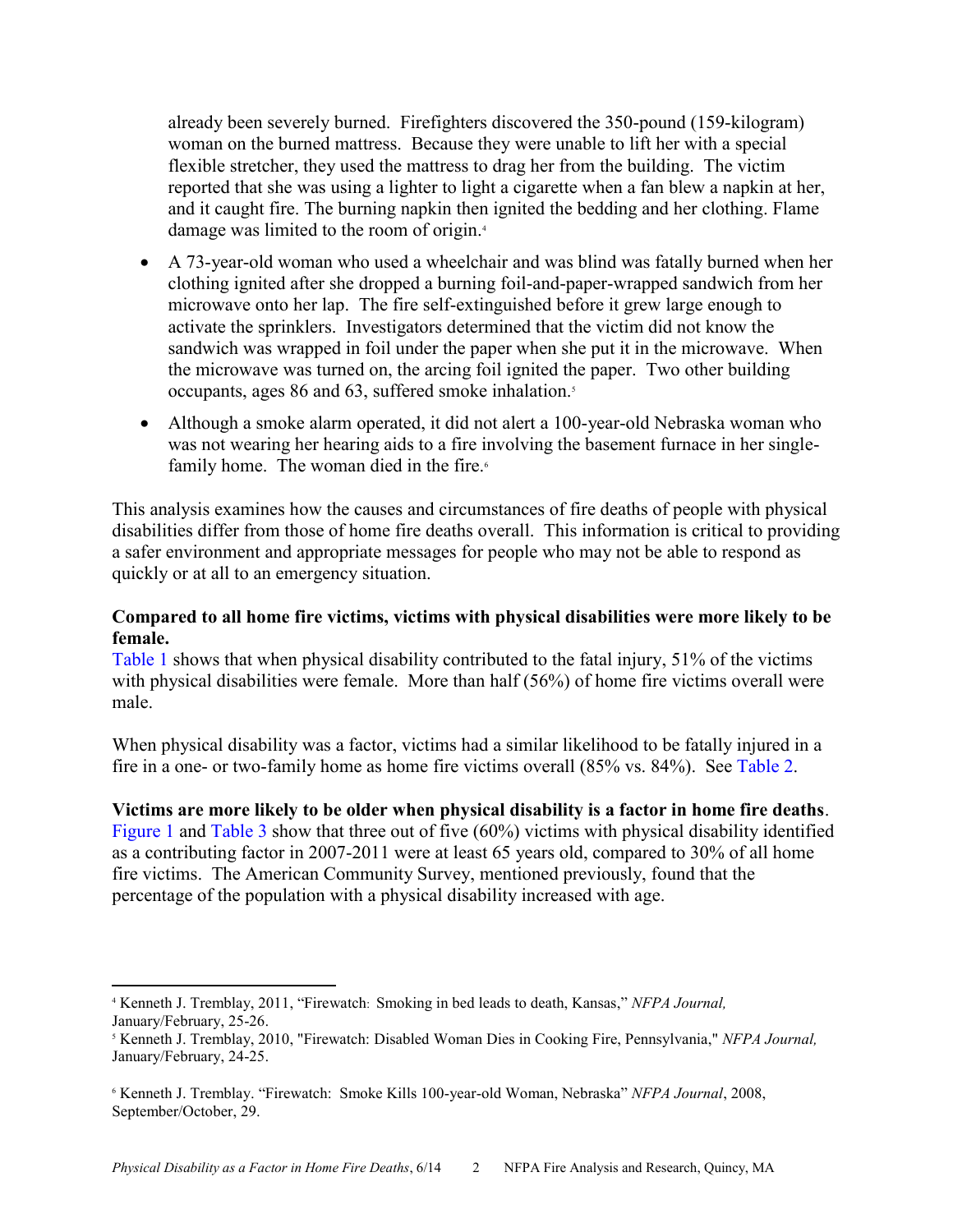# **Methodology**

**Statistics about home fire deaths were derived from NFIRS 5.0 and NFPA's fire department survey.** 

Unless otherwise specified, the statistics in this analysis are national estimates of fire deaths reported to U.S. municipal fire departments and so exclude fires reported only to Federal or state agencies. These estimates are projections based on the detailed information collected in Version 5.0 of the U.S. Fire Administration's National Fire Incident Reporting System (NFIRS 5.0) and the National Fire Protection Association's (NFPA's) annual fire department experience survey.

"Homes" refer to one- and two-family homes, including manufactured homes, and multifamily dwellings, such as apartment buildings, row houses etc.

"Physically disabled" is one of the code choices in the field "human factors contributing to injury" in the NFIRS Civilian Casualty module. It includes temporary conditions. Because sensory disabilities are not specifically mentioned, it is unclear whether they would be captured here. Details on the methodology are provided in [Appendix A](#page-30-0) and [B.](#page-38-0) Unless otherwise specified, fire statistics are annual averages for 2007-2011. "Physically disabled" was a factor in a total of 602 civilian deaths reported to NFIRS over the five-year period.

Except for property use and incident type, fires with unknown or unreported data were allocated proportionally in calculations of national estimates. Fire deaths are rounded to the nearest ten. Sums may not equal totals due to rounding errors.

The phrase "*victims with physical disabilities"* is used throughout this report to describe victims of fires in which a physical disability contributed to the fatal injury. If a victim's disability was not a factor contributing to the fatal injury, the death is not included in these statistics.

In 2008-2012, 1% of the community residents ages 5-17 had most categories of disability, including difficulty walking or climbing stairs, difficulty hearing, and difficulty seeing, while 4% had a cognitive disability. Among those 18-64, 2% had difficulty hearing, 2% had difficulty seeing, 4% had cognitive issues, and 5% had problems walking or climbing stairs. Among those 65 or older, 7% had difficulty seeing. 15% had hearing problems, 9% had cognitive issues, and one-quarter (24%) had difficulty walking or climbing stairs. Thirteen percent of the people living in the community were at least 65 years old.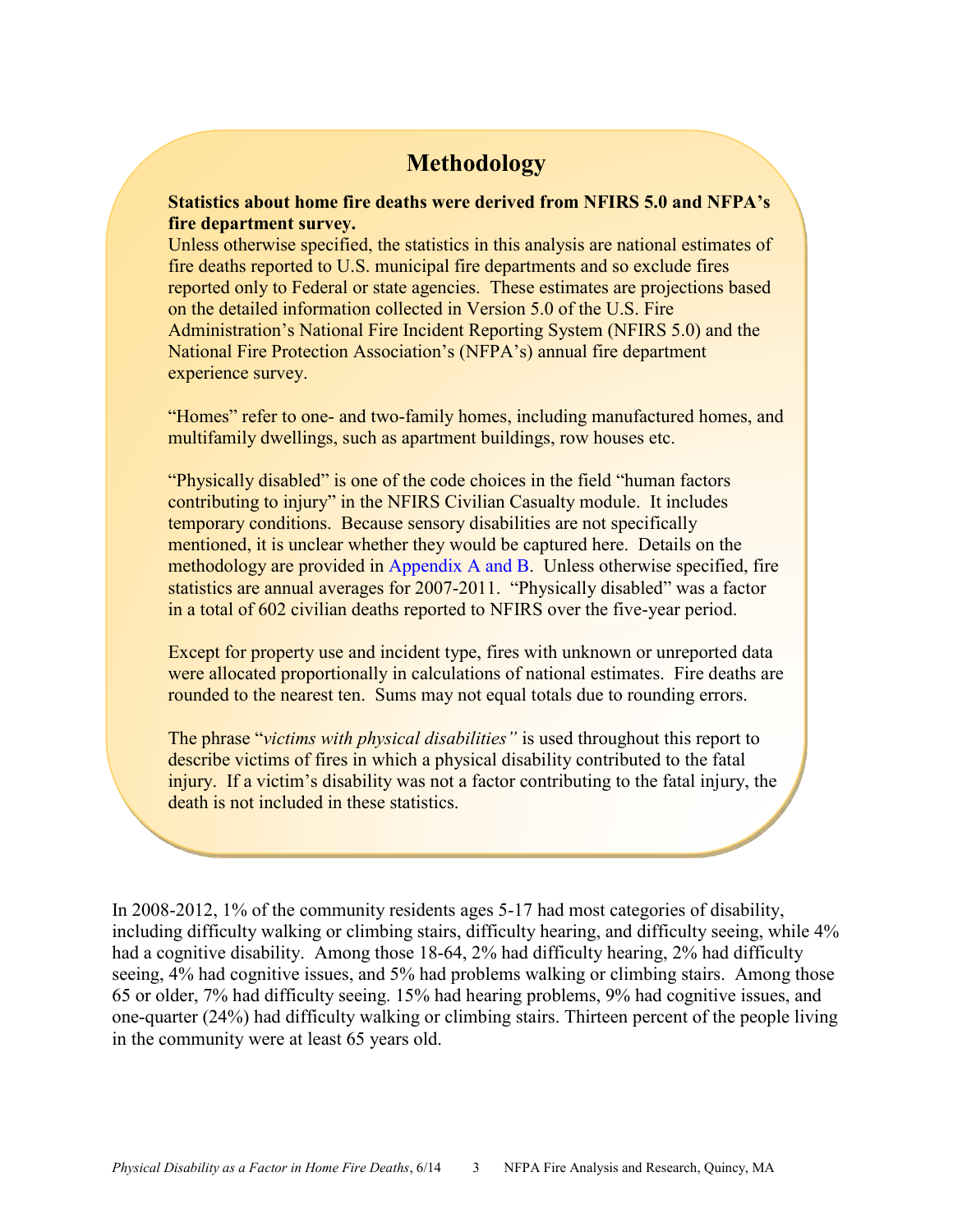**Figure 1. Ages of Home Fire Victims with Physical Disability a Factor: 2007-2011** 

<span id="page-12-0"></span>

## **Alarm times for fatal fire victims with physical disabilities were spread more evenly through the day.**

While overall home fire deaths are much more likely to result from fires reported between midnight and 6:00 a.m., Figure 2 and [Table 4](#page-20-0) show that when physical disability was a factor, the deaths resulted from fires spread fairly evenly throughout the day, with a peak of 15% from 3:00 - 6:00 a.m., and lows of 11% from 6:00 - 9:00 a.m. and 6:00 - 9:00 p.m.



**Figure 2. Home Fire Victims with Physical Disability a Factor**

## **More than half of the victims with physical disabilities were killed by fires in a home with working smoke alarms.**

When physical disability was a factor, 70% of the home fire fatalities resulted from fires in homes with at least one smoke alarm. One or more smoke alarms were present in fires that caused 64% of all home fire deaths. [Figure 3](#page-13-0) and [Table 5](#page-21-0) show that 55% of the victims with a physical disability factor died as a result of fires with operating smoke alarms compared to 40% of total home fire victims. People with physical disabilities may be less able to respond quickly or at all to the early warning provided by smoke alarms. People with a hearing disability may not even hear a smoke alarm.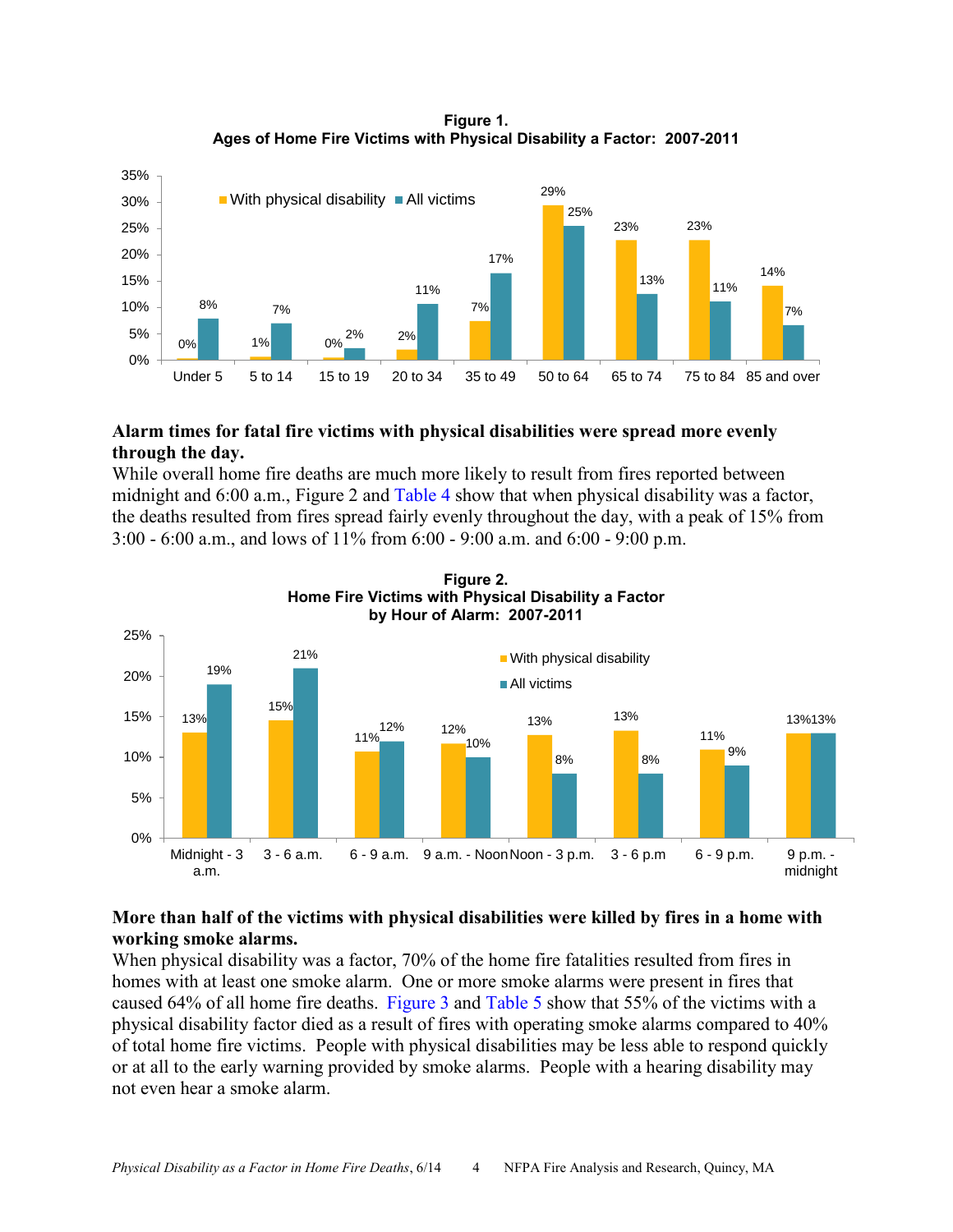<span id="page-13-0"></span>

#### **Figure 3. Home Fire Victims with Physical Disability a Factor by Smoke Alarm Status: 2007-2011**

## **Two of every five victims with physical disabilities were killed by a fire started by smoking materials.**

Figure 4 an[d Table 6 s](#page-21-0)how that when physical disability was a factor, 42% of the deaths were caused by a fire started by smoking materials (i.e., lighted tobacco products but not matches or lighters), almost twice the 22% of total home fire deaths resulting from smoking materials. Cooking equipment was involved in 14% of the fire deaths of victims with physical disabilities, while heating equipment was involved in 12%. Victims with a physical disability were also much more likely to perish in fires that started with medical equipment (9% vs. 3% of victims overall), mostly due to medical oxygen. Only 2% of the victims with physical disabilities died as a result of intentionally set fires, compared to 13% of overall home fire victims.



**Figure 4. Home Fire Victims with Physical Disability a Factor by Major Fire Causes: 2007-2011**

Figure 4 and [Table 6 w](#page-21-0)ere derived from several different fields in NFIRS. When the causes come from different fields, they are not mutually exclusive. More detail is provided about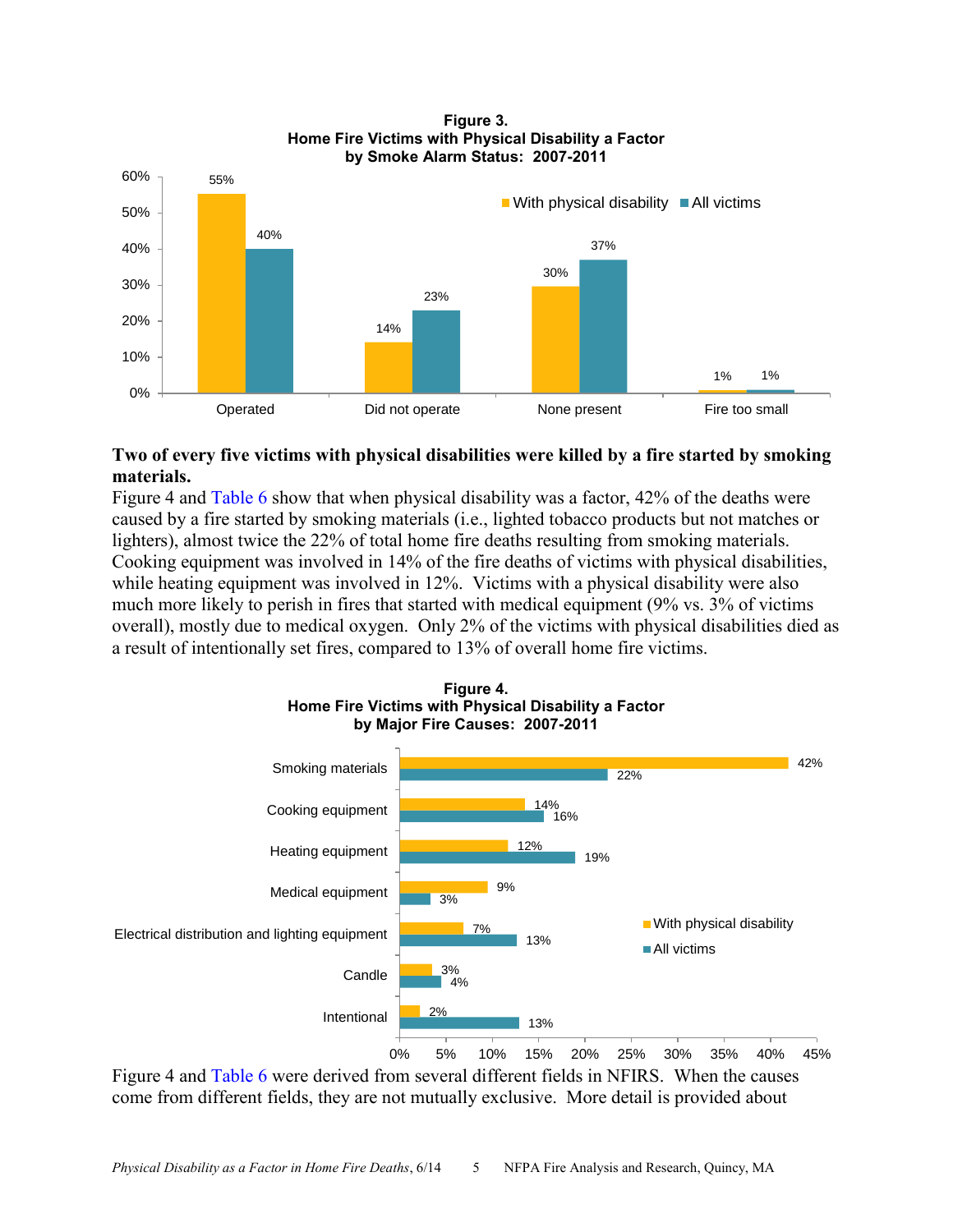<span id="page-14-0"></span>equipment involved in ignition i[n Table 7,](#page-22-0) heat sources in [Table 8,](#page-23-0) and factor contributing to ignition in [Table 9.](#page-24-0) 

When equipment was mentioned as the cause, it means the equipment provided the heat of ignition. [Table 7 s](#page-22-0)hows that medical oxygen administration equipment was involved in 9% of these deaths. Smoking materials were the heat source in four-fifths (82%) of all home fire deaths involving medical oxygen,<sup>7</sup> and in four-fifths (79%) of the home fire deaths of people in which oxygen administration equipment was involved and physical disability was a contributing factor. Fixed or portable space heaters were involved in 11% of the deaths associated with physical disability. [Table 9 s](#page-24-0)hows that a heat source too close to something that could catch fire was a factor in one-quarter (26%) of the fire deaths in which physical disability played a role.

## **Compared to overall home fire deaths, victims with physical disabilities were more likely to die from a fire that began with either mattresses or bedding, or clothing.**

Figure 5 shows that mattresses or bedding were the items first ignited in 20% of fatal home fire injuries in which physical disability was a contributing factor, almost double the 13% for home fire deaths overall. [Table 10](#page-25-0) shows that upholstered furniture was first ignited in 20% of the deaths associated with physical disabilities, and clothing was first ignited in 8%. The percentage of these deaths from fires in which clothing was first ignited was almost twice as high as for home fire deaths overall (5%).





 $\overline{\phantom{a}}$ 

<sup>7</sup> John R. Hall, Jr. *The Smoking Material Fire Problem,* Quincy, MA: NFPA, 2013, p. 33.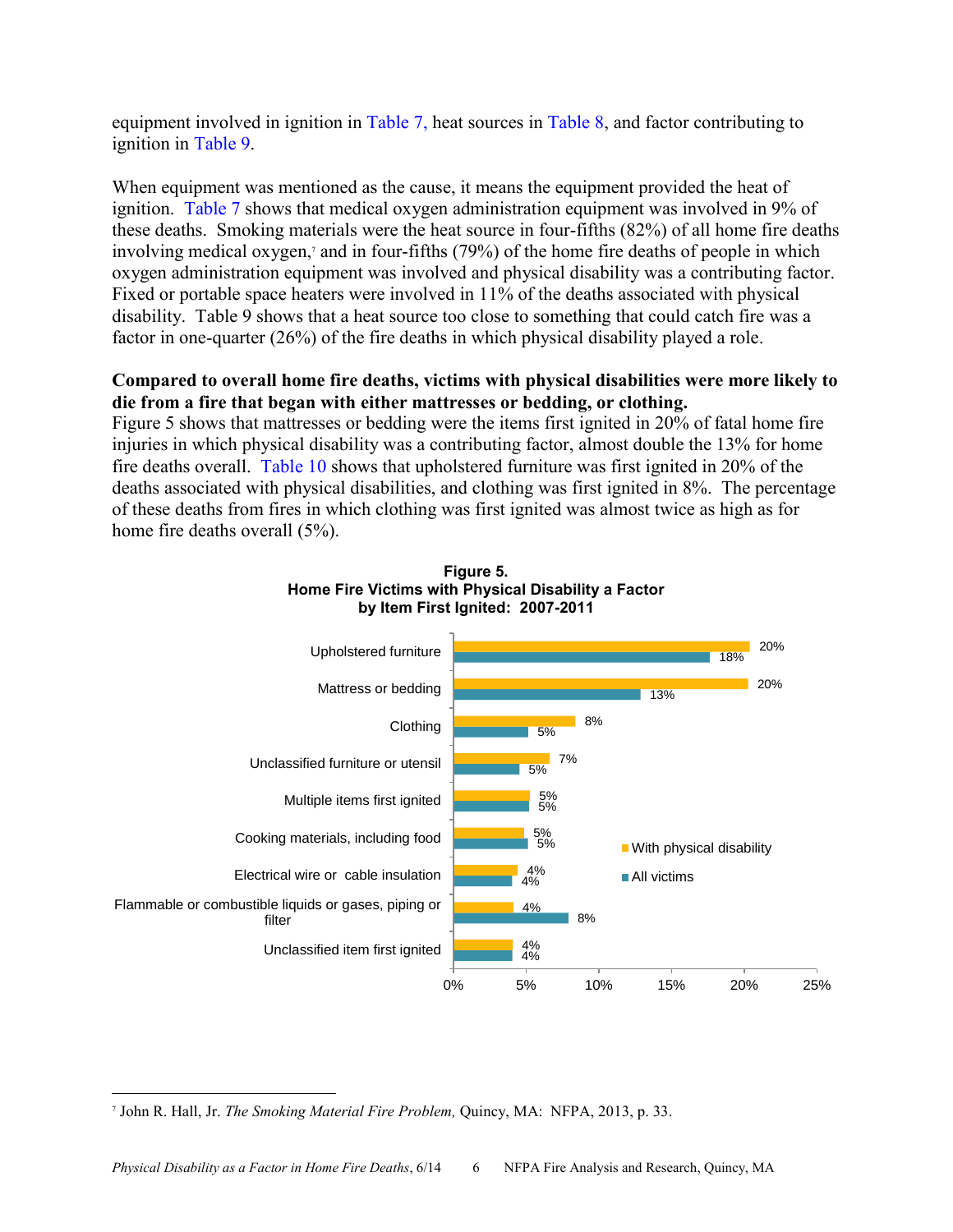## <span id="page-15-0"></span>**One-third of the deaths associated with physical disability resulted from fires beginning in the bedroom.**

[Table 11](#page-26-0) shows that when physical disability contributed to the fatality, 34% of the deaths resulted from fires that started in a bedroom; one-quarter (24%) from fires that began in the living room, family room, or den; and 13% from fires that started in the kitchen. Only one in four (25%) home fire victims overall died from fires beginning in the bedroom. The percentages for the other leading areas were similar.

## **When physical disability was a factor, victims were more likely to have been in the fire area and involved in ignition.**

[Table 12](#page-27-0) shows that when physical disability contributed to the death, half (52%) of the victims were in the area of origin at the time the incident began and involved in ignition. This was true for only 39% of home fire victims overall. Including those who were not involved in ignition, roughly two-thirds (65%) of the victims with a factor of physical disability were in the area of origin when the fire started compared to half (51%) of all home fire victims.

## **When physical disability contributed to the death, more than one-quarter of victims were unable to act to save themselves.**

[Table 13](#page-27-0) shows that when physical disability was a contributing factor, 39% of those who died in home fires were fatally injured while trying to escape, a somewhat higher percentage than for home fire victims overall. Twenty-nine percent were unable to act. Figure 6 shows that only 11% of victims overall could not act. When physical disability was a factor, victims were much less likely to be sleeping when fatally injured (21%) than were home fire victims overall (34%).





## **Victims with physical disabilities were more likely to suffer both burns and smoke inhalation.**

[Table 14](#page-28-0) shows that, according to fire department reports, when physical disability was a factor contributing to the fatal injury, 57% of the home fire victims reportedly had suffered both burns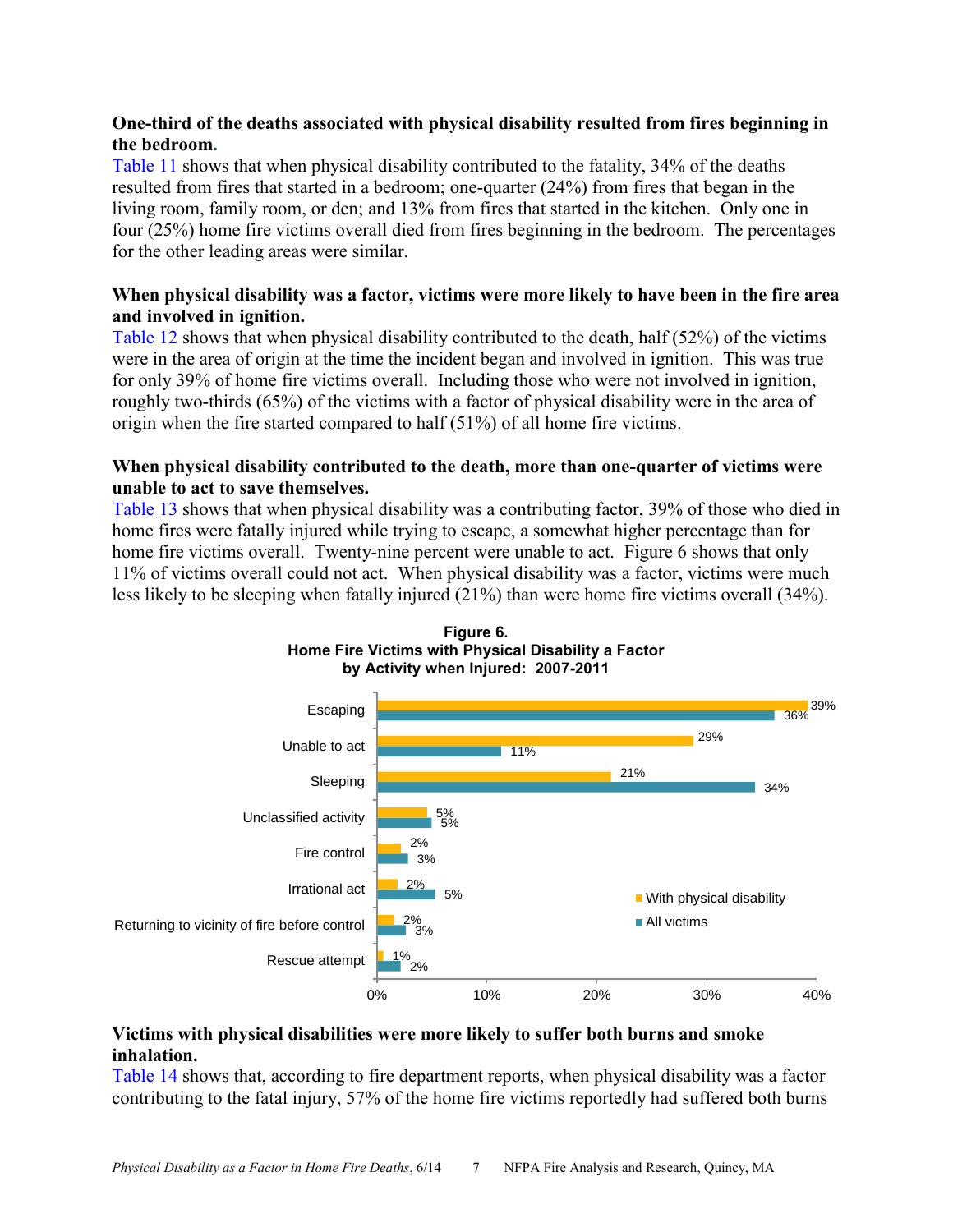<span id="page-16-0"></span>and smoke inhalation. Figure 7 shows that this was much higher than the 46% of all home fire victims with symptoms of both conditions. This is likely due to the higher percentage of victims with a physical disability who were in the same area as the fire origin than victims overall.



## **Flame damage was somewhat less likely to have spread beyond the room of origin when physical disability was a factor.**

[Table 15](#page-28-0) shows that when physical disability contributed to the fatal injury, 5% of the victims died from fires that were confined to the object of origin and 20% died from fires that spread beyond the first object but were confined to the room of origin. One-quarter (25%) of the victims with a physical disability died in a fire that was confined to the object or room of origin, compared to one-fifth (20%) of home fire victims overall. It is important to remember that some victims, particularly those in the area of origin, may be fatally injured before the fire has spread to its ultimate size.

## **Sleep and possible alcohol impairment were less common factors when physical disability was a factor.**

[Table 16](#page-29-0) shows that sleep was a factor (as opposed to the victim's activity) in 15% of the deaths of victims in which physical disability played a role. An unattended or unsupervised person was mentioned as a factor in 6% of the deaths. Only 6% were possibly impaired by alcohol. Compared to all home fire deaths, being asleep and alcohol impairment were much less common factors for victims with physical disability mentioned as a factor. However,

# Fire Safety and People with Disabilities

## *Emergency Evacuation Planning Guide* **is available on NFPA's website.**

A well-thought and practiced escape plan is an essential component of fire safety. If one exit is blocked, is another available? Would security measures pose a problem? This planning is even more important for people with disabilities and any caregivers that might be involved. Can the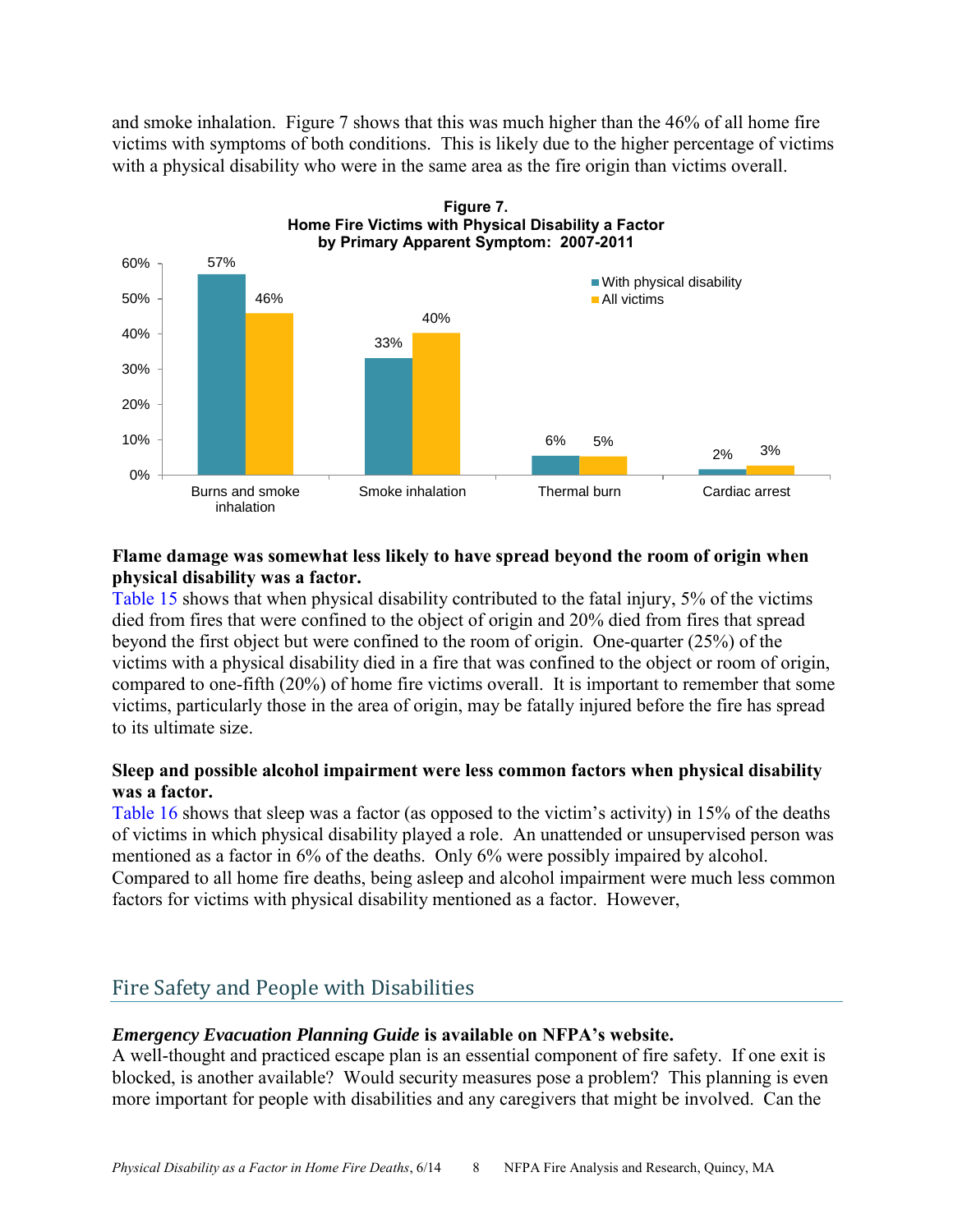individual get out of bed without assistance? Can one caregiver provide enough assistance? What devices might be helpful? Are the individual and caregivers comfortable using them? McClure et al. surveyed full-time wheelchair users with spinal cord injuries about evacuation readiness. Eighty-five percent felt they would be able to safely evacuate their home in the event of an emergency such as a fire. However, only 64% actually had a plan. Half (52%) of those with a home evacuation plan said the plan relied on assistance from other people, and onequarter (27%) said their plan required additional assistive technology.<sup>8</sup> The researchers also asked about workplace evacuation and evacuation from the community in the event of a natural disaster and whether their evacuation plans required assistance from other individuals or assistive technology.

NFPA has safety information for and about people with disabilities at [www.nfpa.org/disabilities.](http://www.nfpa.org/categoryList.asp?categoryID=824&order_src=C072&lid=C072) The *[Emergency Evacuation Planning Guide](http://www.nfpa.org/~/media/Files/Safety%20information/For%20consumers/Disabilities/evacuationguidePDF.pdf)* provides evacuation elements information (notification, way finding, use of the way, and assistance) and the five general categories of disability: mobility, visual, hearing, speech and cognitive. A planning checklist is included.

The website also has [teaching tips for fire safety educators](http://www.nfpa.org/safety-information/for-consumers/populations/people-with-disabilities/educational-materials) who are working with children with disabilities and an [information sheet on workplace safety for people with disabilities.](http://www.nfpa.org/safety-information/for-consumers/populations/people-with-disabilities/educational-materials) In addition, NFPA produces [e-ACCESS,](http://www.nfpa.org/safety-information/for-consumers/populations/people-with-disabilities/e-access-newsletter) a quarterly newsletter focusing on safety for people with disabilities. Architects, building managers and contractors may be interested in purchasing the [NFPA® Pocket Guide to the ADA & ABA](http://www.nfpa.org/catalog/product.asp?link_type=buy_box&pid=PGADA08&icid=A292) that requirements of the Americans with Disabilities act and the Architectural Barriers Act Accessibility Guidelines.

The Fire Protection and Research Foundation recently released [Fire Alarms and People with ASD:](http://www.nfpa.org/research/fire-protection-research-foundation/reports-and-proceedings/detection-and-signaling/fire-alarm-notification/fire-alarms-and-people-with-asd)  [A Literature Summary](http://www.nfpa.org/research/fire-protection-research-foundation/reports-and-proceedings/detection-and-signaling/fire-alarm-notification/fire-alarms-and-people-with-asd) about sound and light sensitivities and some anecdotal information from first responder interactions with people diagnosed with Autism Spectrum Disorders. Author Paul Kashmanian noted that the scientific literature he found did not address the response to fire alarms by people with ASD.

## **Provisions in NFPA 72 address needs of individuals with hearing loss.**

 $\overline{a}$ 

In a project for the Fire Protection Research Foundation, Dorothy Bruck and Ian Thomas studied the waking effectiveness of different types of alarm signals for adults who were hard of hearing.<sup>9</sup> A loud low frequency square wave auditory signal was most effective in waking people with moderate to severe hearing loss. This signal performed better than bed or pillow shakers and strobe lights. Strobe lights, when used alone, were not effective in waking this population. The 2013 edition of NFPA 72, *[National Fire Alarm and Signaling Code,](http://www.nfpa.org/aboutthecodes/AboutTheCodes.asp?DocNum=72&order_src=C072&lid=C072)* requires that audible notification appliances used in bedrooms for those with mild to severe hearing loss produce a low frequency signal. Another provision requires tactile notification appliances in addition to strobes for individuals with profound hearing loss. These provisions will take effect immediately when the new code is adopted.

<sup>8</sup> McClure, Laura, et al., ["Emergency Evacuation Readiness of Full-Time Wheelchair Users With Spinal Cord](http://www.archives-pmr.org/article/S0003-9993(10)00843-9/fulltext)  [Injury,](http://www.archives-pmr.org/article/S0003-9993(10)00843-9/fulltext)*" Archives of Physical Medicine and Rehabilitation.* 92 (2011) pp. 491-498. 9 Dorothy Bruck and Ian Thomas. *[Optimizing Fire Alarm Notification for High Risk Groups Research Project:](http://www.nfpa.org/assets/files/PDF/Research/hardofhearing&alarms.pdf)  [Waking Effectiveness of Alarms \(Auditory, Visual and Tactile\) for Adults Who Are Hard of Hearing,](http://www.nfpa.org/assets/files/PDF/Research/hardofhearing&alarms.pdf) Quincy, MA:* The Fire Protection Research Foundation, June 2007.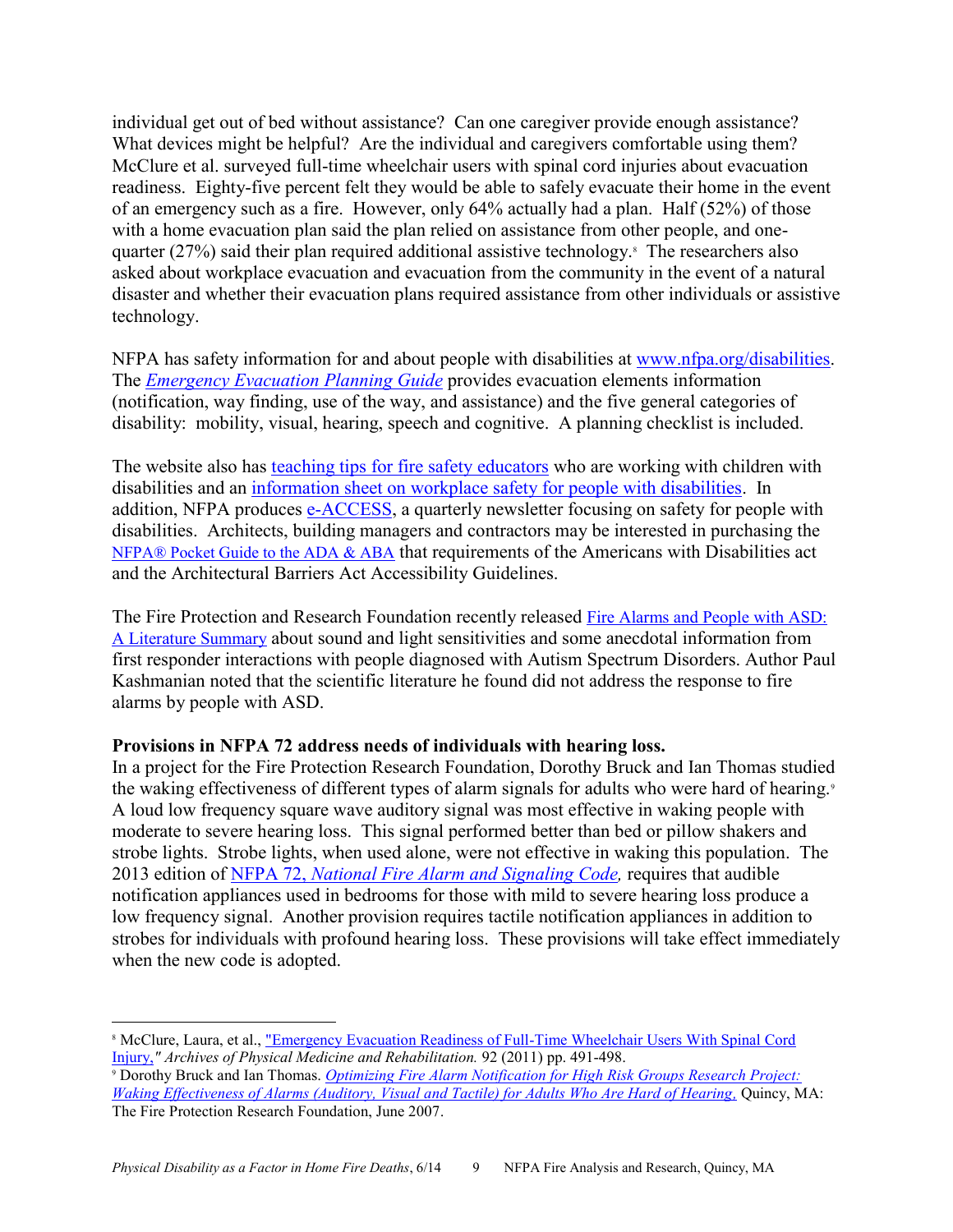## **Home fire sprinklers increase the chances of surviving a fire.**

Home sprinkler systems respond quickly to reduce the heat, flames, and smoke from a fire. They can control or contain the fire until help arrives. This is particularly important to people who have mobility difficulties. In 2012, Kenneth Tremblay described a Florida fire in which an operating sprinkler saved the life of a 50-year-old woman who used a wheelchair in a 13-story apartment building primarily for older adults. The woman's discarded cigarette ignited her sofa and spread to the adjacent paneling. A single sprinkler controlled the fire until firefighters could extinguish it completely. While the woman suffered severe burns, she did survive.<sup>10</sup>

Sprinklers greatly increase the chance of survival by limiting fire growth. In rare cases, individuals with severe mobility impairments who are intimate with ignition or in poor health before the fire may be fatally injured before a sprinkler is activated. More information about home fire sprinklers may be found at [http://www.firesprinklerinitiative.org/.](http://www.firesprinklerinitiative.org/?order_src=C072&lid=C072)

 $\overline{\phantom{a}}$ 

<sup>10</sup> Kenneth J. Tremblay, 2012, "Firewatch: Sprinkler Controls Sofa Fire, Florida," *NFPA Journal,* September/October 27-28.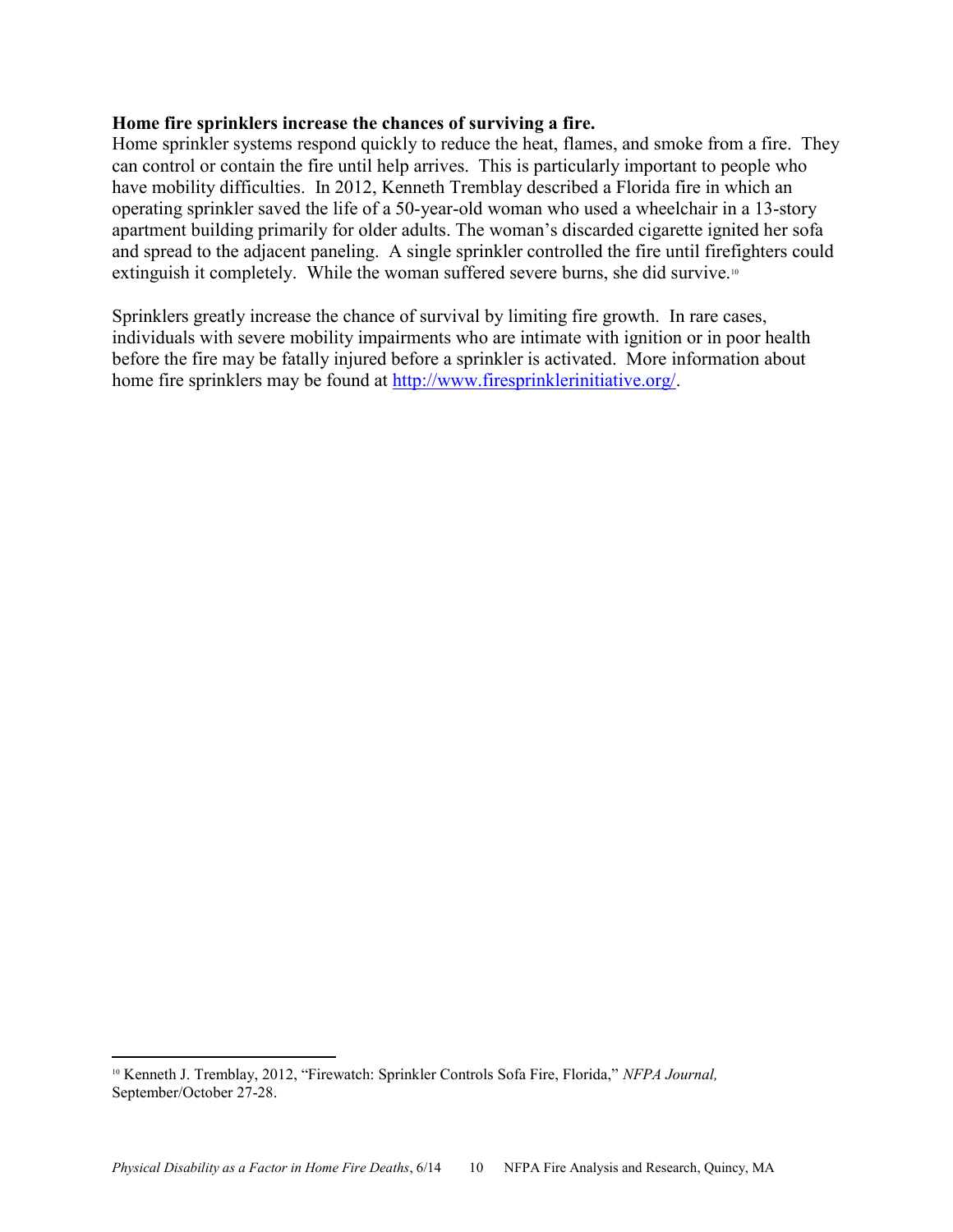#### **Table 1. Home Fire Victims with Physical Disability a Factor, by Gender 2007-2011 Annual Averages**

<span id="page-19-0"></span>

| Gender | <b>Disability as a Factor</b> |           | <b>All Victims</b> |           |  |
|--------|-------------------------------|-----------|--------------------|-----------|--|
|        |                               |           |                    |           |  |
| Male   | 190                           | $(49\%)$  | 1,450              | (56%)     |  |
| Female | 200                           | (51%)     | 1,130              | (44%)     |  |
|        |                               |           |                    |           |  |
| Total  | 400                           | $(100\%)$ | 2,570              | $(100\%)$ |  |

**Table 2.** 

#### **Home Fire Victims with Physical Disability a Factor, by Occupancy 2007-2011 Annual Averages**

| <b>Occupancy</b>        | <b>Disability as a Factor</b> |           | <b>All Victims</b> |        |  |
|-------------------------|-------------------------------|-----------|--------------------|--------|--|
|                         |                               |           |                    |        |  |
| One- or two-family home | 340                           | (85%)     | 2,160              | (84%)  |  |
| Apartment               | 60                            | (15%)     | 410                | (16%)  |  |
|                         |                               |           |                    |        |  |
| Total                   | 400                           | $(100\%)$ | 2,570              | (100%) |  |
|                         |                               |           |                    |        |  |

#### **Table 3. Home Fire Victims with Physical Disability a Factor, by Age Group 2007-2011 Annual Averages**

| <b>Age Group</b> |                  | <b>Disability as a Factor</b> |       | <b>All Victims</b> |
|------------------|------------------|-------------------------------|-------|--------------------|
|                  |                  |                               |       |                    |
| Under 5          | $\theta$         | $(0\%)$                       | 200   | (8%)               |
| 5 to 14          | $\theta$         | $(1\%)$                       | 180   | (7%)               |
| 15 to 19         | $\boldsymbol{0}$ | $(0\%)$                       | 60    | (2%)               |
| 20 to 34         | 10               | (2%)                          | 270   | $(11\%)$           |
| 35 to 49         | 30               | (7%)                          | 430   | (17%)              |
| 50 to 64         | 120              | (29%)                         | 660   | (25%)              |
| 65 to 74         | 90               | (23%)                         | 320   | (13%)              |
| 75 to 84         | 90               | (23%)                         | 290   | $(11\%)$           |
| 85 and over      | 60               | (14%)                         | 170   | (7%)               |
|                  |                  |                               |       |                    |
| Total            | 400              | $(100\%)$                     | 2,570 | $(100\%)$          |
|                  |                  |                               |       |                    |
| 65 and over      | 240              | $(60\%)$                      | 780   | $(30\%)$           |

Note: Deaths are rounded to the nearest 10. An entry of zero may mean zero or the average rounded to zero. Percentages are calculated prior to rounding. Sums may not equal totals due to rounding. Source: NFIRS 5.0 and NFPA survey.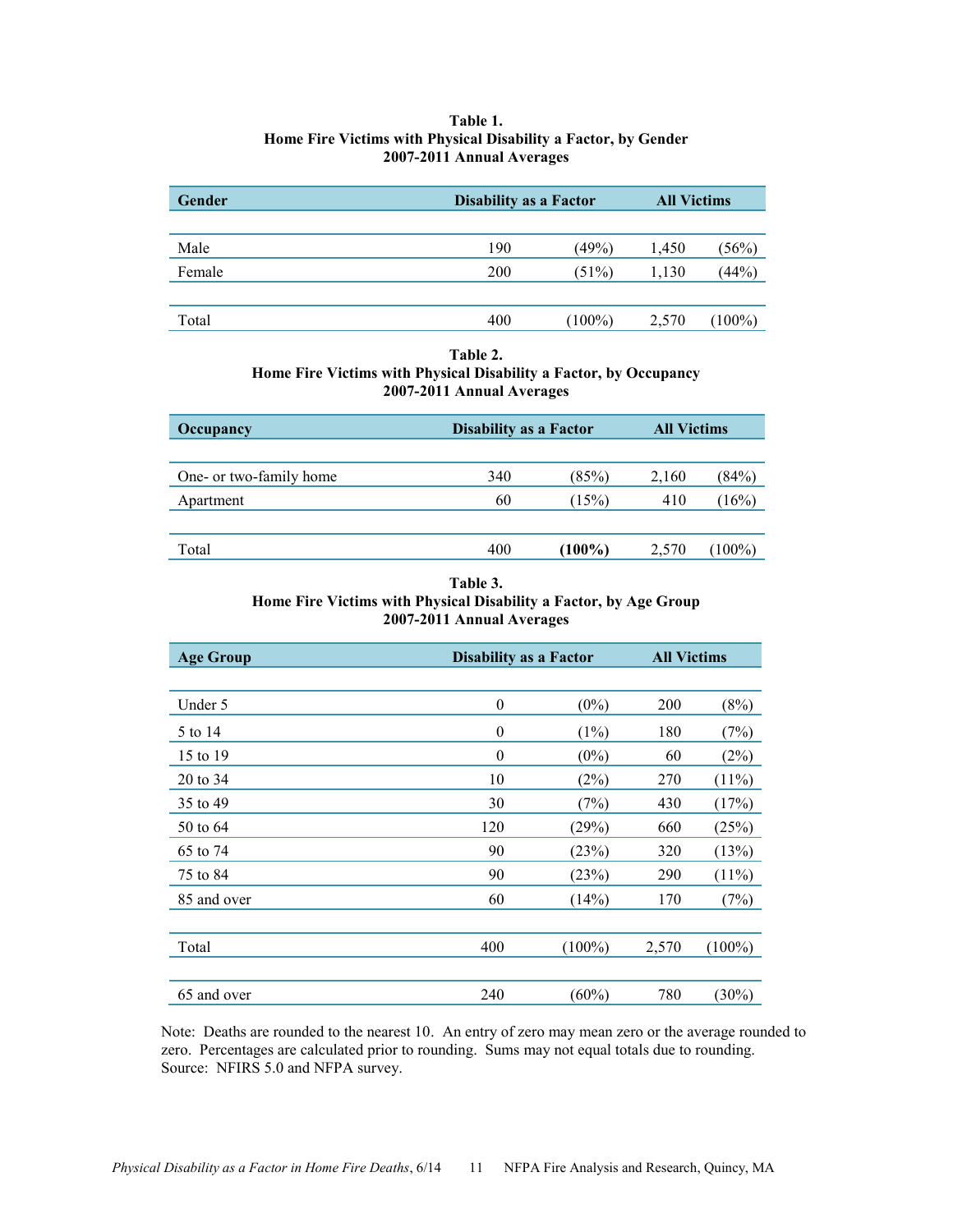| Table 4.                                                              |
|-----------------------------------------------------------------------|
| Home Fire Victims with Physical Disability a Factor, by Hour of Alarm |
| 2007-2011 Annual Averages                                             |

<span id="page-20-0"></span>

| <b>Hour of Alarm</b> |     | <b>Disability as a Factor</b> |       | <b>All Victims</b> |
|----------------------|-----|-------------------------------|-------|--------------------|
|                      |     |                               |       |                    |
| Midnight- 12:59 a.m. | 10  | (3%)                          | 150   | (6%)               |
| 1:00-1:59 a.m.       | 20  | (5%)                          | 190   | (7%)               |
| 2:00-2:59 a.m.       | 20  | (5%)                          | 160   | (6%)               |
| 3:00-3:59 a.m.       | 20  | (6%)                          | 190   | (7%)               |
| 4:00-4:59 a.m.       | 20  | (6%)                          | 200   | (8%)               |
| 5:00-5:59 a.m.       | 10  | (3%)                          | 150   | (6%)               |
| 6:00-6:59 a.m.       | 20  | (4%)                          | 130   | (5%)               |
| 7:00-7:59 a.m.       | 10  | (3%)                          | 110   | (4%)               |
| 8:00-8:59 a.m.       | 10  | (3%)                          | 80    | (3%)               |
| 9:00-9:59 a.m.       | 20  | (4%)                          | 90    | (4%)               |
| 10:00-10:59 a.m.     | 10  | (3%)                          | 80    | (3%)               |
| 11:00-11:59 a.m.     | 20  | (4%)                          | 70    | (3%)               |
| Noon -12:59 p.m.     | 20  | (5%)                          | 70    | (3%)               |
| 1:00-1:59 p.m.       | 10  | (4%)                          | 60    | (2%)               |
| $2:00-2:59$ p.m.     | 20  | (4%)                          | 70    | (3%)               |
| $3:00-3:59$ p.m.     | 20  | (5%)                          | 70    | (3%)               |
| 4:00-4:59 p.m.       | 10  | (4%)                          | 60    | (2%)               |
| 5:00-5:59 p.m.       | 20  | (5%)                          | 70    | (3%)               |
| $6:00-6:59$ p.m.     | 20  | (4%)                          | 70    | (3%)               |
| 7:00-7:59 p.m.       | 10  | (3%)                          | 80    | (3%)               |
| $8:00-8:59$ p.m.     | 20  | (4%)                          | 80    | (3%)               |
| 9:00-9:59 p.m.       | 20  | (4%)                          | 100   | (4%)               |
| 10:00-10:59 p.m.     | 10  | (3%)                          | 120   | (4%)               |
| 11:00-11:59 p.m.     | 20  | (6%)                          | 130   | (5%)               |
|                      |     |                               |       |                    |
| Total                | 400 | $(100\%)$                     | 2,570 | $(100\%)$          |
| Average by hour      | 20  | (4%)                          | 110   | (4%)               |

Note: Deaths are rounded to the nearest 10. An entry of zero may mean zero or the average rounded to zero. Percentages are calculated prior to rounding. Sums may not equal totals due to rounding.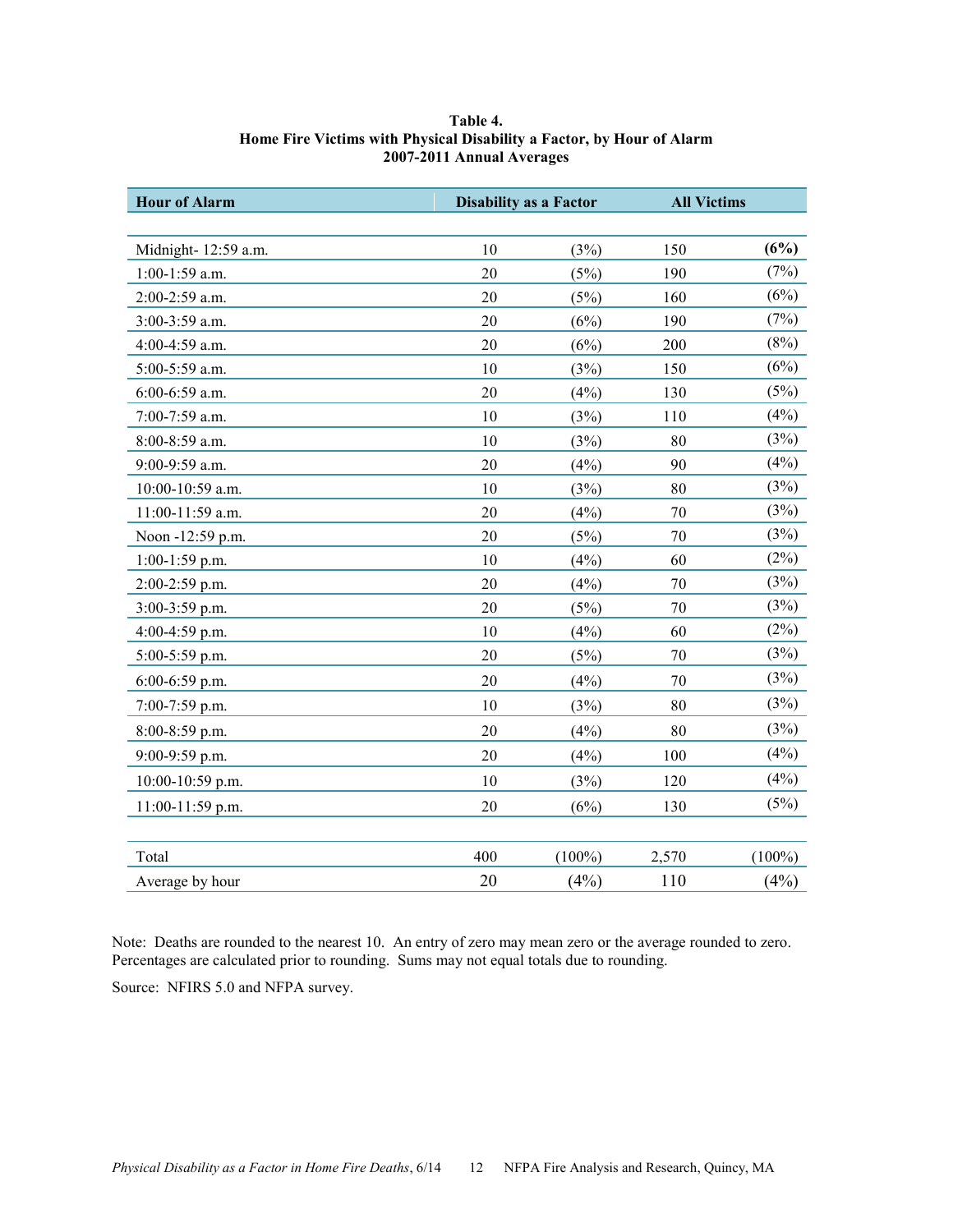#### **Table 5. Home Fire Victims with Physical Disability a Factor, by Smoke Alarm Status 2007-2011 Annual Averages**

<span id="page-21-0"></span>

| <b>Smoke Alarm Status</b> | <b>Disability as a Factor</b> |           | <b>All Victims</b> |           |
|---------------------------|-------------------------------|-----------|--------------------|-----------|
|                           |                               |           |                    |           |
| Operated                  | 220                           | (55%)     | 1,020              | $(40\%)$  |
| Did not operate           | 60                            | (14%)     | 590                | (23%)     |
| None present              | 120                           | $(30\%)$  | 950                | (37%)     |
| Fire too small            | 0                             | (1%)      | 20                 | (1%)      |
|                           |                               |           |                    |           |
| Total                     | 400                           | $(100\%)$ | 2,570              | $(100\%)$ |

#### **Table 6. Home Fire Victims with Physical Disability a Factor, by Major Cause 2007-2011 Annual Averages**

| <b>Major Cause</b>                             |     | Disability as a<br>Factor |     | <b>All Victims</b> |
|------------------------------------------------|-----|---------------------------|-----|--------------------|
|                                                |     |                           |     |                    |
| Smoking materials                              | 170 | (42%)                     | 580 | (22%)              |
| Cooking equipment                              | 50  | (14%)                     | 400 | (16%)              |
| Heating equipment                              | 50  | (12%)                     | 490 | (19%)              |
| Medical equipment                              | 40  | (9%)                      | 90  | (3%)               |
| Electrical distribution and lighting equipment | 30  | (7%)                      | 330 | (13%)              |
| Intentional                                    | 10  | (2%)                      | 330 | (13%)              |
| Candle                                         | 10  | (3%)                      | 120 | (4%)               |

Table 6 summarizes findings from multiple fields, meaning that the same fire may be listed under multiple causes. The methodology used is described in [Appendix B.](#page-38-0) 

Note: Deaths are rounded to the nearest 10. Percentages are calculated prior to rounding. Sums may not equal totals due to rounding.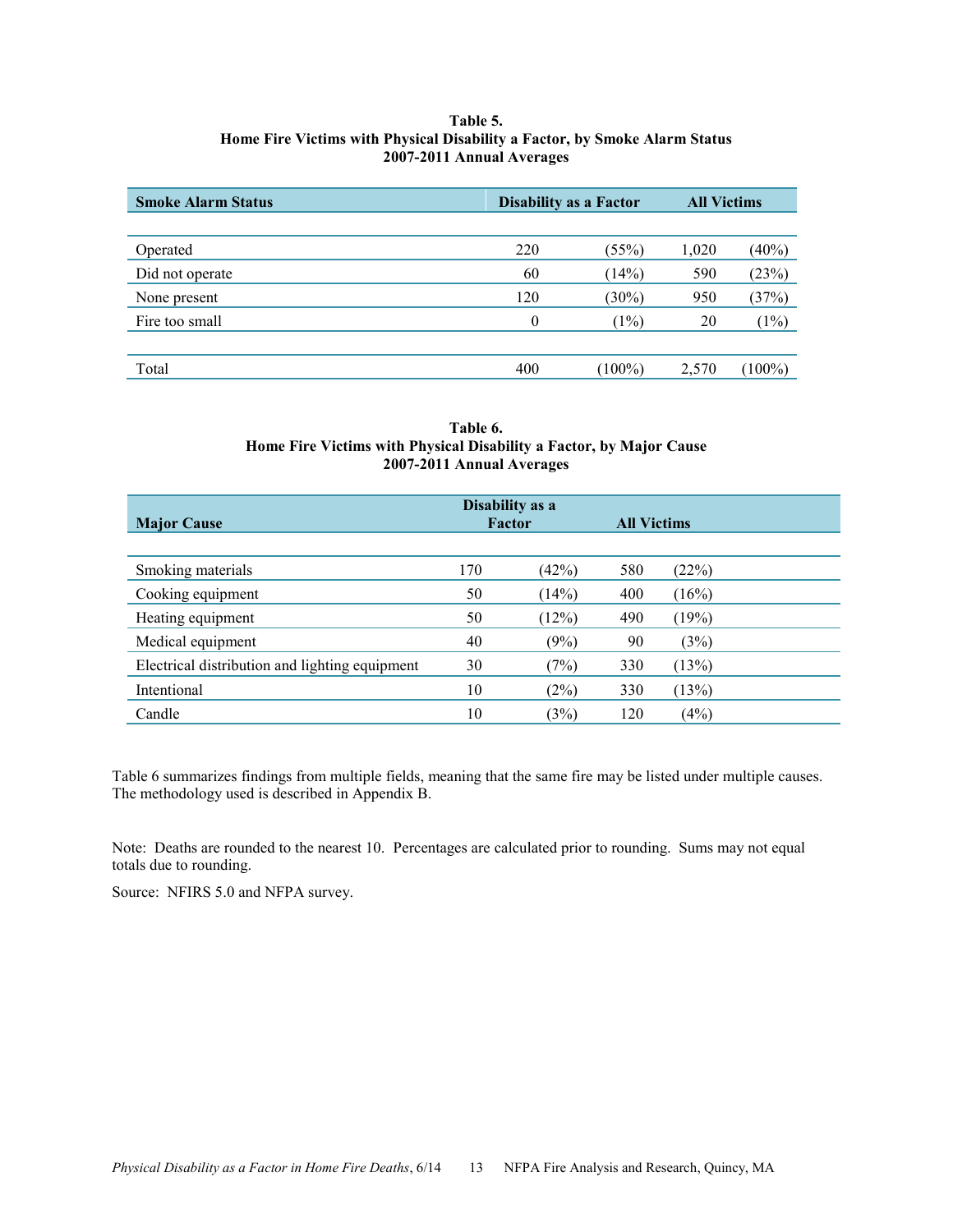#### **Table 7. Home Fire Victims with Physical Disability a Factor by Equipment Involved in Ignition 2007-2011 Annual Averages**

<span id="page-22-0"></span>

| <b>Equipment Involved in Ignition</b>                       | <b>Disability as a Factor</b> |           | <b>All Victims</b> |           |
|-------------------------------------------------------------|-------------------------------|-----------|--------------------|-----------|
| No equipment involved in ignition                           | 210                           | (52%)     | 1,080              | (42%)     |
| <b>Cooking equipment</b>                                    | 50                            | (14%)     | 400                | (16%)     |
| Range or cooktop                                            | 40                            | (11%)     | 340                | (13%)     |
| Portable cooking or warming equipment                       | 10                            | (1%)      | 20                 | (1%)      |
| <b>Heating equipment</b>                                    | 50                            | (12%)     | 490                | (19%)     |
| Fixed or portable space heater                              | 40                            | (11%)     | 400                | (15%)     |
| Oxygen administration equipment                             | 40                            | (9%)      | 80                 | (3%)      |
| <b>Electrical distribution and lighting equipment</b>       | 30                            | (7%)      | 330                | (13%)     |
| Cord or plug                                                | 10                            | (3%)      | 100                | (4%)      |
| Wiring and related equipment                                | 10                            | (3%)      | 160                | (6%)      |
| <b>Electric blanket</b>                                     | 10                            | $(1\%)$   | 10                 | $(0\%)$   |
| Unclassified portable appliance designed to produce<br>heat | 10                            | $(1\%)$   | 30                 | $(1\%)$   |
| Clothes dryer or washer                                     | 10                            | $(1\%)$   | 30                 | $(1\%)$   |
| Other known equipment involved                              | 10                            | (3%)      | 190                | (8%)      |
| Total                                                       | 400                           | $(100\%)$ | 2,570              | $(100\%)$ |

Fire deaths in which the equipment involved in ignition was unknown or not reported have been allocated proportionally among deaths with known equipment involved. Fire deaths in which the equipment involved in ignition was entered as none but the heat source indicated equipment involvement or the heat source was unknown were also treated as unknown and allocated proportionally among fires with known equipment involved. Fires in which the equipment was partially unclassified (i.e., unclassified kitchen or cooking equipment, unclassified heating, cooling or air condition equipment, etc.) were allocated proportionally among fires that grouping (kitchen or cooking equipment; heating, cooling or air conditioning equipment, etc.).

Categories or subcategories are shown if they account for 1% of the total.

Note: Deaths are rounded to the nearest 10. Percentages are calculated prior to rounding. Sums may not equal totals due to rounding.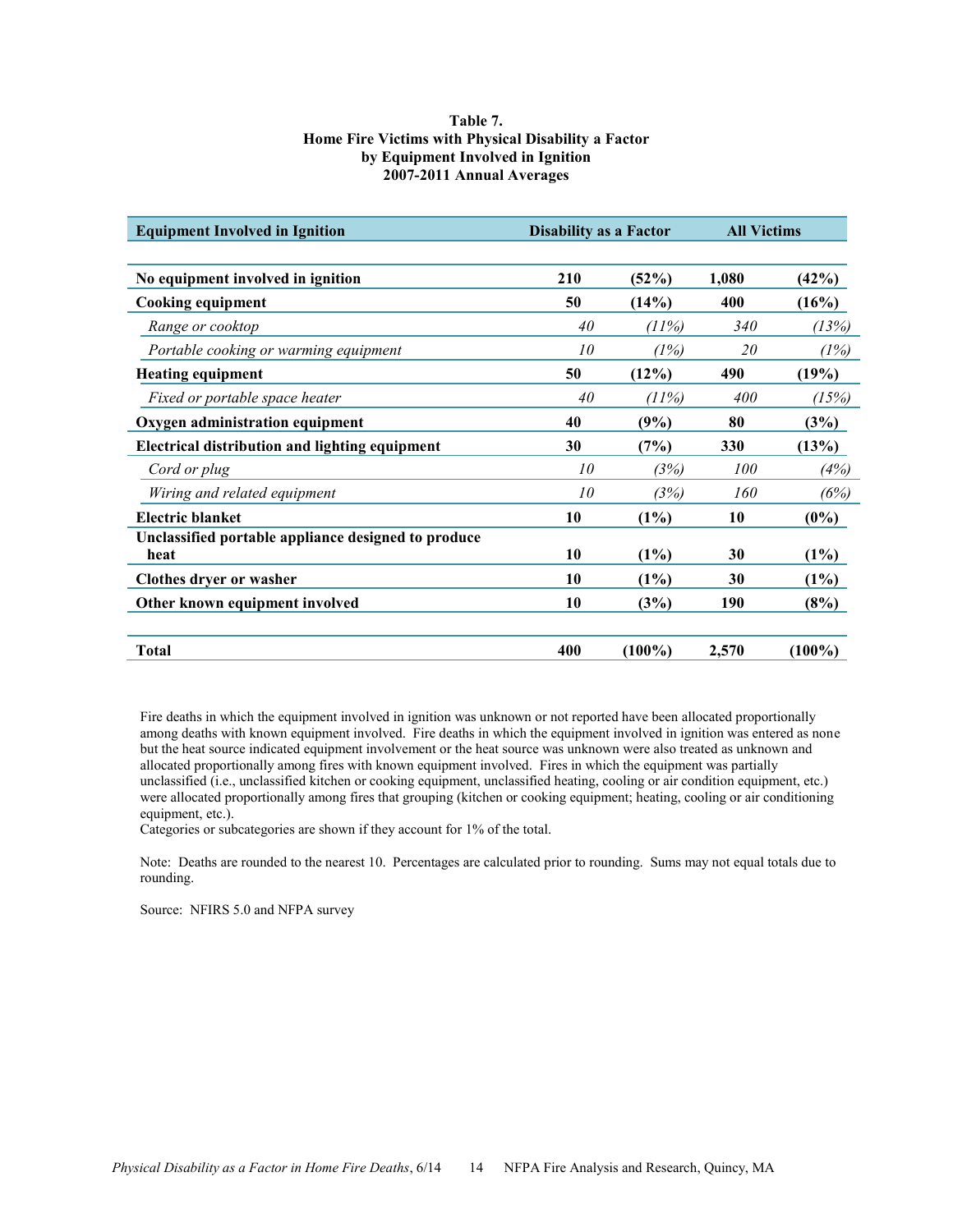<span id="page-23-0"></span>

| <b>Heat Source</b>                                     | Disability as a<br>Factor |           | <b>All Victims</b> |           |  |
|--------------------------------------------------------|---------------------------|-----------|--------------------|-----------|--|
|                                                        |                           |           |                    |           |  |
| Smoking materials                                      | 170                       | (42%)     | 580                | (22%)     |  |
| Radiated or conducted heat from operating<br>equipment | 40                        | $(10\%)$  | 340                | (13%)     |  |
| Arcing                                                 | 30                        | (8%)      | 320                | (13%)     |  |
| Unclassified heat from powered equipment               | 30                        | (7%)      | 220                | (9%)      |  |
| Hot ember or ash                                       | 30                        | (7%)      | 120                | (5%)      |  |
| Unclassified heat source                               | 20                        | (6%)      | 190                | (7%)      |  |
| Spark, ember or flame from operating<br>equipment      | 20                        | (4%)      | 130                | (5%)      |  |
| Unclassified hot or smoldering object                  | 20                        | (4%)      | 120                | (5%)      |  |
| Candle                                                 | 10                        | (3%)      | 120                | (4%)      |  |
| Lighter                                                | 10                        | (3%)      | 150                | (6%)      |  |
| Match                                                  | 10                        | $(1\%)$   | 80                 | (3%)      |  |
| Other known heat source                                | 20                        | (5%)      | 200                | (8%)      |  |
|                                                        |                           |           |                    |           |  |
| Total                                                  | 400                       | $(100\%)$ | 2,570              | $(100\%)$ |  |

## **Table 8. Home Fire Victims with Physical Disability a Factor, by Heat Source 2007-2011 Annual Averages**

The statistics on matches, lighters, smoking materials and candles include a proportional share of fires in which the heat source was heat from an unclassified open flame or smoking material.

Note: Deaths are rounded to the nearest 10. Percentages are calculated prior to rounding. Sums may not equal totals due to rounding.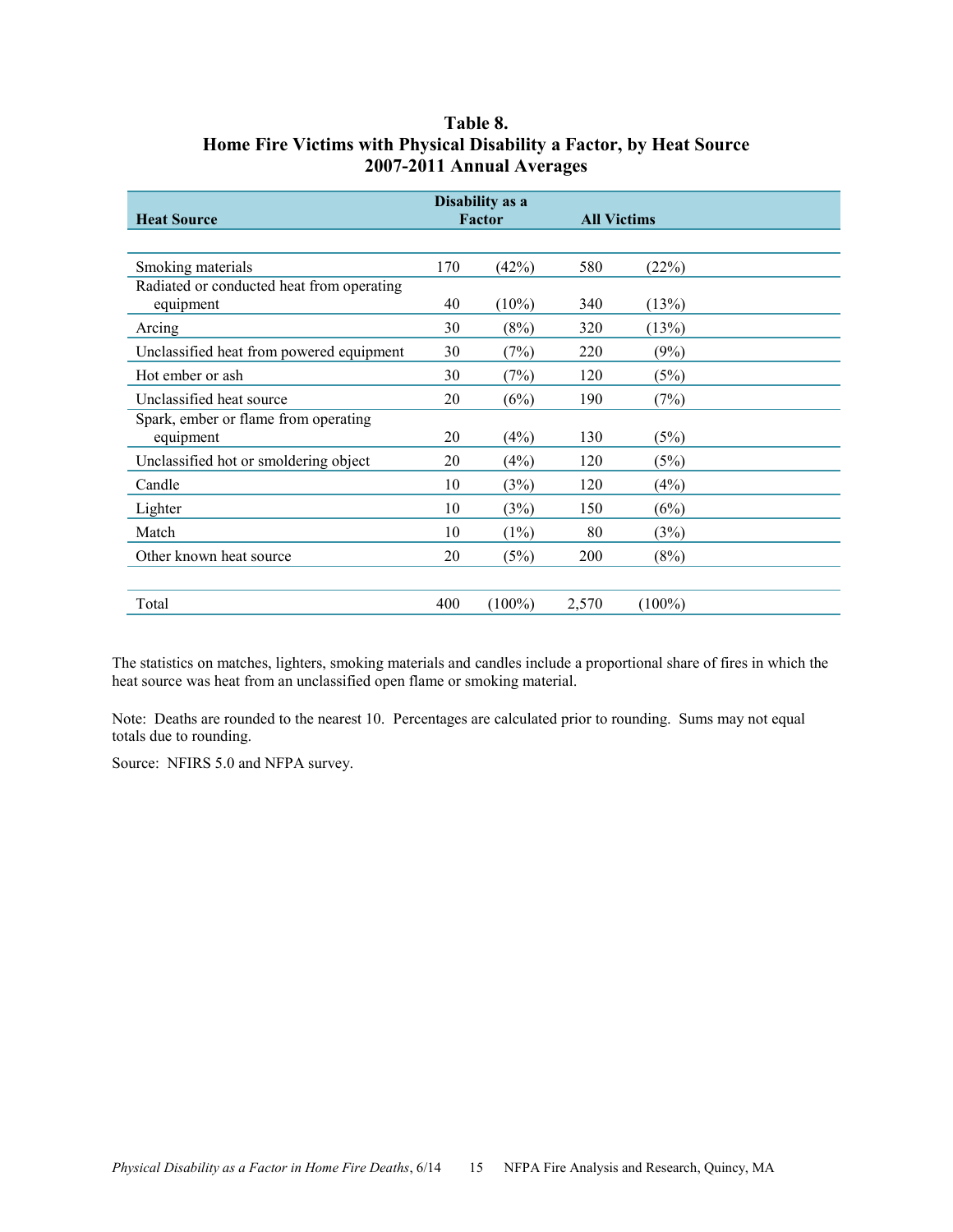#### <span id="page-24-0"></span>**Table 9. Home Fire Victims with Physical Disability a Factor, by Factor Contributing to Ignition 2007-2011 Annual Averages**

| <b>Factor Contributing to Ignition</b>         | <b>Disability as a Factor</b> |           |       | <b>All Victims</b> |  |
|------------------------------------------------|-------------------------------|-----------|-------|--------------------|--|
|                                                |                               |           |       |                    |  |
| Heat source too close to combustible.          | 100                           | (26%)     | 550   | (21%)              |  |
| Abandoned or discarded material or product     | 90                            | (23%)     | 400   | (16%)              |  |
| Unclassified misuse of material or product     | 80                            | $(21\%)$  | 300   | (12%)              |  |
| Electrical failure or malfunction              | 60                            | (15%)     | 480   | (18%)              |  |
| Unclassified factor contributed to ignition    | 30                            | (7%)      | 310   | (12%)              |  |
| Equipment unattended                           | 20                            | (4%)      | 190   | (7%)               |  |
| Unclassified mechanical failure or malfunction | 10                            | (3%)      | 50    | (2%)               |  |
| Leak or break                                  | 10                            | (2%)      | 30    | (1%)               |  |
| Unclassified fire spread or control            | 10                            | (2%)      | 40    | (2%)               |  |
| Improper container or storage                  | 10                            | (1%)      | 10    | $(0\%)$            |  |
|                                                |                               |           |       |                    |  |
| Other known factor                             | 30                            | (8%)      | 470   | (18%)              |  |
|                                                |                               |           |       |                    |  |
| Total                                          | 400                           | $(100\%)$ | 2,570 | $(100\%)$          |  |
|                                                |                               |           |       |                    |  |
| Total entries*                                 | 450                           | (112%)    | 2,820 | $(110\%)$          |  |

\*Multiple entries are allowed resulting in sums greater than totals. Fire deaths in which the factor contributing to ignition was coded as "none," unknown, or not reported have been allocated proportionally among fires with known factor contributing to ignition.

Note: Deaths are rounded to the nearest 10. Percentages are calculated prior to rounding.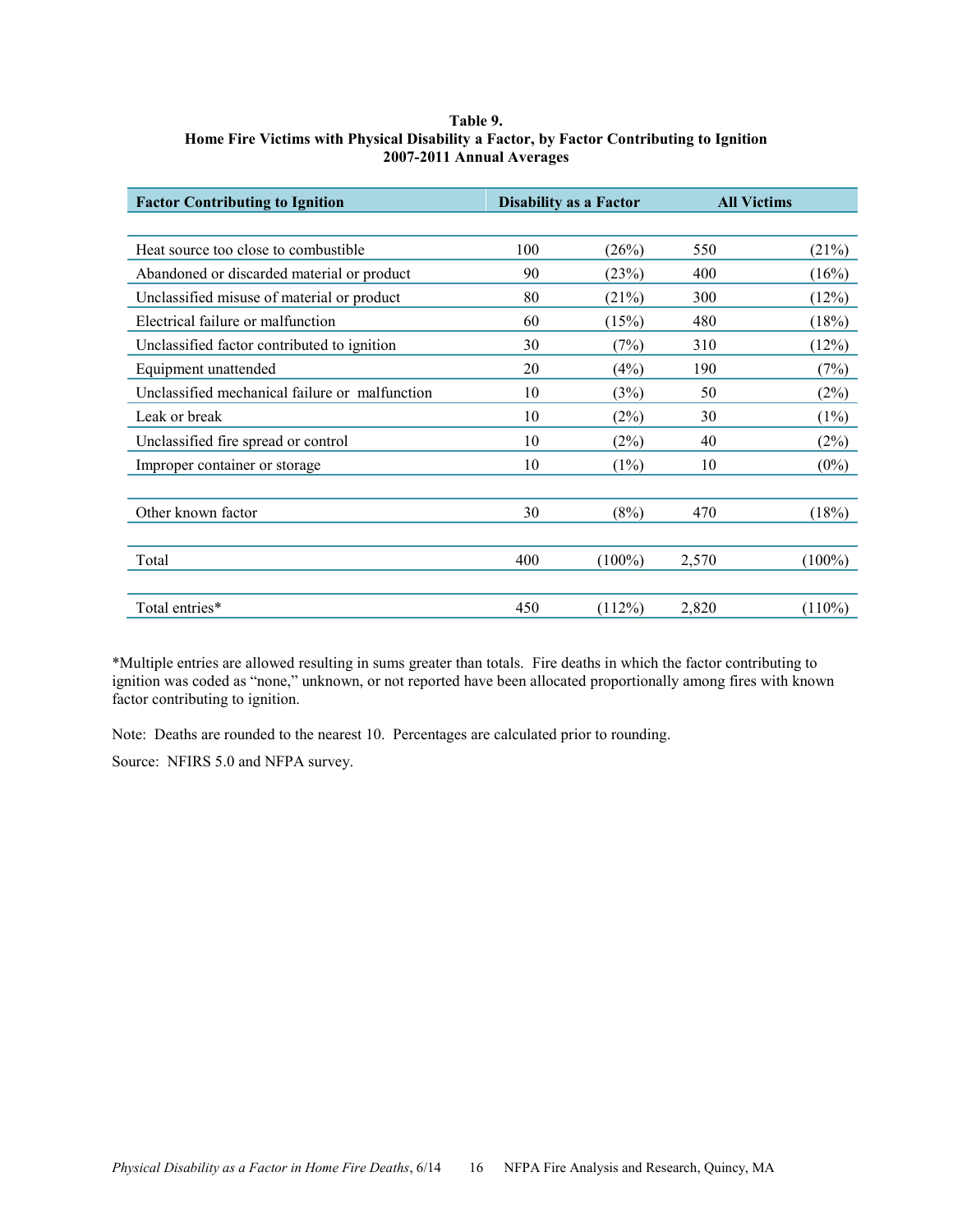<span id="page-25-0"></span>

| 2007-2011 Annual Averages                                      |                               |          |                    |       |  |  |  |
|----------------------------------------------------------------|-------------------------------|----------|--------------------|-------|--|--|--|
| <b>Item First Ignited</b>                                      | <b>Disability as a Factor</b> |          | <b>All Victims</b> |       |  |  |  |
| Upholstered furniture                                          | 80                            | (20%)    | 450                | (18%) |  |  |  |
| Mattress or bedding                                            | 80                            | $(20\%)$ | 330                | (13%) |  |  |  |
| Clothing                                                       | 30                            | (8%)     | 130                | (5%)  |  |  |  |
| Unclassified furniture or utensil                              | 30                            | (7%)     | 120                | (5%)  |  |  |  |
| Multiple items first ignited                                   | 20                            | (5%)     | 130                | (5%)  |  |  |  |
| Cooking materials, including food                              | 20                            | (5%)     | 130                | (5%)  |  |  |  |
| Electrical wire or cable insulation                            | 20                            | (4%)     | 100                | (4%)  |  |  |  |
| Flammable or combustible liquids or gases, piping or<br>filter | 20                            | (4%)     | 200                | (8%)  |  |  |  |

Unclassified item first ignited 20 (4%) 100 (4%) Floor covering, rug, carpet or mat  $10$   $(3%)$   $100$   $(4%)$ Rubbish, trash or waste  $10$  (3%) 50 (2%) Cabinetry  $10 \t(3%) \t 50 \t(2%)$ Unclassified soft goods or wearing apparel 10 (3%) 50 (2%) Magazine, newspaper or writing paper 10 (2%) 60 (2%)

Other known item  $40 \t(9\%)$  550 (21%)

Total  $400$   $(100\%)$   $2,570$   $(100\%)$ 

#### **Table 10. Home Fire Victims with Physical Disability a Factor, by Item First Ignited 2007-2011 Annual Averages**

Note: Deaths are rounded to the nearest 10. Percentages are calculated prior to rounding. Sums may not equal totals due to rounding.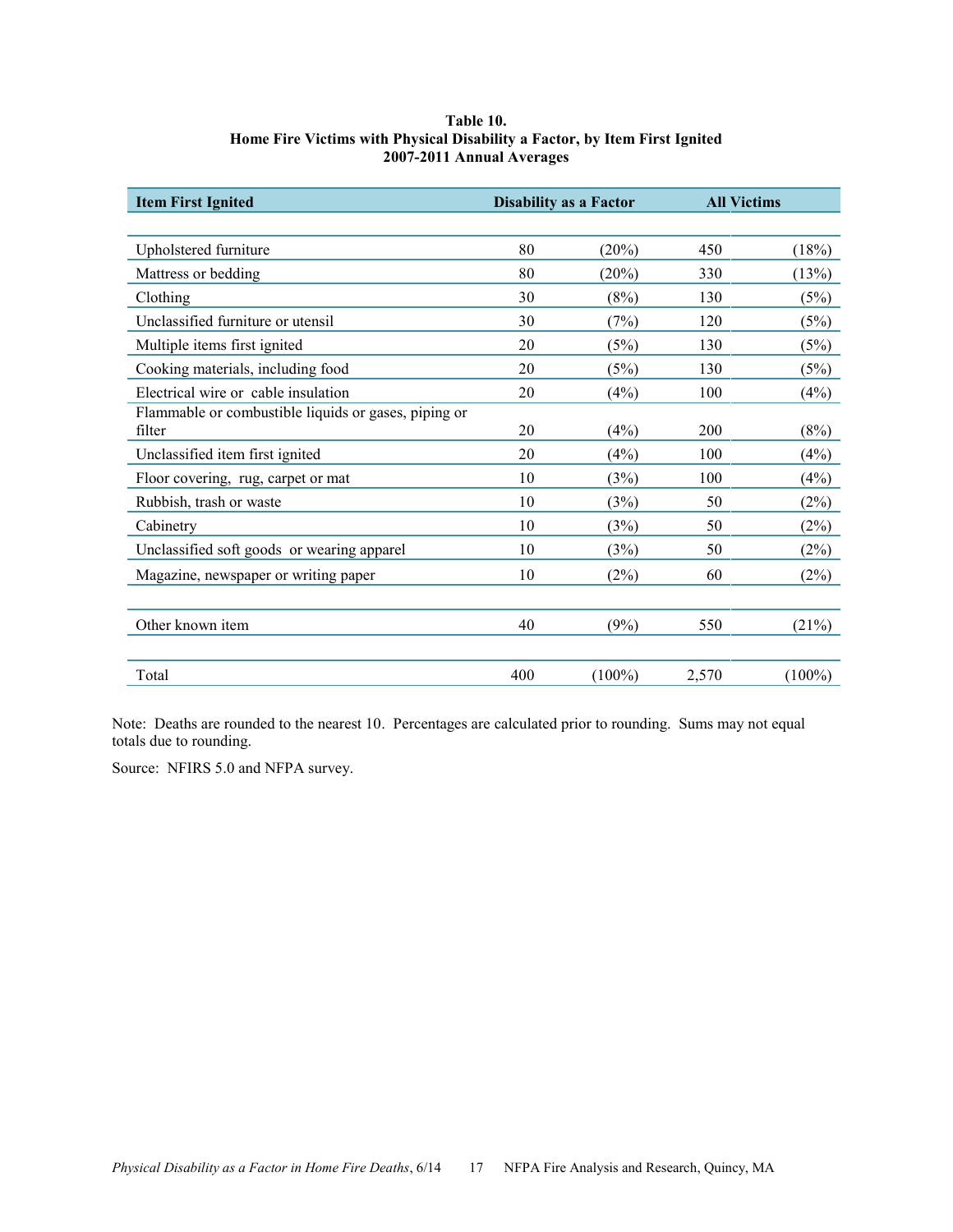<span id="page-26-0"></span>

| <b>Area of Origin</b>                | <b>Disability as a Factor</b> |           | <b>All Victims</b> |           |
|--------------------------------------|-------------------------------|-----------|--------------------|-----------|
|                                      |                               |           |                    |           |
| Bedroom                              | 140                           | (34%)     | 640                | (25%)     |
| Living room, family room or den      | 90                            | (24%)     | 610                | (24%)     |
| Kitchen or cooking area              | 50                            | (13%)     | 400                | (16%)     |
| Unclassified function area           | 50                            | (12%)     | 260                | $(10\%)$  |
| Exterior balcony or unenclosed porch | 10                            | (2%)      | 50                 | (2%)      |
| Unclassified area of origin          | 10                            | (1%)      | 50                 | (2%)      |
| Laundry room or area                 | 10                            | (1%)      | 30                 | (1%)      |
| Bathroom                             | 10                            | (1%)      | 30                 | (1%)      |
| Wall assembly or concealed space     | 10                            | (1%)      | 30                 | (1%)      |
| Other known area of origin           | 40                            | $(10\%)$  | 470                | (18%)     |
|                                      |                               |           |                    |           |
| Total                                | 400                           | $(100\%)$ | 2,570              | $(100\%)$ |

#### **Table 11. Home Fire Victims with Physical Disability a Factor, by Area of Origin 2007-2011 Annual Averages**

\* In Version 5.0 of NFIRS, type of material first ignited is not required when organic materials such as vegetation or food, or general items such as electrical wire, cable insulation, rubbish, waste, dust, etc. were first ignited.

 Note: Deaths are rounded to the nearest 10. Percentages are calculated prior to rounding. Sums may not equal totals due to rounding.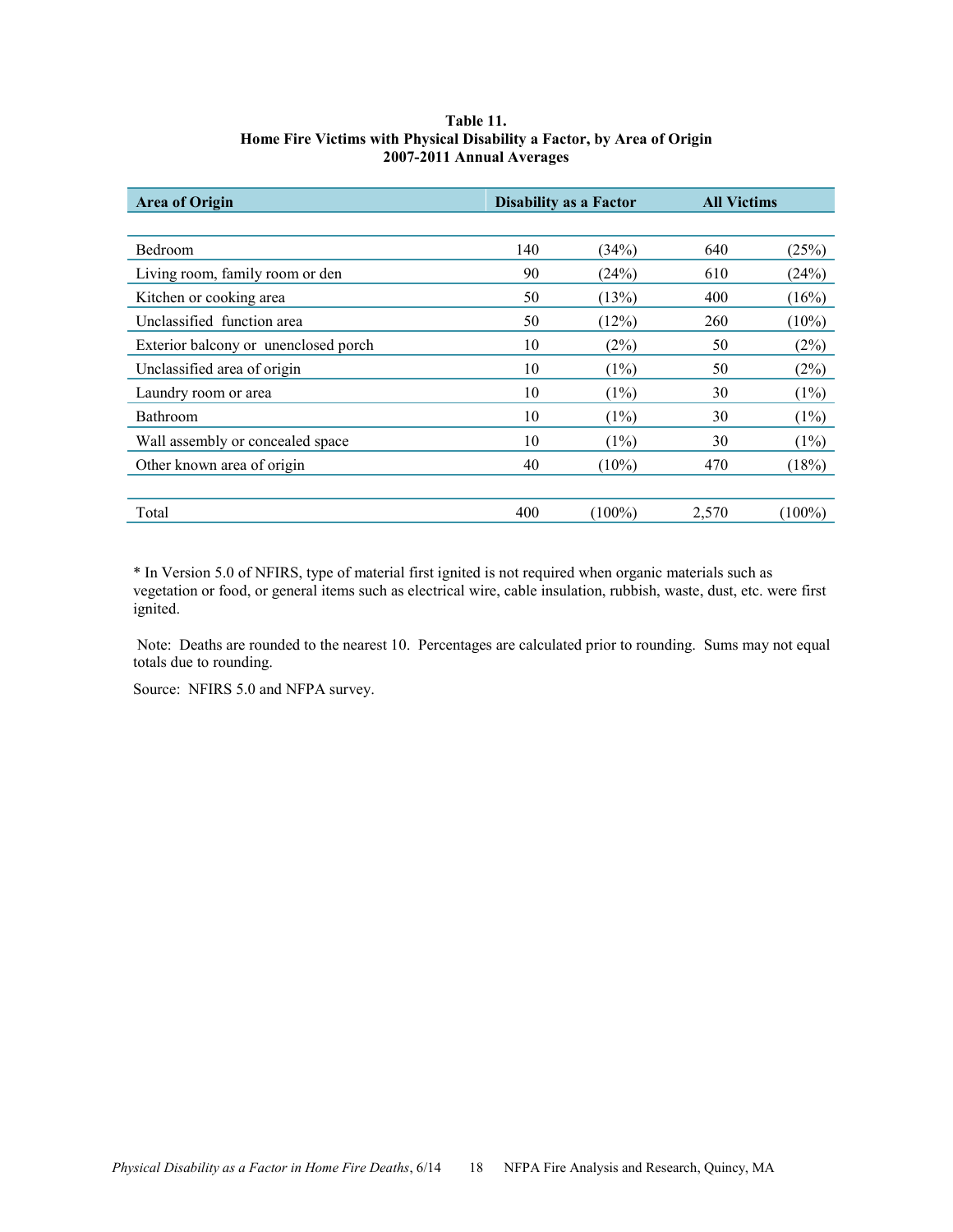#### **Table 12. Fatal Home Fire Victims with Physical Disability a Factor by Victim's Location at Time of Incident 2007-2011 Annual Averages**

<span id="page-27-0"></span>

| <b>Victim's Location at Time of Incident</b> | Disability as a factor |           | <b>All victims</b> |        |
|----------------------------------------------|------------------------|-----------|--------------------|--------|
|                                              |                        |           |                    |        |
| In area of origin and involved               | 210                    | (52%)     | 1,010              | (39%)  |
| In area of origin and not involved           | 50                     | (13%)     | 300                | (12%)  |
| Not in area of origin and not involved       | 80                     | (19%)     | 620                | (24%)  |
| Not in area of origin but involved           | 60                     | (15%)     | 620                | (24%)  |
| Unclassified                                 | $\theta$               | $(0\%)$   | 20                 | (1%)   |
|                                              |                        |           |                    |        |
| Total                                        | 400                    | $(100\%)$ | 2,570              | (100%) |

#### **Table 13. Home Fire Victims with Physical Disability a Factor, by Activity when Injured 2007-2011 Annual Averages**

| <b>Activity When Injured</b>                 | <b>Disability as a Factor</b> |           | <b>All Victims</b> |           |
|----------------------------------------------|-------------------------------|-----------|--------------------|-----------|
|                                              |                               |           |                    |           |
| Escaping                                     | 160                           | (39%)     | 930                | (36%)     |
| Unable to act                                | 110                           | (29%)     | 290                | $(11\%)$  |
| Sleeping                                     | 80                            | (21%)     | 880                | (34%)     |
| Unclassified activity                        | 20                            | (5%)      | 130                | (5%)      |
| Fire control                                 | 10                            | (2%)      | 70                 | (3%)      |
| Irrational act                               | 10                            | (2%)      | 140                | (5%)      |
| Returning to vicinity of fire before control | 10                            | (2%)      | 70                 | (3%)      |
| Rescue attempt                               | $\overline{0}$                | $(1\%)$   | 60                 | (2%)      |
| Returning to vicinity of fire after control  | $\theta$                      | $(0\%)$   | 10                 | $(0\%)$   |
|                                              |                               |           |                    |           |
| Total                                        | 400                           | $(100\%)$ | 2,570              | $(100\%)$ |

Note: Deaths are rounded to the nearest 10. Percentages are calculated prior to rounding. Sums may not equal totals due to rounding.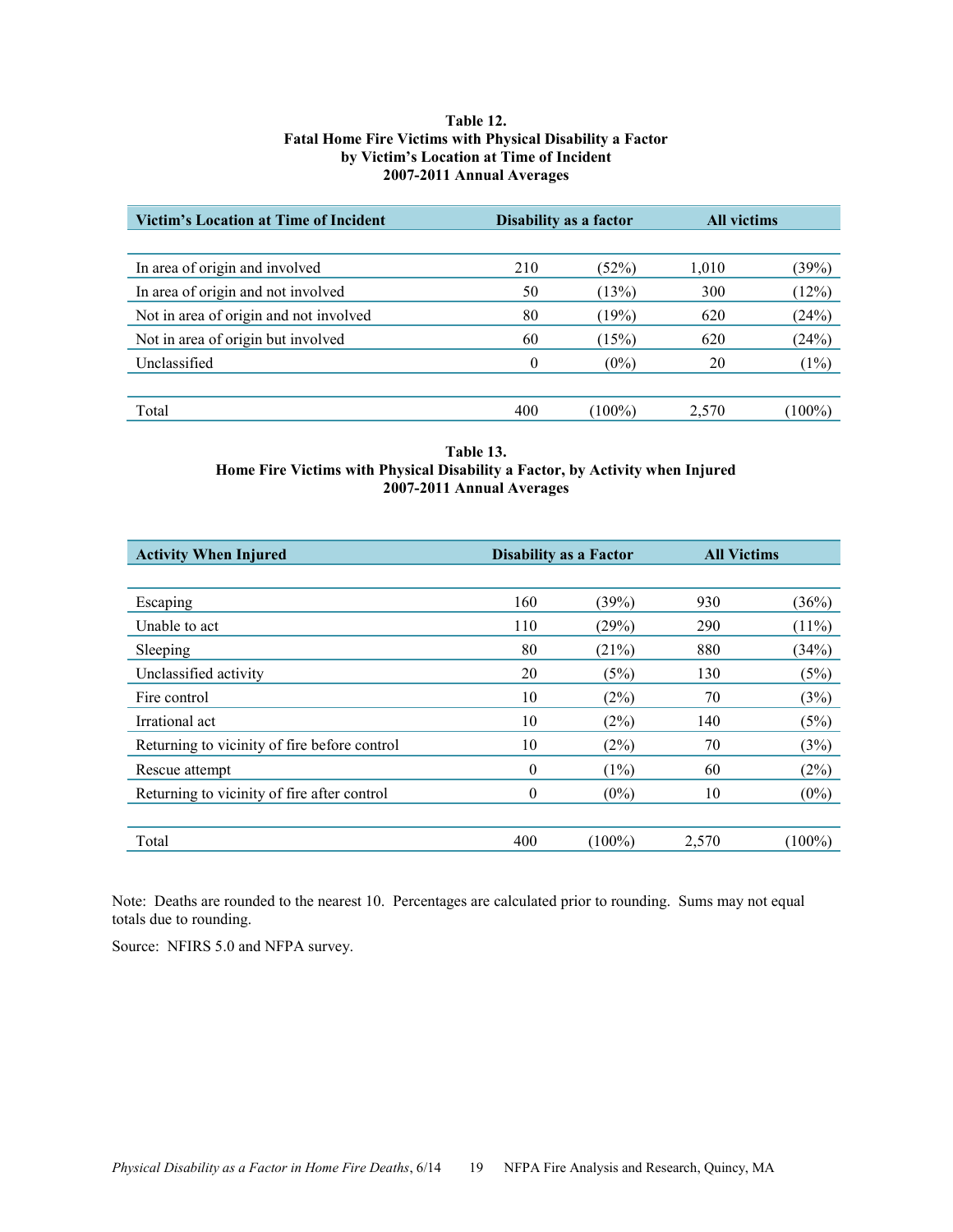#### <span id="page-28-0"></span>**Table 14. Home Fire Victims with Physical Disability a Factor, by Primary Apparent Symptom 2007-2011 Annual Averages**

| <b>Primary Apparent Symptom</b> | <b>Disability as a Factor</b> |           | <b>All Victims</b> |         |
|---------------------------------|-------------------------------|-----------|--------------------|---------|
|                                 |                               |           |                    |         |
| Burns and smoke inhalation      | 230                           | (57%)     | 1,180              | (46%)   |
| Smoke inhalation                | 130                           | (33%)     | 1,040              | (40%)   |
| Thermal burn                    | 20                            | (6%)      | 140                | (5%)    |
| Cardiac arrest                  | 10                            | (2%)      | 70                 | (3%)    |
| Other known symptom             | 10                            | (3%)      | 150                | (6%)    |
|                                 |                               |           |                    |         |
| Total                           | 400                           | $(100\%)$ | 2,570              | $100\%$ |

**Table 15. Home Fire Victims with Physical Disability a Factor, by Extent of Flame Damage 2007-2011 Annual Averages** 

| <b>Extent of Flame Damage</b>      | <b>Disability as a Factor</b> |           | <b>All Victims</b> |           |
|------------------------------------|-------------------------------|-----------|--------------------|-----------|
|                                    |                               |           |                    |           |
| Confined to object of origin       | 20                            | (5%)      | 120                | (4%)      |
| Confined to room of origin         | 80                            | $(20\%)$  | 390                | (15%)     |
| Confined to floor of origin        | 50                            | (12%)     | 260                | $(10\%)$  |
| Confined to building of origin     | 200                           | $(51\%)$  | 1,450              | (56%)     |
| Extended beyond building of origin | 50                            | (13%)     | 350                | (14%)     |
|                                    |                               |           |                    |           |
| Total                              | 400                           | $(100\%)$ | 2,570              | $(100\%)$ |

Note: Deaths are rounded to the nearest 10. Percentages are calculated prior to rounding. Sums may not equal totals due to rounding.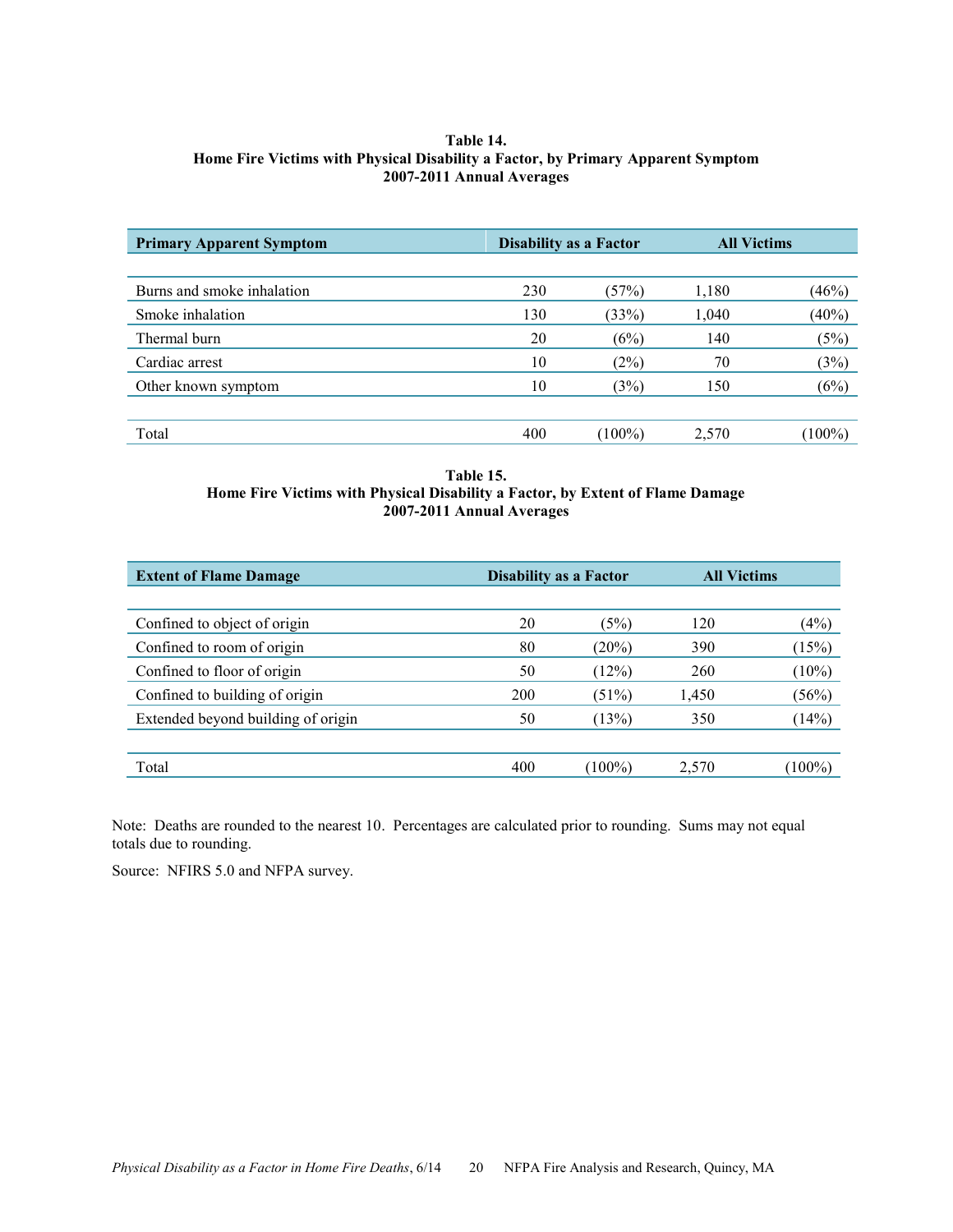#### **Table 16. Fatal Home Fire Victims with Physical Disability a Factor by Other Human Factors Contributing to Fatal Injury 2007-2011 Annual Averages**

<span id="page-29-0"></span>

| <b>Other Human Factors Contributed</b>           | <b>Disability as a Factor</b> |           | <b>All Victims</b> |           |
|--------------------------------------------------|-------------------------------|-----------|--------------------|-----------|
|                                                  |                               |           |                    |           |
| Physically disabled                              | 400                           | $(100\%)$ | 400                | (15%)     |
| Asleep                                           | 60                            | (15%)     | 720                | (28%)     |
| Unattended or unsupervised person                | 30                            | (6%)      | 110                | (4%)      |
| Possibly impaired by drug or chemical other than |                               |           |                    |           |
| alcohol                                          | 20                            | (6%)      | 120                | (5%)      |
| Possibly impaired by alcohol                     | 20                            | (5%)      | 290                | $(11\%)$  |
| Possibly mentally disabled                       | 20                            | (4%)      | 130                | (5%)      |
| Unconscious                                      | 10                            | (2%)      | 130                | (5%)      |
| Physically restrained                            | $\mathbf{0}$                  | $(0\%)$   | 30                 | $(0\%)$   |
| None                                             | $\boldsymbol{0}$              | $(0\%)$   | 1,030              | $(40\%)$  |
|                                                  |                               |           |                    |           |
| Total                                            | 400                           | $(100\%)$ | 2,570              | $(100\%)$ |
|                                                  |                               |           |                    |           |
| Total factors*                                   | 550                           | (139%)    | 2,960              | (114%)    |

\*Multiple human factors contributing to injury may be entered. This table is based on the deaths in which physical disability was a factor and provides estimates the frequency of other factors mentioned in addition for the same deaths.

Note: Deaths are rounded to the nearest 10. Percentages are calculated prior to rounding. Sums may not equal totals due to rounding.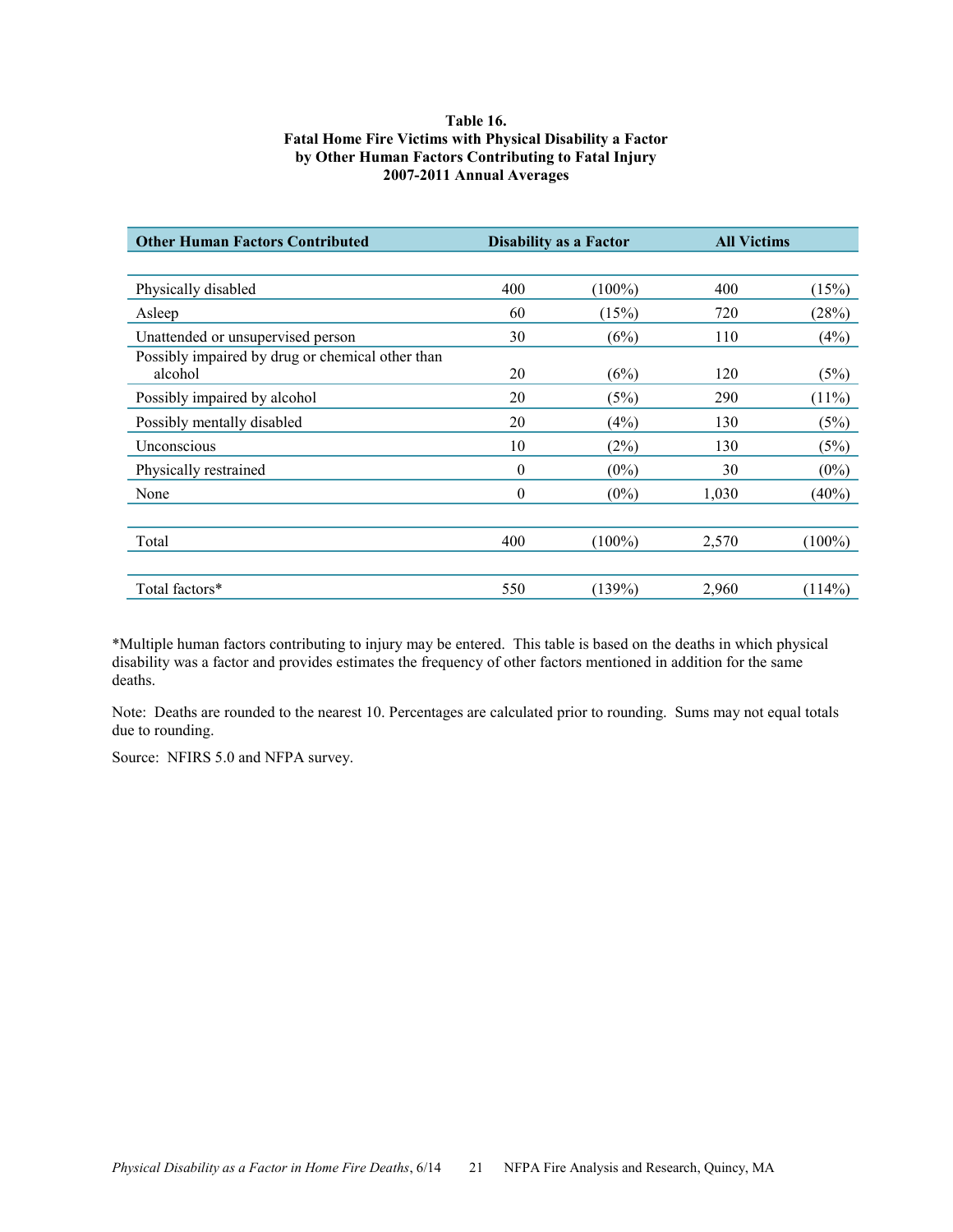# <span id="page-30-0"></span>Appendix A. How National Estimates Statistics Are Calculated

The statistics in this analysis are estimates derived from the U.S. Fire Administration's (USFA's) National Fire Incident Reporting System (NFIRS) and the National Fire Protection Association's (NFPA's) annual survey of U.S. fire departments. NFIRS is a voluntary system by which participating fire departments report detailed factors about the fires to which they respond. Roughly two-thirds of U.S. fire departments participate, although not all of these departments provide data every year. Fires reported to federal or state fire departments or industrial fire brigades are not included in these estimates.

NFIRS provides the most detailed incident information of any national database not limited to large fires. NFIRS is the only database capable of addressing national patterns for fires of all sizes by specific property use and specific fire cause. NFIRS also captures information on the extent of flame spread, and automatic detection and suppression equipment. For more information about NFIRS visit [http://www.nfirs.fema.gov/.](http://www.nfirs.fema.gov/) Copies of the paper forms may be downloaded from [http://www.nfirs.fema.gov/documentation/design/NFIRS\\_Paper\\_Forms\\_2008.pdf.](http://www.nfirs.fema.gov/documentation/design/NFIRS_Paper_Forms_2008.pdf)

NFIRS has a wide variety of data elements and code choices. The NFIRS database contains coded information. Many code choices describe several conditions. These cannot be broken down further. For example, area of origin code 83 captures fires starting in vehicle engine areas, running gear areas or wheel areas. It is impossible to tell the portion of each from the coded data.

#### **Methodology may change slightly from year to year.**

NFPA is continually examining its methodology to provide the best possible answers to specific questions, methodological and definitional changes can occur. *Earlier editions of the same report may have used different methodologies to produce the same analysis, meaning that the estimates are not directly comparable from year to year.* 

#### **NFPA's fire department experience survey provides estimates of the big picture.**

Each year, NFPA conducts an annual survey of fire departments which enables us to capture a summary of fire department experience on a larger scale. Surveys are sent to all municipal departments protecting populations of 50,000 or more and a random sample, stratified by community size, of the smaller departments. Typically, a total of roughly 3,000 surveys are returned, representing about one of every ten U.S. municipal fire departments and about one third of the U.S. population.

The survey is stratified by size of population protected to reduce the uncertainty of the final estimate. Small rural communities have fewer people protected per department and are less likely to respond to the survey. A larger number must be surveyed to obtain an adequate sample of those departments. (NFPA also makes follow-up calls to a sample of the smaller fire departments that do not respond, to confirm that those that did respond are truly representative of fire departments their size.) On the other hand, large city departments are so few in number and protect such a large proportion of the total U.S. population that it makes sense to survey all of them. Most respond, resulting in excellent precision for their part of the final estimate.

The survey includes the following information: (1) the total number of fire incidents, civilian deaths, and civilian injuries, and the total estimated property damage (in dollars), for each of the major property use classes defined in NFIRS; (2) the number of on-duty firefighter injuries, by type of duty and nature of illness; 3) the number and nature of non-fire incidents; and (4)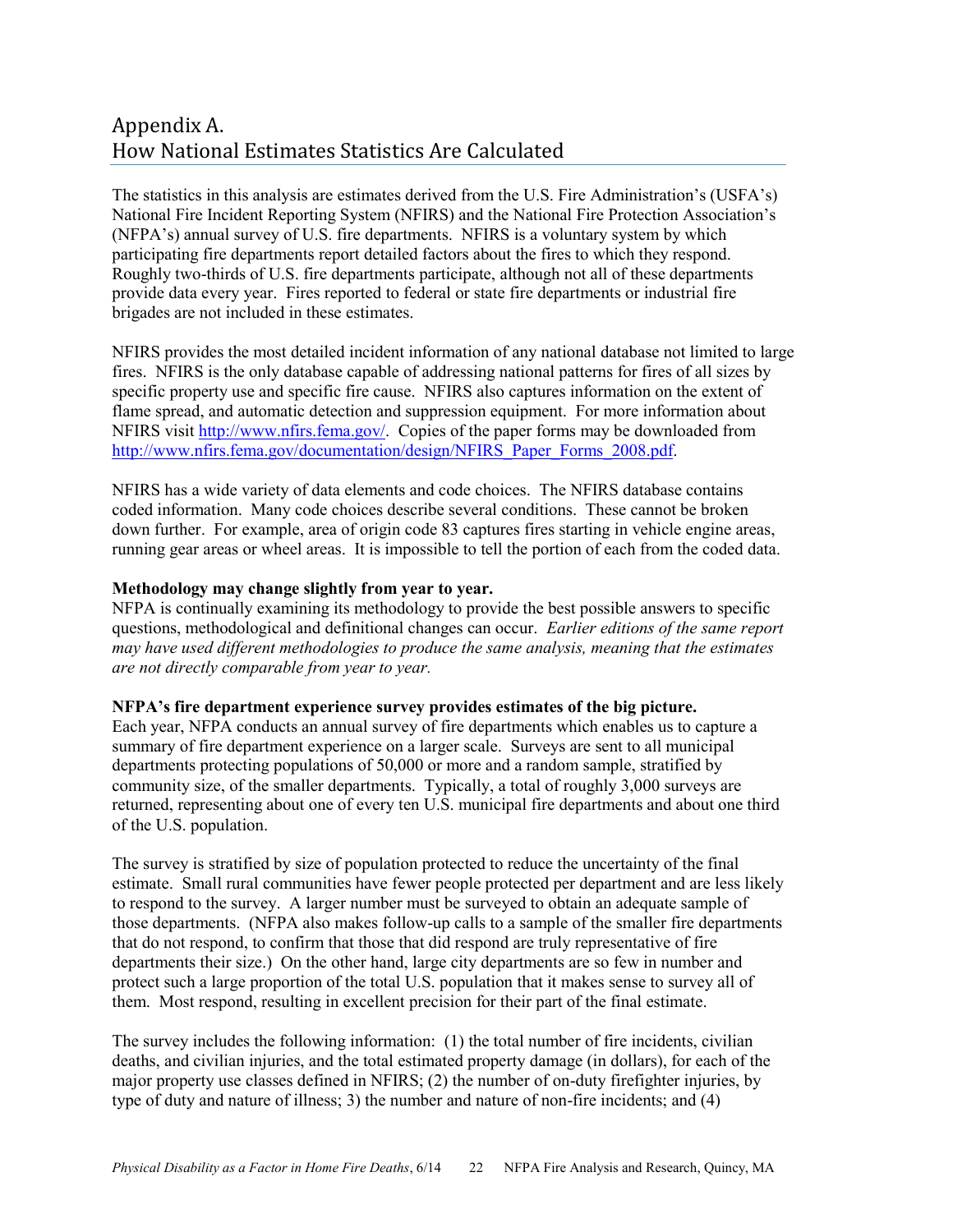information on the type of community protected (e.g., county versus township versus city) and the size of the population protected, which is used in the statistical formula for projecting national totals from sample results. The results of the survey are published in the annual report *Fire Loss in the United States*. To download a free copy of the report, visit [http://www.nfpa.org/assets/files/PDF/OS.fireloss.pdf.](http://www.nfpa.org/assets/files/PDF/OS.fireloss.pdf)

#### **Projecting NFIRS to National Estimates**

As noted, NFIRS is a voluntary system. Different states and jurisdictions have different reporting requirements and practices. Participation rates in NFIRS are not necessarily uniform across regions and community sizes, both factors correlated with frequency and severity of fires. This means NFIRS may be susceptible to systematic biases. No one at present can quantify the size of these deviations from the ideal, representative sample, so no one can say with confidence that they are or are not serious problems. But there is enough reason for concern so that a second database -- the NFPA survey -- is needed to project NFIRS to national estimates and to project different parts of NFIRS separately. This multiple calibration approach makes use of the annual NFPA survey where its statistical design advantages are strongest.

Scaling ratios are obtained by comparing NFPA's projected totals of residential structure fires, non-residential structure fires, vehicle fires, and outside and other fires, and associated civilian deaths, civilian injuries, and direct property damage with comparable totals in NFIRS. Estimates of specific fire problems and circumstances are obtained by multiplying the NFIRS data by the scaling ratios. Reports for incidents in which mutual aid was given are excluded from NFPA's analyses.

Analysts at the NFPA, the USFA and the Consumer Product Safety Commission developed the specific basic analytical rules used for this procedure. "The National Estimates Approach to U.S. Fire Statistics," by John R. Hall, Jr. and Beatrice Harwood, provides a more detailed explanation of national estimates. A copy of the article is available online at<http://www.nfpa.org/osds>or through NFPA's One-Stop Data Shop.

Version 5.0 of NFIRS, first introduced in 1999, used a different coding structure for many data elements, added some property use codes, and dropped others. The essentials of the approach described by Hall and Harwood are still used, but some modifications have been necessary to accommodate the changes in NFIRS 5.0.

Figure A.1 shows the percentage of fires originally collected in the NFIRS 5.0 system. Each year's release version of NFIRS data also includes data collected in older versions of NFIRS that were converted to NFIRS 5.0 codes.

From 1999 data on, analyses are based on scaling ratios using only data originally collected in NFIRS 5.0:

NFPA survey projections NFIRS totals (Version 5.0)

For 1999 to 2001, the same rules may be applied, but estimates for these years in this form will be less reliable due to the smaller amount of data originally collected in NFIRS 5.0; they should be viewed with extreme caution.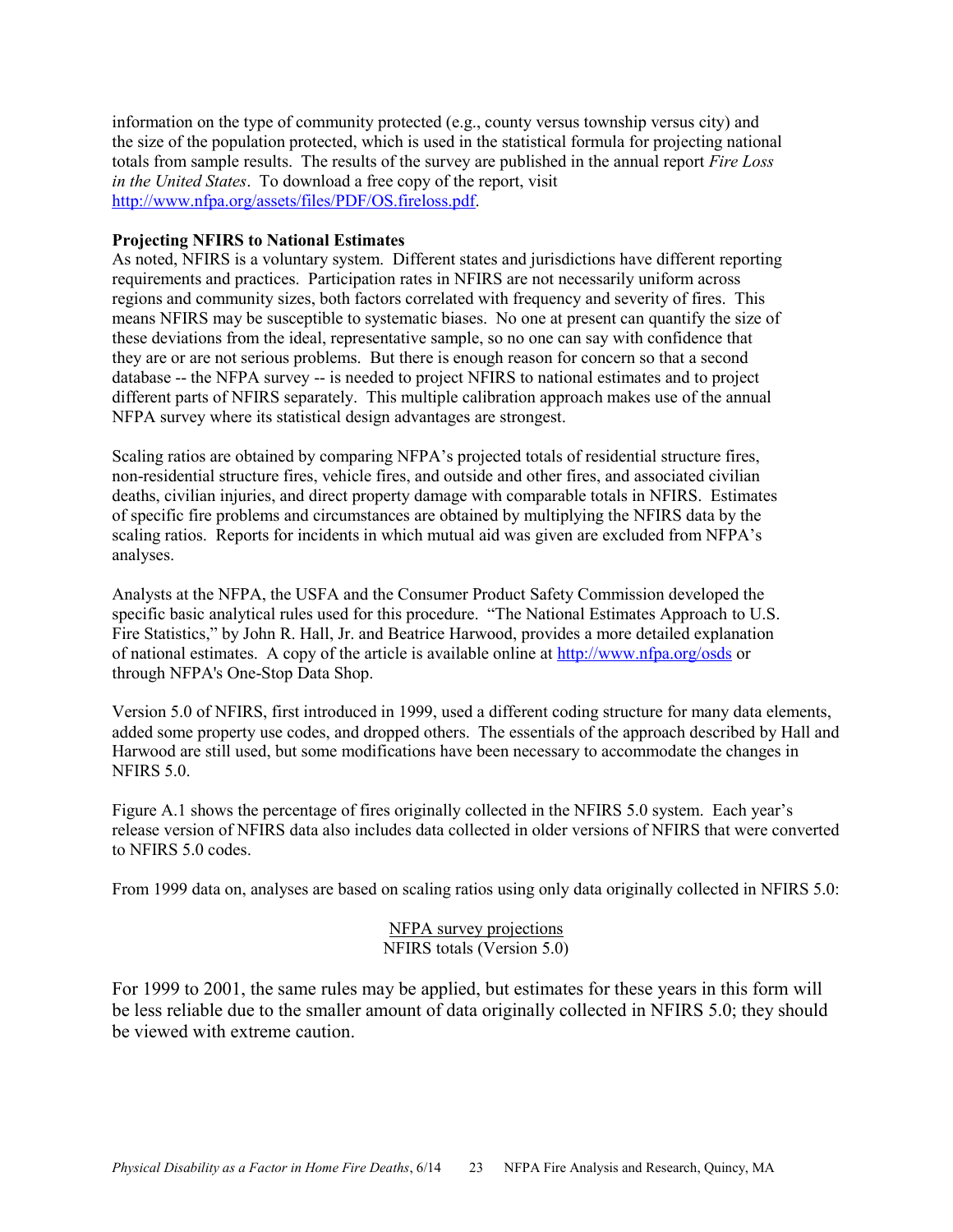

**Figure A.1. Fires Originally Collected in NFIRS 5.0 by Year** 

NFIRS 5.0 introduced six categories of confined structure fires, including:

- cooking fires confined to the cooking vessel,
- confined chimney or flue fires,
- confined incinerator fire,
- confined fuel burner or boiler fire or delayed ignition,
- confined commercial compactor fire, and
- trash or rubbish fires in a structure with no flame damage to the structure or its contents.

Because this analysis focused on fatalities only, no distinction was made between confined and nonconfined fires.

For most fields other than Property Use and Incident Type, NFPA allocates unknown data proportionally among known data. This approach assumes that if the missing data were known, it would be distributed in the same manner as the known data. NFPA makes additional adjustments to several fields. *Casualty and loss projections can be heavily influenced by the inclusion or exclusion of unusually serious fire.* 

In the formulas that follow, the term "all fires" refers to all fires in NFIRS on the dimension studied. The percentages of fires with known or unknown data are provided for non-confined fires and associated losses, and for confined fires only.

**Rounding and percentages.** The data shown are estimates and generally rounded. An entry of zero may be a true zero or it may mean that the value rounds to zero. Percentages are calculated from unrounded values. It is quite possible to have a percentage entry of up to 100% even if the rounded number entry is zero. The same rounded value may account for a slightly different percentage share. Because percentages are expressed in integers and not carried out to several decimal places, percentages that appear identical may be associated with slightly different values.

In the formulas that follow, the term "all fires" refers to all fires in NFIRS on the dimension studied. The percentages of fires with known or unknown data are provided for non-confined fires and associated losses, and for confined fires only.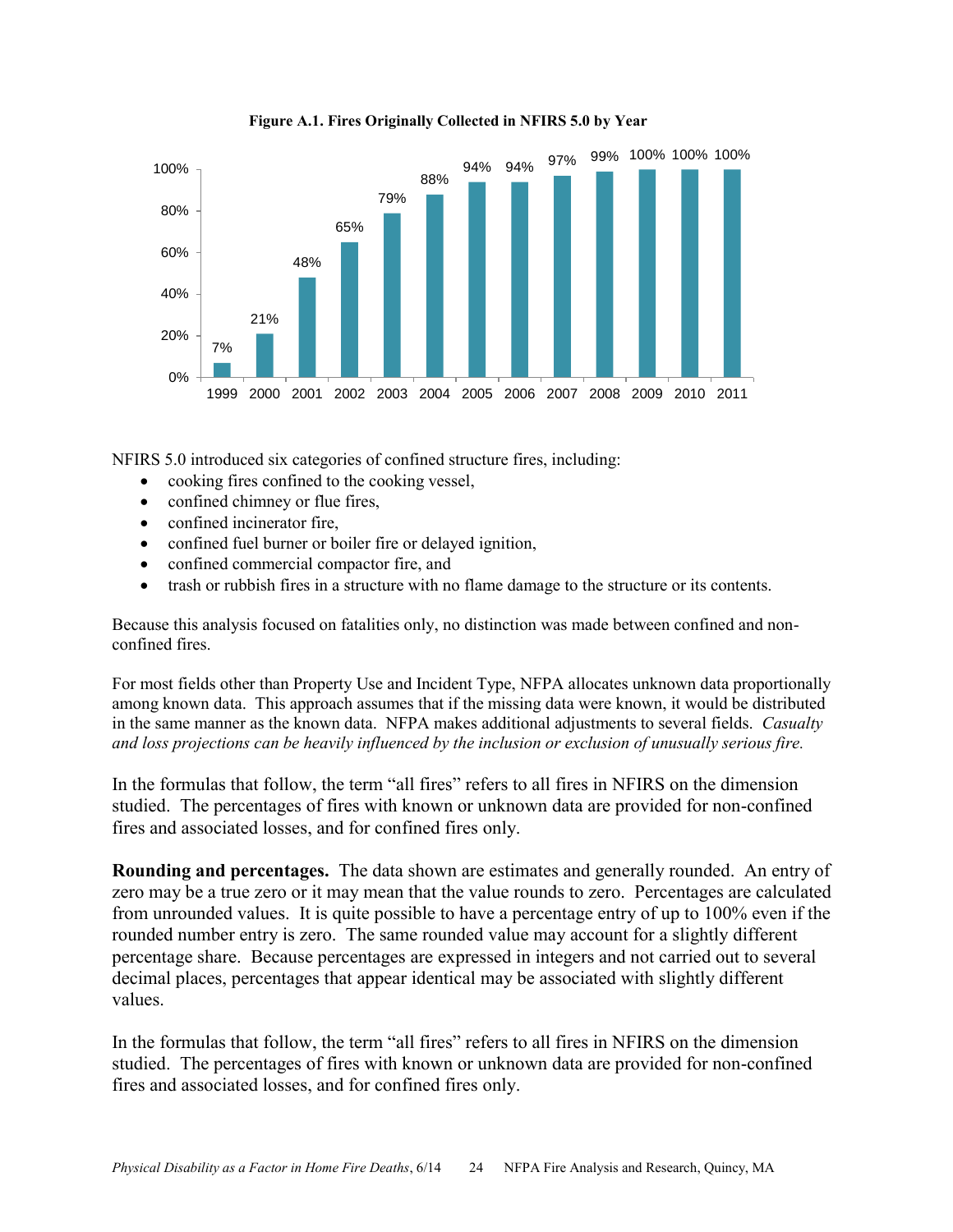**Cause of Ignition:** This field is used chiefly to identify intentional fires. "Unintentional" in this field is a specific entry and does not include other fires that were not intentionally set: failure of equipment or heat source, act of nature, or "other" (unclassified)." The last should be used for exposures but has been used for other situations as well. Fires that were coded as under investigation and those that were coded as undetermined after investigation were treated as unknown.

Factor Contributing to Ignition: In this field, the code "none" is treated as an unknown and allocated proportionally. For Human Factor Contributing to Ignition, NFPA enters a code for "not reported" when no factors are recorded. "Not reported" is treated as an unknown, but the code "none" is treated as a known code and not allocated. Multiple entries are allowed in both of these fields. Percentages are calculated on the total number of fires, not entries, resulting in sums greater than 100%. Although Factor Contributing to Ignition is only required when the cause of ignition was coded as: 2) unintentional, 3) failure of equipment or heat source; or 4) act of nature, data is often present when not required. Consequently, any fire in which no factor contributing to ignition was entered was treated as unknown.

In some analyses, all entries in the category of mechanical failure, malfunction (factor contributing to ignition 20-29) are combined and shown as one entry, "mechanical failure or malfunction." This category includes:

- 21. Automatic control failure;
- 22. Manual control failure;
- 23. Leak or break. Includes leaks or breaks from containers or pipes. Excludes operational deficiencies and spill mishaps;
- 25. Worn out;
- 26. Backfire. Excludes fires originating as a result of hot catalytic converters;
- 27. Improper fuel used; Includes the use of gasoline in a kerosene heater and the like; and
- 20. Mechanical failure or malfunction, other.

Entries in "electrical failure, malfunction" (factor contributing to ignition 30-39) may also be combined into one entry, "electrical failure or malfunction." This category includes:

- 31. Water-caused short circuit arc;
- 32. Short-circuit arc from mechanical damage;
- 33. Short-circuit arc from defective or worn insulation;
- 34. Unspecified short circuit arc;
- 35. Arc from faulty contact or broken connector, including broken power lines and loose connections;
- 36. Arc or spark from operating equipment, switch, or electric fence;
- 37. Fluorescent light ballast; and
- 30. Electrical failure or malfunction, other.

**Heat Source.** In NFIRS 5.0, one grouping of codes encompasses various types of open flames and smoking materials. In the past, these had been two separate groupings. A new code was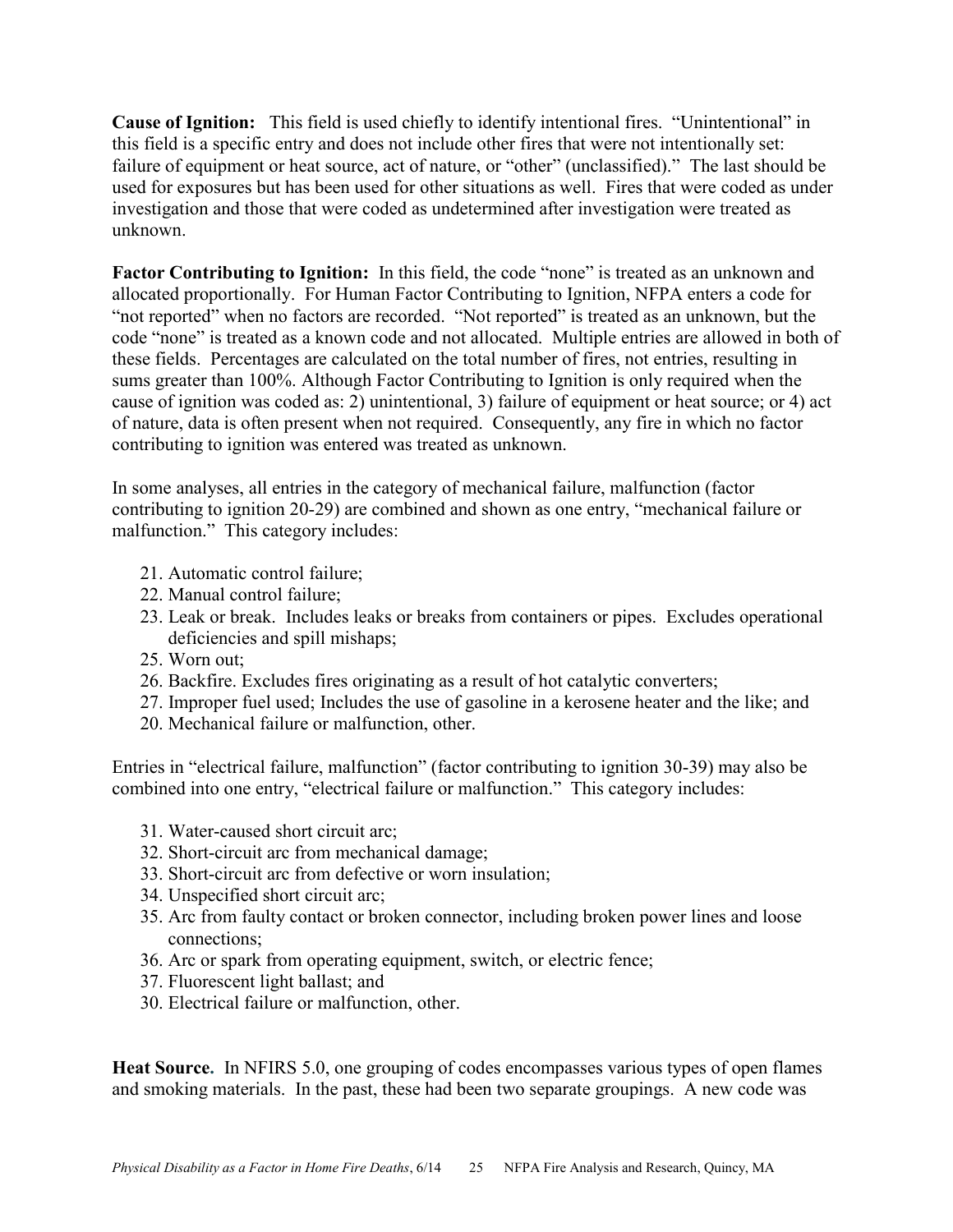added to NFIRS 5.0, which is code 60: "Heat from open flame or smoking material, other." NFPA treats this code as a partial unknown and allocates it proportionally across the codes in the 61-69 range, shown below.

- 61. Cigarette;
- 62. Pipe or cigar;
- 63. Heat from undetermined smoking material;
- 64. Match;
- 65. Lighter: cigarette lighter, cigar lighter;
- 66. Candle;
- 67 Warning or road flare, fuse;
- 68. Backfire from internal combustion engine. Excludes flames and sparks from an exhaust system, (11); and
- 69. Flame/torch used for lighting. Includes gas light and gas-/liquid-fueled lantern.

In addition to the conventional allocation of missing and undetermined fires, NFPA multiplies fires with codes in the 61-69 range by

## All fires in range 60-69 All fires in range 61-69

The downside of this approach is that heat sources that are truly a different type of open flame or smoking material are erroneously assigned to other categories. The grouping "smoking materials" includes codes 61-63 (cigarettes, pipes or cigars, and heat from undetermined smoking material, with a proportional share of the code 60s and true unknown data.

**Equipment Involved in Ignition (EII).** NFIRS 5.0 originally defined EII as the piece of equipment that provided the principal heat source to cause ignition if the equipment malfunctioned or was used improperly. In 2006, the definition was modified to "the piece of equipment that provided the principal heat source to cause ignition." However, much of the data predates the change. Individuals who have already been trained with the older definition may not change their practices. To compensate, NFPA treats fires in which EII = NNN and heat source is not in the range of 40-99 as an additional unknown.

To allocate unknown data for EII, the known data is multiplied by

All fires

(All fires – blank – undetermined – [fires in which EII =NNN and heat source  $\leq$ 40-99])

In addition, the partially unclassified codes for broad equipment groupings (i.e., code 100 heating, ventilation, and air conditioning, other; code 200 - electrical distribution, lighting and power transfer, other; etc.) were allocated proportionally across the individual code choices in their respective broad groupings (heating, ventilation, and air conditioning; electrical distribution, lighting and power transfer, other; etc.). Equipment that is totally unclassified is not allocated further. This approach has the same downside as the allocation of heat source 60 described above. Equipment that is truly different is erroneously assigned to other categories.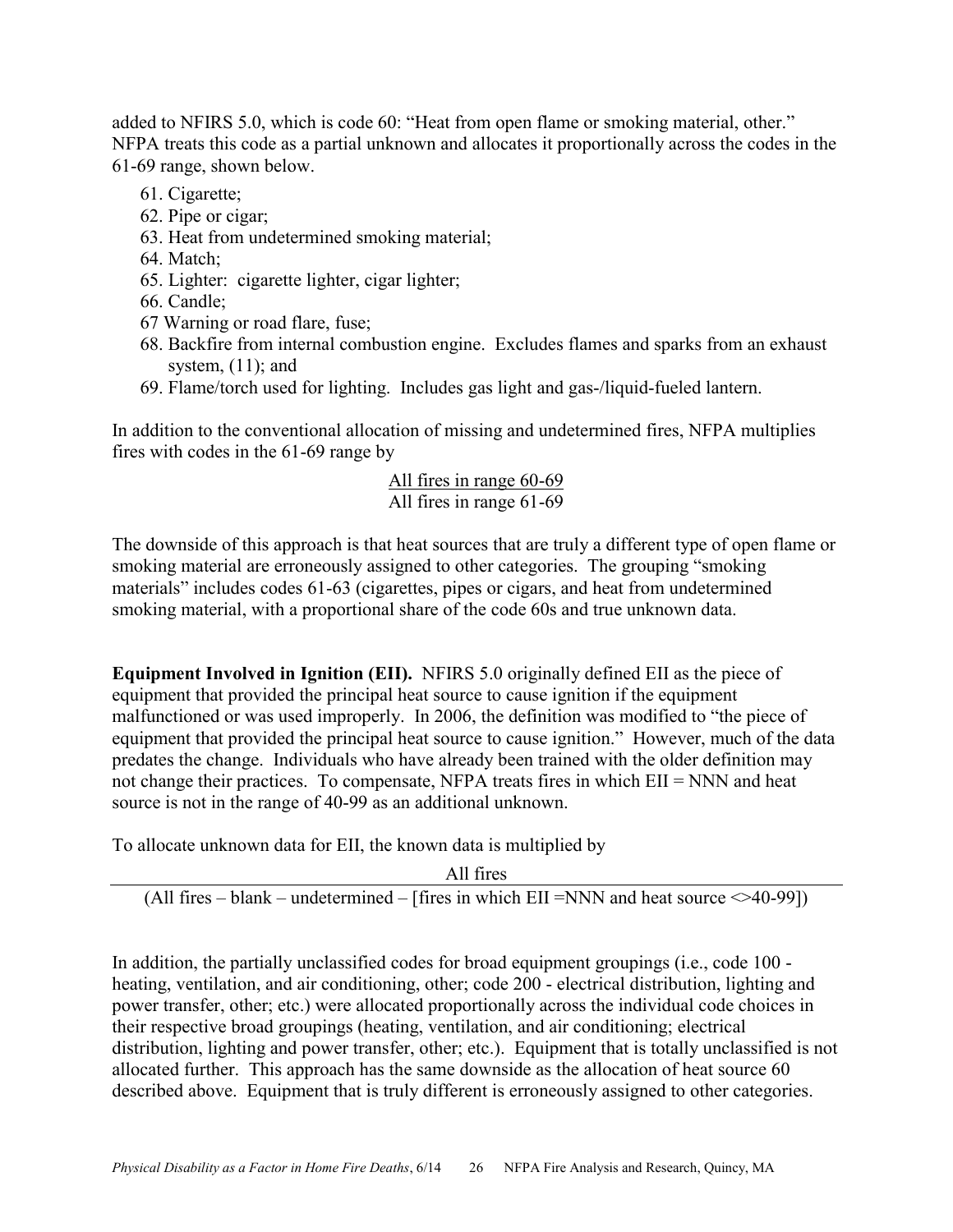In some analyses, various types of equipment are grouped together.

| <b>Code Grouping</b><br>Central heat | <b>EII</b> Code<br>132<br>133 | <b>NFIRS</b> definitions<br>Furnace or central heating unit<br>Boiler (power, process or heating) |
|--------------------------------------|-------------------------------|---------------------------------------------------------------------------------------------------|
| Fixed or portable space heater       | 131                           | Furnace, local heating unit, built-in                                                             |
|                                      | 123                           | Fireplace with insert or stove                                                                    |
|                                      | 124                           | Heating stove                                                                                     |
|                                      | 141                           | Heater, excluding catalytic and oil-filled                                                        |
|                                      | 142                           | Catalytic heater                                                                                  |
|                                      | 143                           | Oil-filled heater                                                                                 |
| Fireplace or chimney                 | 120                           | Fireplace or chimney                                                                              |
|                                      | 121                           | Fireplace, masonry                                                                                |
|                                      | 122                           | Fireplace, factory-built                                                                          |
|                                      | 125                           | Chimney connector or vent connector                                                               |
|                                      | 126                           | Chimney – brick, stone or masonry                                                                 |
|                                      | 127                           | Chimney-metal, including stovepipe or flue                                                        |
| Fixed wiring and related equipment   | 210                           | Unclassified electrical wiring                                                                    |
|                                      | 211                           | Electrical power or utility line                                                                  |
|                                      | 212                           | Electrical service supply wires from utility                                                      |
|                                      | 213                           | Electric meter or meter box                                                                       |
|                                      | 214                           | Wiring from meter box to circuit breaker                                                          |
|                                      | 215                           | Panel board, switch board or circuit breaker<br>board                                             |
|                                      | 216                           | Electrical branch circuit                                                                         |
|                                      | 217                           | Outlet or receptacle                                                                              |
|                                      | 218                           | Wall switch                                                                                       |
|                                      | 219                           | Ground fault interrupter                                                                          |
| Transformers and power supplies      | 221                           | Distribution-type transformer                                                                     |
|                                      | 222                           | Overcurrent, disconnect equipment                                                                 |
|                                      | 223                           | Low-voltage transformer                                                                           |
|                                      | 224                           | Generator                                                                                         |
|                                      | 225                           | Inverter                                                                                          |
|                                      | 226                           | Uninterrupted power supply (UPS)                                                                  |
|                                      | 227                           | Surge protector                                                                                   |
|                                      | 228                           | Battery charger or rectifier                                                                      |
|                                      | 229                           | Battery (all types)                                                                               |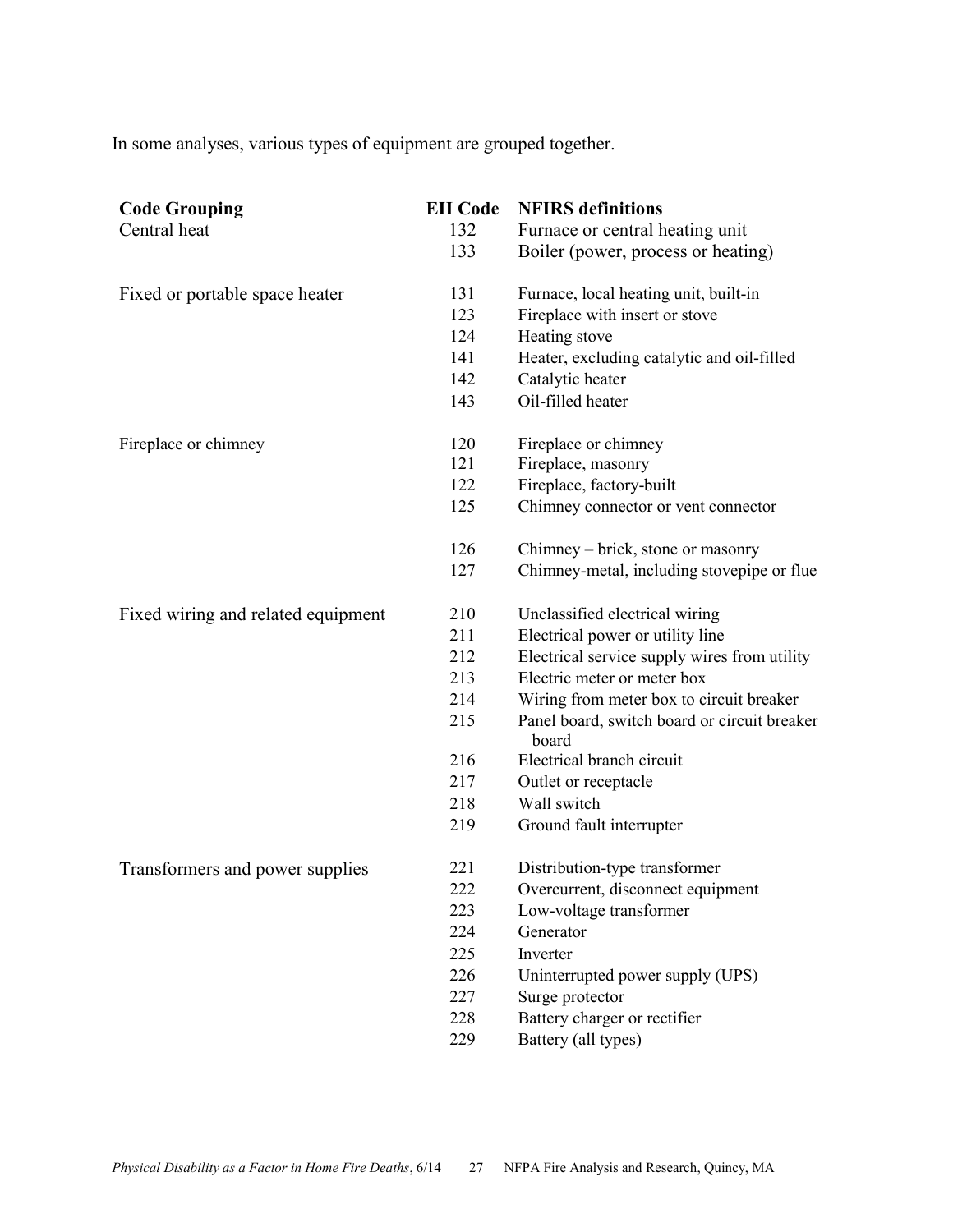| <b>Code Grouping</b>                     | <b>EII</b> Code | <b>NFIRS</b> definitions                          |
|------------------------------------------|-----------------|---------------------------------------------------|
| Lamp, bulb or lighting                   | 230             | Unclassified lamp or lighting                     |
|                                          | 231             | Lamp-tabletop, floor or desk                      |
|                                          | 232             | Lantern or flashlight                             |
|                                          | 233             | Incandescent lighting fixture                     |
|                                          | 234             | Fluorescent light fixture or ballast              |
|                                          | 235             | Halogen light fixture or lamp                     |
|                                          | 236             | Sodium or mercury vapor light fixture or<br>lamp  |
|                                          | 237             | Work or trouble light                             |
|                                          | 238             | Light bulb                                        |
|                                          | 241             | Nightlight                                        |
|                                          | 242             | Decorative lights – line voltage                  |
|                                          | 243             | Decorative or landscape lighting – low<br>voltage |
|                                          | 244             | Sign                                              |
| Cord or plug                             | 260             | Unclassified cord or plug                         |
|                                          | 261             | Power cord or plug, detachable from<br>appliance  |
|                                          | 262             | Power cord or plug- permanently attached          |
|                                          | 263             | <b>Extension</b> cord                             |
| Torch, burner or soldering iron          | 331             | Welding torch                                     |
|                                          | 332             | Cutting torch                                     |
|                                          | 333             | Burner, including Bunsen burners                  |
|                                          | 334             | Soldering equipment                               |
| Portable cooking or warming<br>equipment | 631             | Coffee maker or teapot                            |
|                                          | 632             | Food warmer or hot plate                          |
|                                          | 633             | Kettle                                            |
|                                          | 634             | Popcorn popper                                    |
|                                          | 635             | Pressure cooker or canner                         |
|                                          | 636             | Slow cooker                                       |
|                                          | 637             | Toaster, toaster oven, counter-top broiler        |
|                                          | 638             | Waffle iron, griddle                              |
|                                          | 639             | Wok, frying pan, skillet                          |
|                                          | 641             | Breadmaking machine                               |

Equipment was not analyzed separately for confined fires. Instead, each confined fire incident type was listed with the equipment or as other known equipment.

**Item First Ignited.** In most analyses, mattress and pillows (item first ignited 31) and bedding, blankets, sheets, and comforters (item first ignited 32) are combined and shown as "mattresses and bedding." In many analyses, wearing apparel not on a person (code 34) and wearing apparel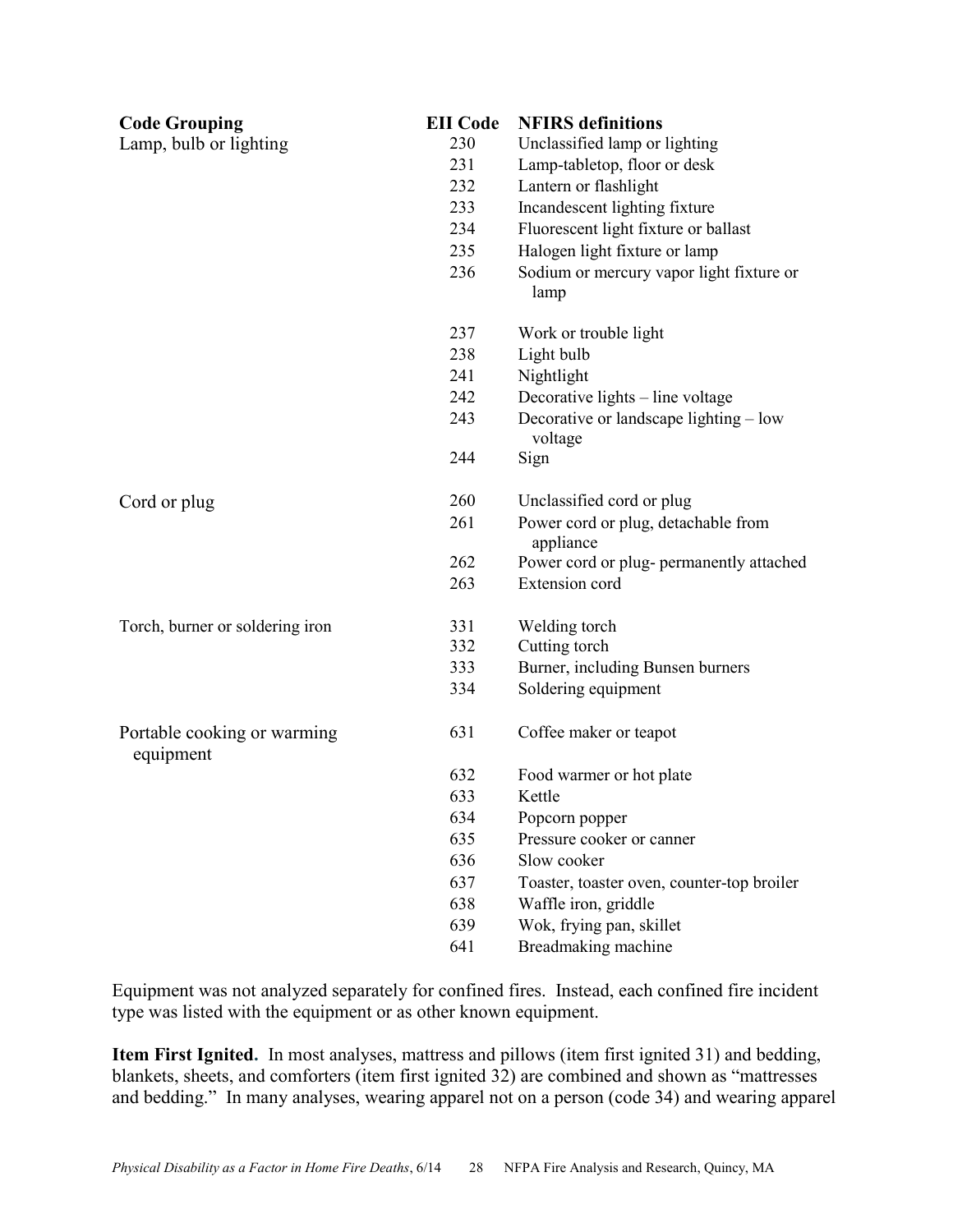on a person (code 35) are combined and shown as "clothing." In some analyses, flammable and combustible liquids and gases, piping and filters (item first ignited 60-69) are combined and shown together.

**Area of Origin.** Two areas of origin: bedroom for more than five people (code 21) and bedroom for less than five people (code 22) are combined and shown as simply "bedroom." Chimney is no longer a valid area of origin code for non-confined fires.

**Rounding and percentages.** The data shown are estimates and generally rounded. An entry of zero may be a true zero or it may mean that the value rounds to zero. Percentages are calculated from unrounded values. It is quite possible to have a percentage entry of up to 100% even if the rounded number entry is zero. The same rounded value may account for a slightly different percentage share. Because percentages are expressed in integers and not carried out to several decimal places, percentages that appear identical may be associated with slightly different values.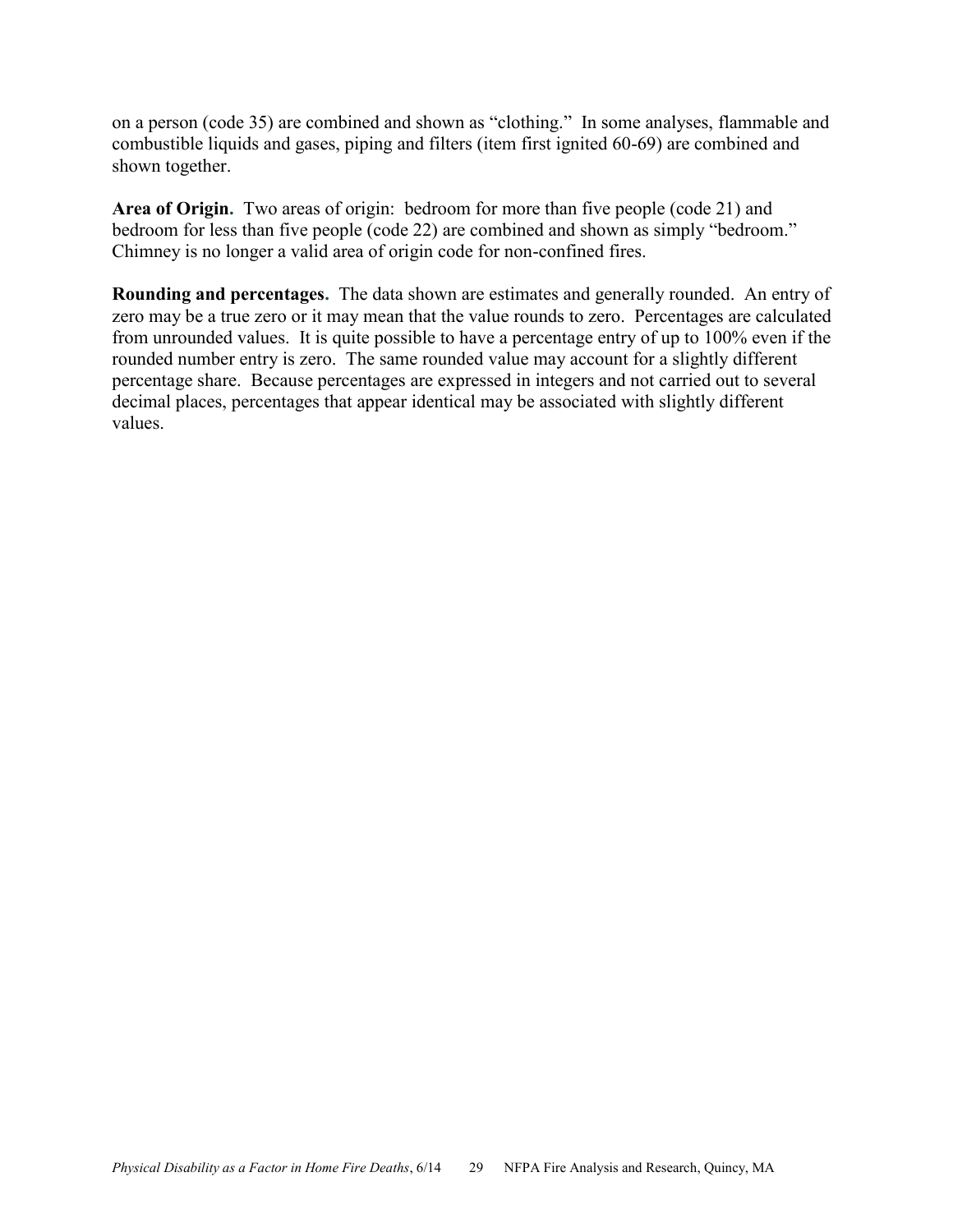# <span id="page-38-0"></span>Appendix B. Methodology and Definitions Used in "Leading Cause" Tables

The cause table reflects relevant causal factors that accounted for at least 2% of the fires in a given occupancy. Only those causes that seemed to describe a scenario are included. Because the causal factors are taken from different fields, some double counting is possible. Percentages are calculated against the total number of structure fires, including both confined and non-confined fires. Bear in mind that every fire has at least three "causes" in the sense that it could have been prevented by changing behavior, heat source, or ignitability of first fuel, the last an aspect not reflected in any of the major cause categories. For example, several of the cause categories in this system refer to types of equipment (cooking, heating, electrical distribution and lighting, clothes dryers and washers, torches). However, the problem may be not with the equipment but with the way it is used. The details in national estimates are derived from the U.S. Fire Administration's National Fire Incident Reporting System (NFIRS). This methodology is based on the coding system used in Version 5.0 of NFIRS. The *NFIRS 5.0 Reference Guide*, containing all of the codes, can be downloaded from [http://www.nfirs.fema.gov/documentation/reference/.](http://www.nfirs.fema.gov/documentation/reference/)

**Cooking equipment and heating equipment** are calculated by summing fires identified by equipment involved in ignition and relevant confined fires. Confined fires will be shown if they account for at least 2% of the incidents. **Confined cooking fires** (cooking fires involving the contents of a cooking vessel without fire extension beyond the vessel) are identified by NFIRS incident type 113.

**Confined heating equipment** fires include **confined chimney or flue fires (**incident type 114) and **confined fuel burner or boiler** fires (incident type 116). The latter includes delayed ignitions and incidents where flames caused no damage outside the fire box. The two types of confined heating fires may be combined or listed separately, depending on the numbers involved.

**Intentional** fires are identified by fires with a "1" (intentional) in the field "cause." The estimate includes a proportional share of fires in which the cause was undetermined after investigation, under investigation, or not reported. All fires with intentional causes are included in this category regardless of the age of the person involved. Earlier versions of NFIRS included ignition factor codes for incendiary and suspicious. Intentional fires were deliberately set; they may or may not be incendiary in a legal sense. No age restriction is applied.

Fires caused by **playing with heat source** (typically matches or lighters) are identified by code 19 in the field "factor contributing to ignition." Fires in which the factor contribution to ignition was undetermined (UU), entered as none (NN) or left blank are considered unknown and allocated proportionally. Because factor contributing to ignition is not required for intentional fires, the unknown share, by these definitions, is somewhat larger than it should be.

The heat source field is used to identify fires started by: **smoking materials** (cigarette, code 61; pipe or cigar, code 62; and heat from undetermined smoking material, code 63); **candles** (code 66), **lightning** (code 73); and **spontaneous combustion or chemical reaction** (code 72). Fires started by heat from unclassified open flame or smoking materials (code 60) are allocated proportionally among the "other open flame or smoking material" codes (codes 61-69) in an allocation of partial unknown data. This includes smoking materials and candles. This approach results in any true unclassified smoking or open flame heat sources such as incense being inappropriately allocated. However, in many fires, this code was used as an unknown.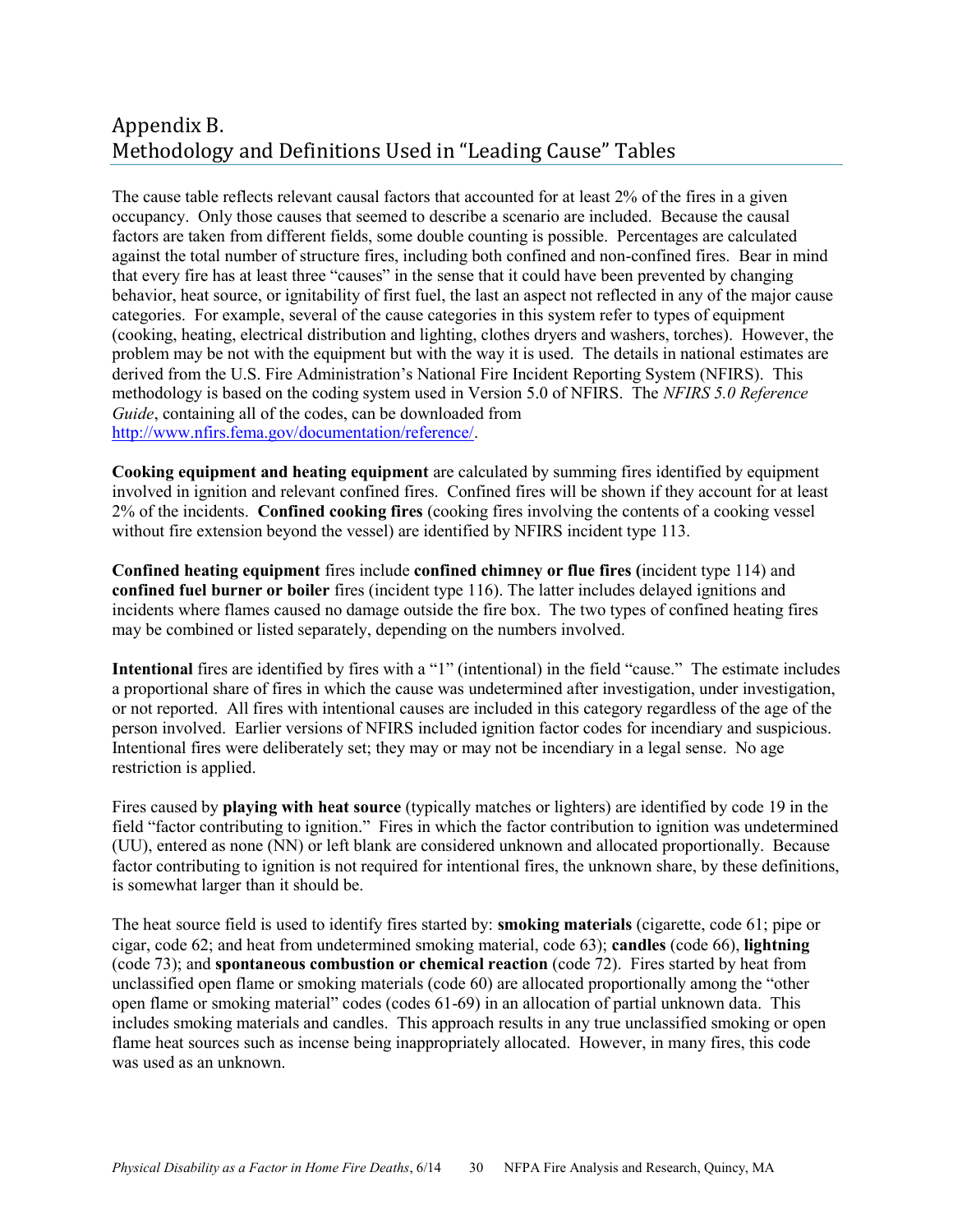The equipment involved in ignition field is used to find several cause categories. This category includes equipment that functioned properly and equipment that malfunctioned.

**Cooking equipment Non-confined fire** refers to equipment used to cook, heat or warm food (codes 620-649 and 654). Fire in which ranges, ovens or microwave ovens, food warming appliances, fixed or portable cooking appliances, deep fat fryers, open fired charcoal or gas grills, grease hoods or ducts, or other cooking appliances) were involved in the ignition are said to be caused by cooking equipment. Food preparation devices that do not involve heating, such as can openers or food processors, are not included here. As noted in Appendix A, a proportional share of unclassified kitchen and cooking equipment (code 600) is included here.

**Heating equipment Non-confined fire** (codes 120-199) includes central heat, portable and fixed heaters (including wood stoves), fireplaces, chimneys, hot water heaters, and heat transfer equipment such as hot air ducts or hot water pipes. Heat pumps are not included. As noted in Appendix A, a proportional share of unclassified heating, ventilation and air condition equipment (code 100) is included here.

**Electrical distribution and lighting equipment** (codes 200-299) include: fixed wiring; transformers; associated overcurrent or disconnect equipment such as fuses or circuit breakers; meters; meter boxes; power switch gear; switches, receptacles and outlets; light fixtures, lamps, bulbs or lighting; signs; cords and plugs; generators, transformers, inverters, batteries and battery charges.

**Torch, burner or soldering iron** (codes 331-334) includes welding torches, cutting torches, Bunsen burners, plumber furnaces, blowtorches, and soldering equipment. As noted in Appendix A, a proportional share of shop tools and industrial equipment (code 300) is included here.

**Clothes dryer or washer** (codes 811, 813 and 814) includes clothes dryers alone, washer and dryer combinations within one frame, and washing machines for clothes. As noted in Appendix A, a proportional share of unclassified personal and household equipment (code 800) is included here.

**Electronic, office or entertainment equipment** (codes 700-799) includes: computers and related equipment; calculators and adding machines; telephones or answering machines; copiers; fax machines; paper shredders; typewriters; postage meters; other office equipment; musical instruments; stereo systems and/or components; televisions and cable TV converter boxes,, cameras, excluding professional television studio cameras, video equipment and other electronic equipment. Older versions of NFIRS had a code for electronic equipment that included radar, X-rays, computers, telephones, and transmitter equipment.

**Shop tools and industrial equipment excluding torches, burners or soldering irons** (codes 300- 330, 335-399) includes power tools; painting equipment; compressors; atomizing equipment; pumps; wet/dry vacuums; hoists, lifts or cranes; powered jacking equipment; water or gas drilling equipment; unclassified hydraulic equipment; heat-treating equipment; incinerators, industrial furnaces, ovens or kilns; pumps; compressors; internal combustion engines; conveyors; printing presses; casting, molding; or forging equipment; heat treating equipment; tar kettles; working or shaping machines; coating machines; chemical process equipment; waste recovery equipment; power transfer equipment; power takeoff; powered valves; bearings or brakes; picking, carding or weaving machines; testing equipment; gas regulators; separate motors; non-vehicular internal combustion engines; and unclassified shop tools and industrial equipment. As noted in Appendix A, a proportional share of shop tools and industrial equipment (code 300) is included here.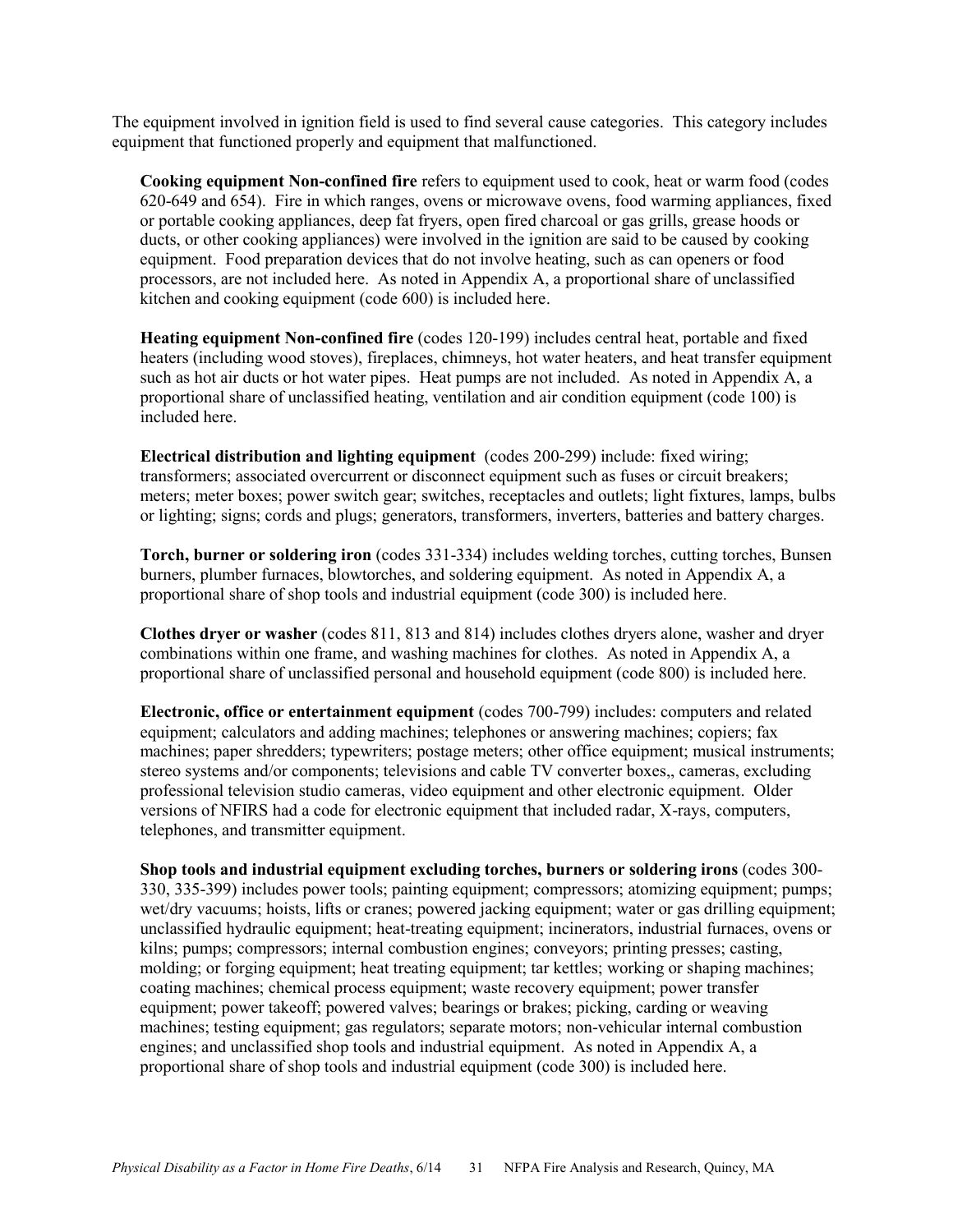**Medical equipment** (codes 410-419) includes: dental, medical or other powered bed, chair or wheelchair; dental equipment; dialysis equipment; medical monitoring and imaging equipment; oxygen administration equipment; radiological equipment; medical sterilizers, therapeutic equipment and unclassified medical equipment. As noted in Appendix A, a proportional share of commercial and medical equipment (code 400) is included here.

**Mobile property (vehicle)** describes fires in which some type of mobile property was involved in ignition, regardless of whether the mobile property itself burned (mobile property involved codes 2 and 3).

**Exposures** are fires that are caused by the spread of or from another fire. These were identified by factor contributing to ignition code 71. This code is automatically applied when the exposure number is greater than zero.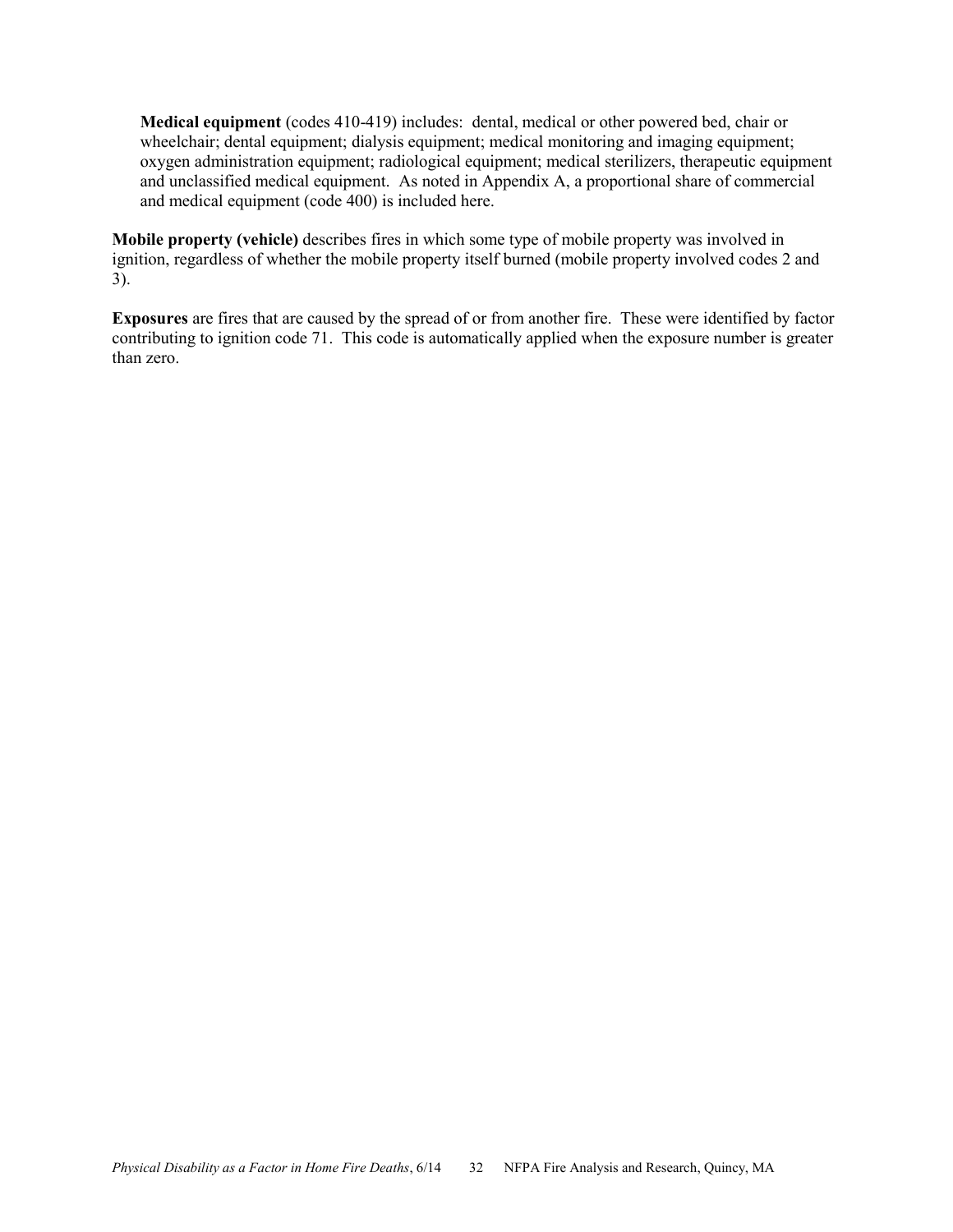# <span id="page-41-0"></span>Appendix C. Selected Published Incidents

The following are selected published incidents involving physical disabilities. Included are short articles from the "Firewatch" or "Bi-monthly" columns in *NFPA Journal* or it predecessor *Fire Journal* and incidents from either the large-loss fires report or catastrophic fires report. If available, investigation reports or NFPA Alert Bulletins are included and provide detailed information about the fires.

It is important to remember that this is anecdotal information. Anecdotes show what can happen; they are not a source to learn about what typically occurs.

NFPA's Fire Incident Data Organization (FIDO) identifies significant fires through a clipping service, the Internet and other sources. Additional information is obtained from the fire service and federal and state agencies. FIDO is the source for articles published in the "Firewatch" column of the *NFPA Journal* and many of the articles in this report.

# **Physical Disability: Bedridden**

## **Alternative Heating Source Sparks Fatal Fire, New Jersey**

A 64-year-old man and a bedridden 82-year-old woman were overcome by smoke in a fire that began in their home during a power outage caused by a snow storm.

The two-story, wood-frame, single-family home had smoke alarms on the first and second floors, but they did not operate. Nor were they properly located or sufficient for the house. There were no sprinklers.

A passerby discovered the fire and called 911 at 6:19 a.m. Firefighters arriving one minute later found flames coming from several rear windows on the first floor and police officers, who had arrived at the scene before the fire company, trying to force open the back door. Firefighters advanced a hose line through the front door, which had already been forced open by someone unknown, and eventually found the man in a bedroom on the second floor. They removed him from the house but, according to the fire department report, left the woman's body in place.

Fire investigators later determined that the fire started in a first-floor bedroom where the victims had set up a portable kerosene heater to keep them warm when the electric power went out.

The house, valued at \$300,000, and its contents, valued at \$150,000, were completely destroyed.

Kenneth J. Tremblay, 2013," Firewatch", *NFPA Journal*, January/February, 20-21.

## **Discarded Cigarette Ignites Deadly Fire, Missouri**

A bedridden 55-year-old man died in a fire that started when the 65-year-old woman who was taking care of him dropped a cigarette onto a chair in the living room, and the blaze spread throughout his home. The woman barely managed to escape with her life.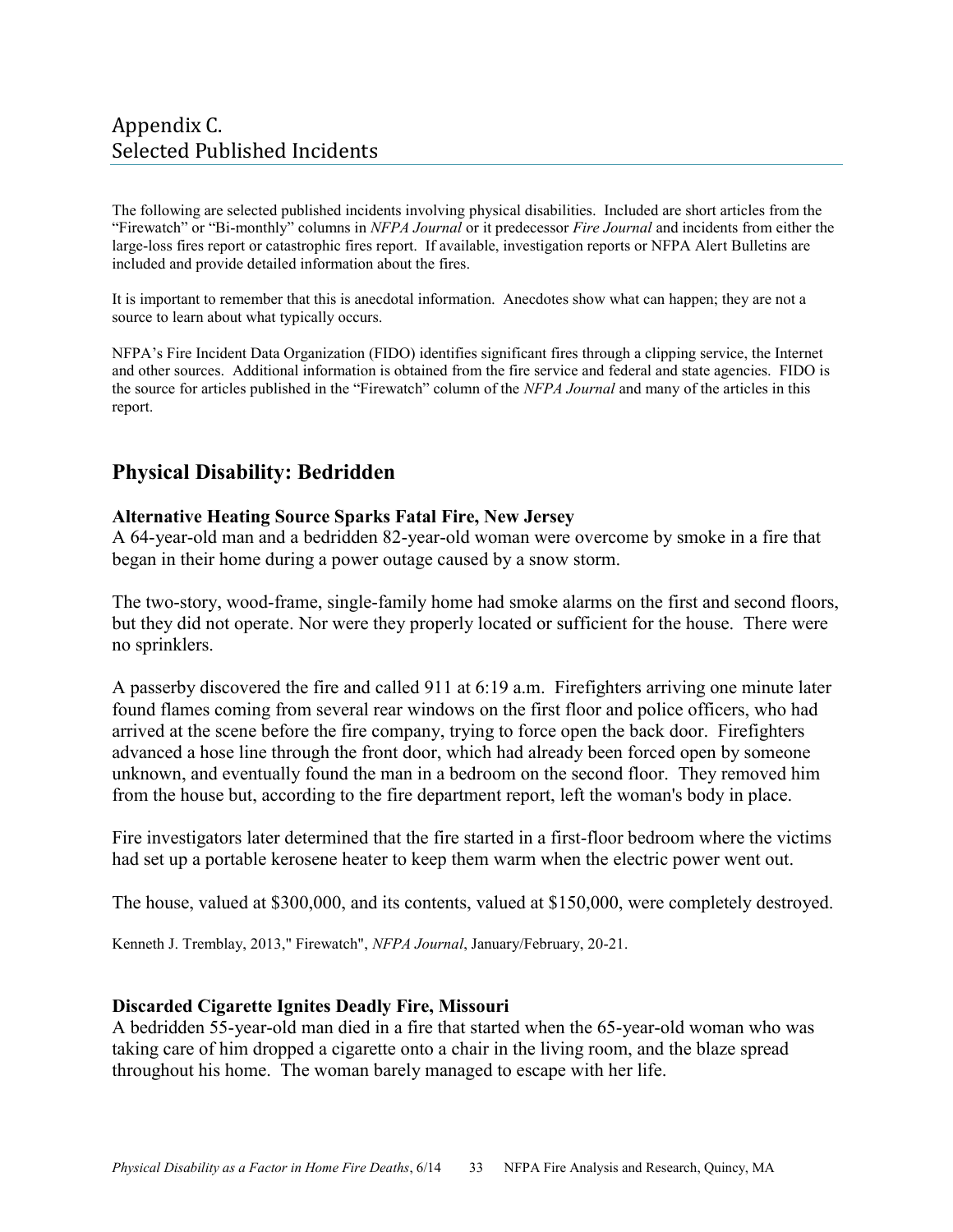The one-story, wood-frame, single-family house, which had brick-veneer exterior walls and a roof covered in asphalt shingles, had a hardwired smoke detector with battery backup. There were no sprinklers.

The woman had woken at 2:30 a.m. to feed her charge, who slept in a hospital bed in the living room, then sat in a chair next to him, smoking a cigarette. At some point, she fell asleep and dropped the cigarette on the chair. When she woke up, she went back to her bedroom and slept until she was roused by the smoke alarm. By that time, the fire was free-burning.

The woman tried to extinguish the blaze with a bucket of water, but the heat and smoke forced her to retreat to the bathroom. She escaped through the bathroom window with the help of a passerby, who called 911 from his cell phone at 6:55 a.m.

The fire department estimated that the fire had been burning for approximately 3 hours before it was detected.

The man died of smoke inhalation. The house, valued at \$120,000, sustained \$30,000 worth of damage. Its contents, valued at \$12,000, sustained \$10,000 in damage.

Ken Tremblay, 2010, "Firewatch", NFPA *Journal*, May/June, 36-37.

## **Dryer Fire Kills Two, North Carolina**

A fire that started in an electric dryer in the laundry room of a single-story, single-family house killed a bedridden 77-year-old woman and her 36-year-old granddaughter.

The wood-frame house, which measured 46 feet by 30 feet (14 meters by 9 meters), had smoke alarms in the hallway and the den, which operated as designed. There were no sprinklers in the dwelling.

The younger woman discovered the fire around 1:00 p.m. when she got out of the shower and smelled smoke. After discovering that the dryer was on fire, she called 911 and tried to get her grandmother out the house by dragging her across the floor and into the hallway. When fire conditions worsened, she covered her grandmother with her body to protect her. Firefighters entering the house found the two women in the hallway. The younger woman was pronounced dead at the scene. Her grandmother was still alive but died of her injuries hours later.

Investigators determined that the dryer's electric heating element ignited the clothes in the unit. The dryer vent was on the windward side of the house, and winds of 28 miles (45 kilometers) per hour, gusting up to 35 miles (56 kilometers) per hour, swept the fire through the house. A window the young woman broke while trying to escape was also on the windward side of the house.

The house, which was valued at \$100,000, and its contents, valued at \$50,000, were destroyed.

Kenneth J. Tremblay, 2008, "Firewatch," *NFPA Journal*, May/June, 26-28.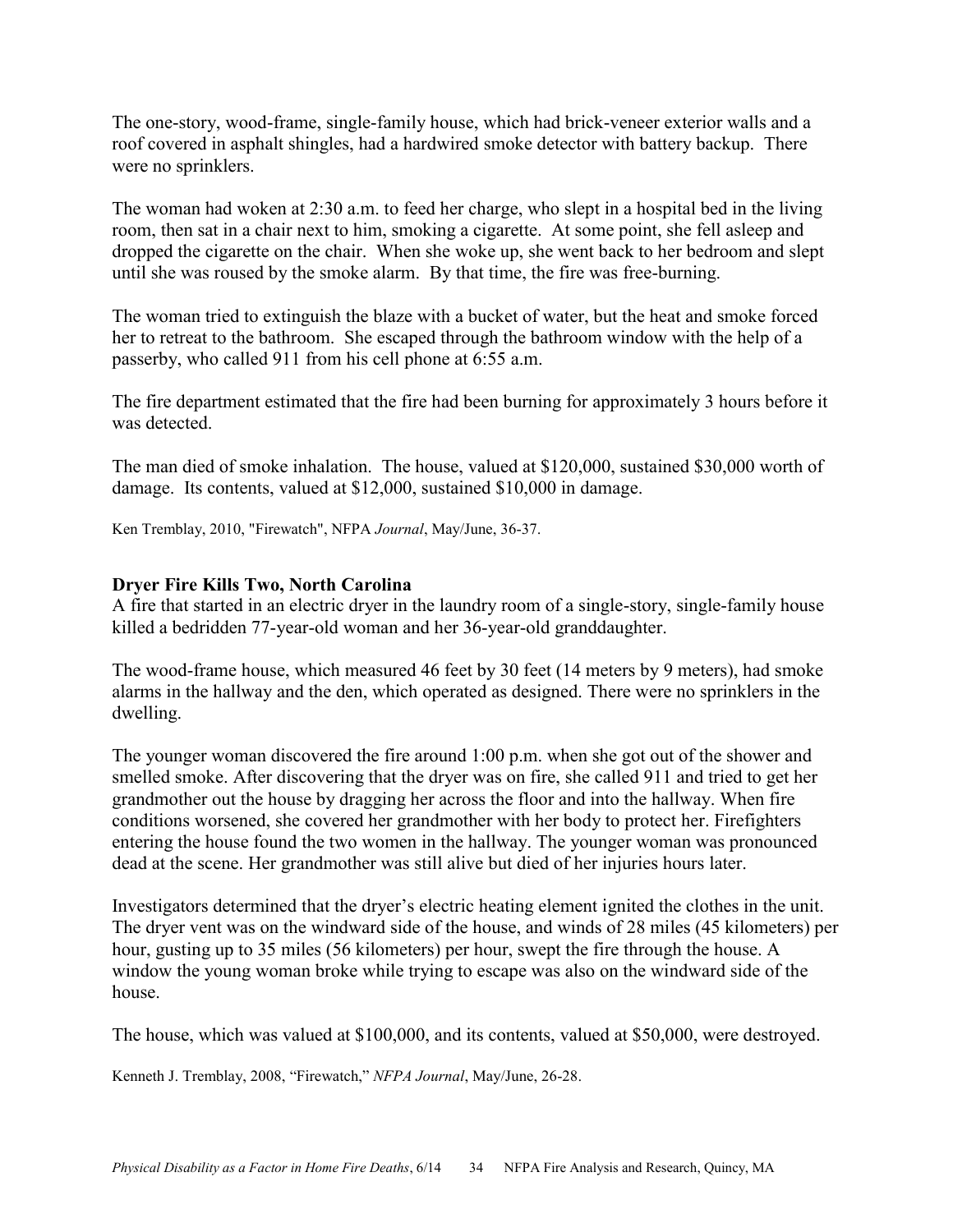# **Physical Disability: Wheelchair User**

## **Damaged Cord Starts Fatal Fire, North Carolina**

A 68-year-old woman who used a wheelchair was fatally injured in a fire that began when an electrical cord running under a carpet and a loveseat from her freezer to a receptacle outlet ignited the carpet.

The one-story, single-family, wood-frame house was 40 feet (12 meters) long and 24 feet (7 meters) wide. Although the fire department said that it had installed a smoke alarm for the woman just a month before the fire, the alarm could not be located during the subsequent investigation. The house had no sprinklers.

A neighbor called 911 to report the fire at 9:46 p.m., but confusion as to the exact address caused some delay. When firefighters arrived at the scene, they found smoke and flames coming from one of the doors and noted that the interior was heavily involved. Firefighters had to extinguish the fire before they could reach the victim, who was taken to the hospital where she succumbed to smoke inhalation.

Investigators determined that the electrical cord had been damaged over time, finally creating enough heat to ignite the carpet and other combustibles in the living room.

The fire did an estimated \$15,000 damage to the building, valued at \$30,000, and \$7,000 to its contents, valued at \$22,000.

Kenneth J. Tremblay, 2009, "Firewatch," *NFPA Journal*, July/August, 18-19.

## **House Fire Kills Woman, Louisiana**

A 33-year-old woman who used a wheelchair died as the result of a fire investigators believe was caused by improper electrical wiring. Her single-story, wood-frame house, which was 41 feet (12 meters) long and 25 feet (8 meters) wide, had no smoke alarms or sprinklers.

A neighbor discovered the fire and called 911 to report it at roughly 3:25 a.m. He then pushed in a window air conditioner and rescued a nine-year-old girl. Another window was blocked by a headboard. Firefighters arrived four minutes later and found the woman during their suppression operations. They transported her and the child to the hospital, where she died of smoke inhalation. The fire was declared under control about 90 minutes later.

Investigators determined that improper wiring in a receptacle outlet in the living room overheated and ignited nearby combustibles. The fire then spread throughout the house.

Damage to the home, valued at \$55,000, was estimated at \$35,000. Its contents, which were valued at \$15,000, were destroyed.

Kenneth J. Tremblay, 2009, "Firewatch," *NFPA Journal*, July/August, 20.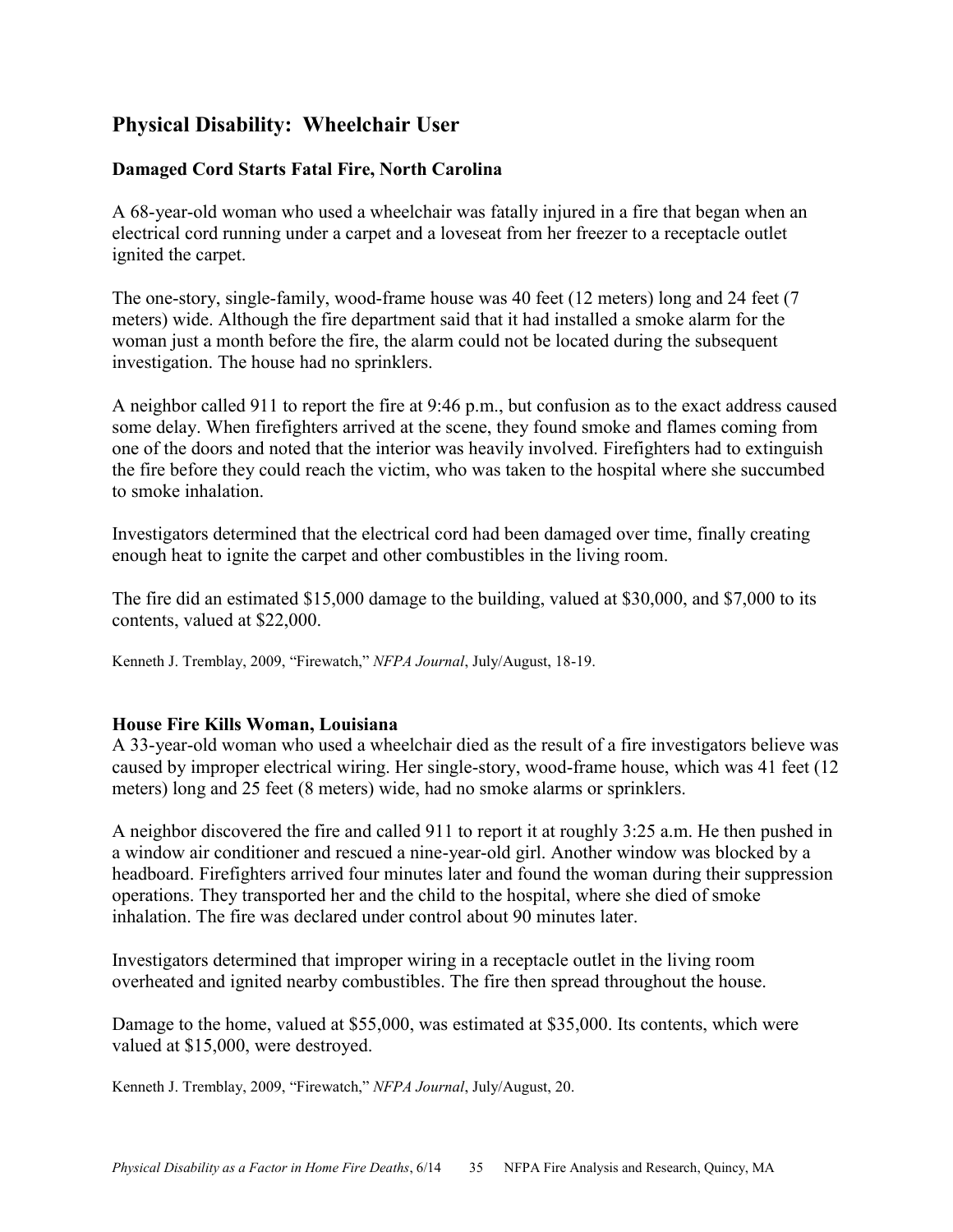## **Smoking on Oxygen Causes Deadly Fire, Colorado**

A 72-year-old woman who often smoked, even though she was on a home-assisted oxygen breathing apparatus, died in her home in an early-morning fire caused by her smoking materials.

The ranch-style, wood-frame house, which was 30 feet (9 meters) long and 28 feet (8 meters) wide, had exterior brick walls and an asphalt roof. It had neither smoke alarms nor sprinklers. The single-family home was occupied by the victim and two other adults.

One of the occupants awoke to the fire and called 911 at 4:12 a.m. Arriving police officers tried to enter through the front door, but they were driven back by high concentrations of heat and smoke.

However, one officer was able to remove a number of oxygen cylinders stored near the doorway, while others helped two occupants get out of the house through a front bedroom window. The fire quickly filled the living room window and the front door.

Fire crews arrived within five minutes of alarm and found heavy flames coming from the front and rear of the building. Just as an engine company was preparing to enter the front door with a hose line, they saw a white flash, heard a "whoosh" sound, and were driven back. A firefighter who fell on the ice while stepping away from the house injured his knee. Meanwhile, knocking down the blaze as they went through the house, the interior fire crew found the body of the 72 year-old woman, who had obvious burn injuries.

Investigators discovered that the fire started in the living room where the victim often slept and where they found an oxygen concentrator, a lift chair, a wheel chair, and other items the victim used. They determined that a cigarette ignited her upholstered chair and that the fire spread from the living room to the kitchen and bedrooms.

The woman, who was terminally ill, often smoked in the living room and had occasional episodes of unconsciousness during which she dropped her cigarette on the furniture, resulting in burn marks. She normally lit her first cigarette of the day around 4:00 a.m., which is consistent with the fire's time frame.

As the victim often watched television with the volume turned up, the other two occupants slept with their doors closed, a barrier that provided enough time for their rescue.

The home, valued at \$140,000, and its contents, valued at \$20,000, sustained damages estimated at \$70,000 and \$16,000, respectively.

Kenneth J. Tremblay, 2008, "Firewatch," *NFPA Journal*, March/April, 27-28.

#### **Disabled Woman Dies from Fire Injuries, Mississippi**

A fire that was extinguished with less than 500 gallons (1,892 liters) of water created enough smoke and heat to kill a disabled woman.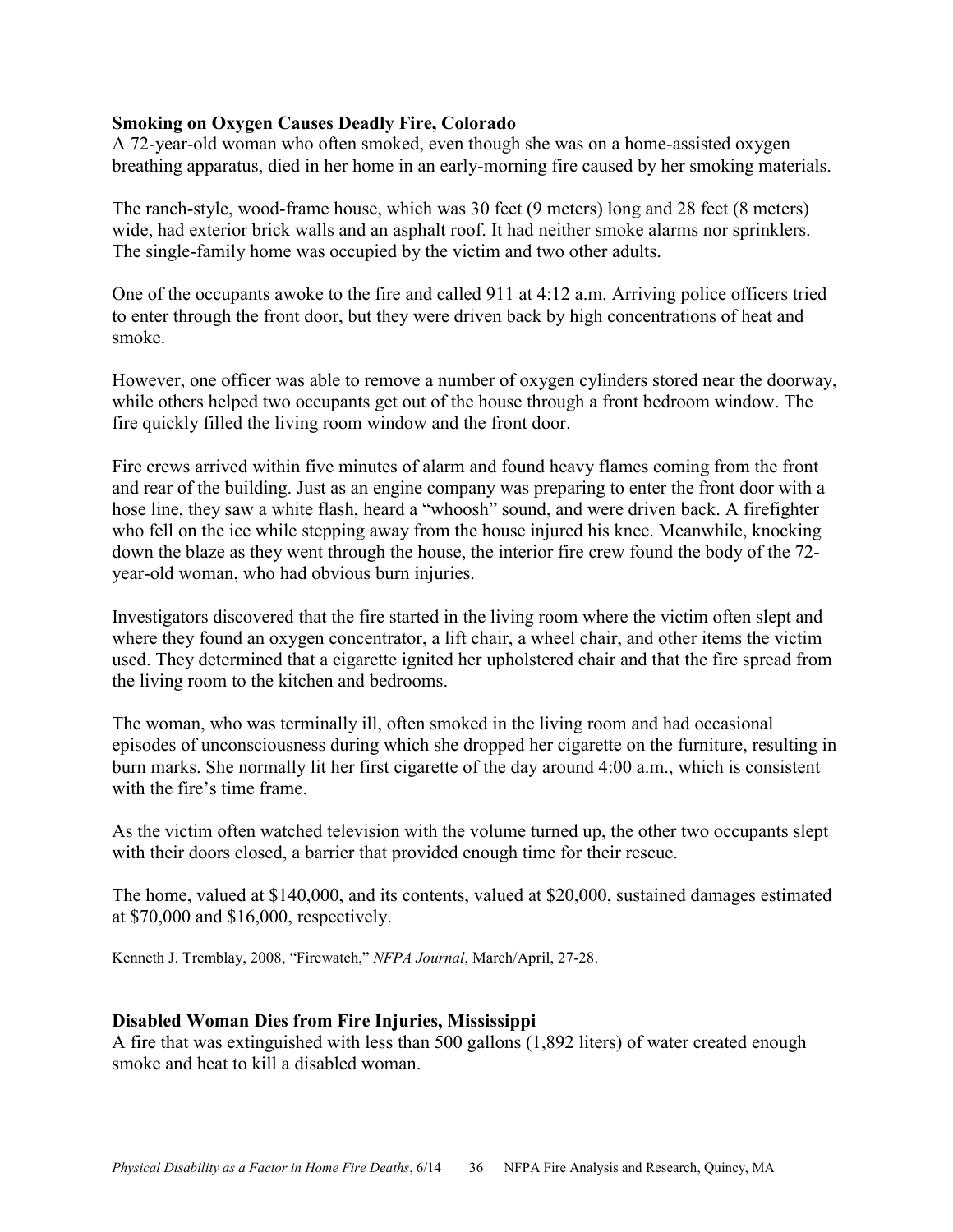The single-story home was constructed of wood framing with an asphalt roof and a brick exterior wall. The home was 35 feet (10 meters) long and 40 feet (12 meters) wide and lacked smoke alarms and sprinklers. A portable, window-style air conditioning unit operating in a dining room arced from the electrical plug, which ignited the wooden baseboard. Flames spread to a nearby table, newspapers, and other combustibles within the room.

While transferring from the bed to the wheelchair, the victim landed on the floor. She called 911 to report the fire and to tell them she was trapped.

Firefighters responded with four engine companies at 8:39 p.m. and found heavy smoke coming from the house. Fire was visible in the front windows. Using a 1-3/4-inch hose line, a hose team advanced into the home and moved to the right after entering toward the dining room. Another crew entered and turned left toward the bedroom areas in search of the occupant.

The fire department was knowledgeable of the home, as they had assisted the woman in the past. Firefighters found the victim's bedroom and tried to open the door but found it blocked. Using a second door, firefighters found the victim on the floor. The fire was quickly extinguished with significant heat damage throughout the dwelling.

The victim was treated on scene and transported to the hospital for stabilization and eventually taken to a trauma hospital, but her injuries were so severe she died about a week later. Investigators determined that the fire started when an aftermarket electrical plug was attached to the end of the cord powering the air conditioner. This connection arced and started the fire. Heat from the fire melted plastic ceiling tiles in the victim's bedroom as they dripped to the floor.

The home, valued at \$50,000 with contents of \$10,000, suffered building losses of \$20,000 and contents losses of \$7,000. There were no firefighter injuries.

Kenneth J. Tremblay, 2007, "Firewatch," *NFPA Journal*, September/October 29-30.

# **Physical Disability: Walker User**

## **Unattended Cooking Fire Kills Elderly Man, Virginia**

A 92-year-old man, who was unable to walk without the assistance of a walker, died of burns when this clothes ignited as he tried to turn off an electric burner on the stove in his apartment after a pan of cooking oil caught fire.

The 14-story, 203-unit, steel-frame apartment building had concrete floors and walls. Each unit had local smoke alarms, and a fire detection system protected all the common areas. There were no sprinklers.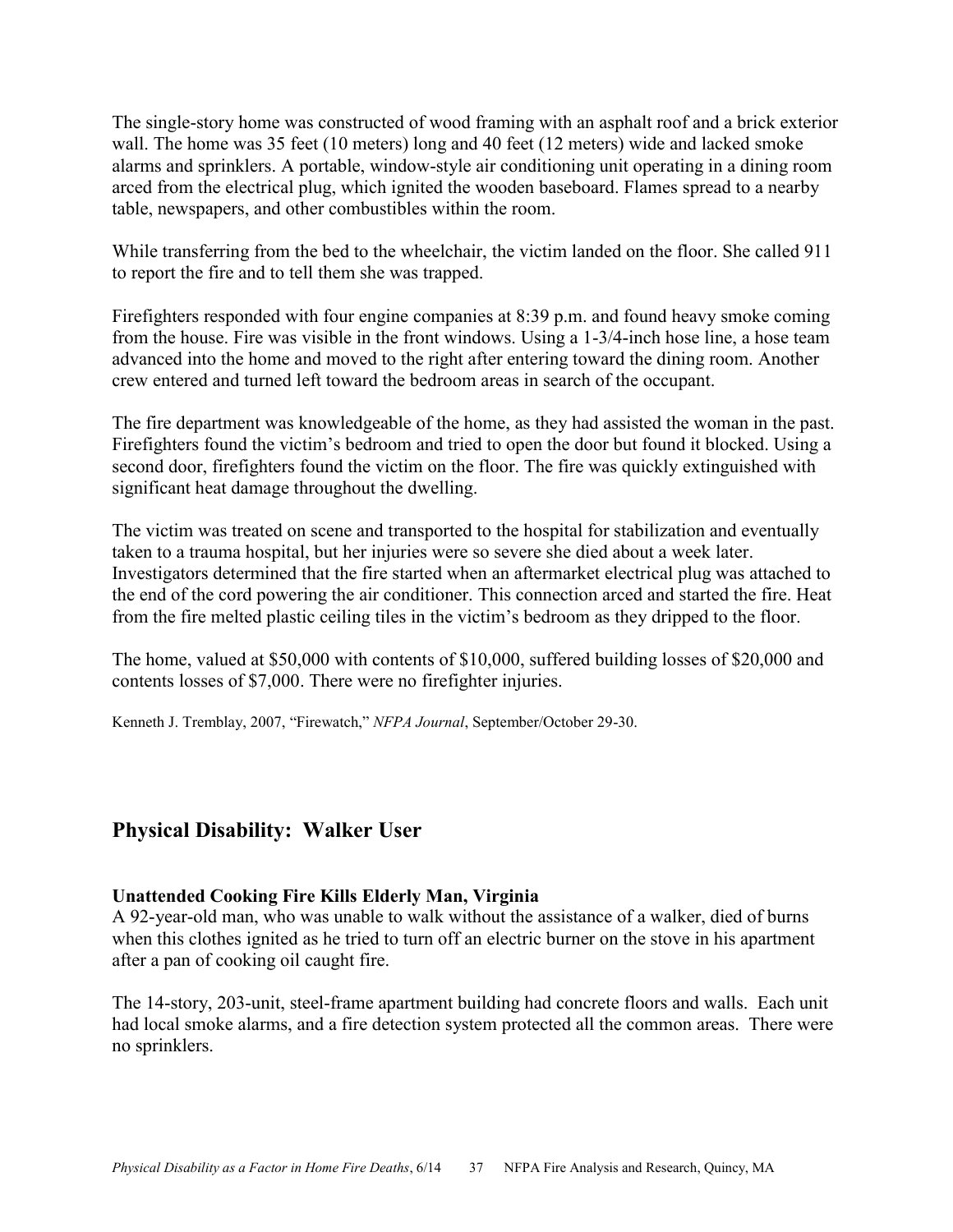The fire began when the man overheated the oil he had put in a pan to fry a steak. When he saw the flames, he reached for the controls at the rear of the range to shut off the stove burner, and in the process, ignited his clothes. He used water from the sink and another pan to control the flames, then removed his clothes and made his way to the foyer, where a neighbor heard him calling for help and called 911.

The victim was conscious and alert upon arrival at the hospital, but he later died. There were no structural damages to the victim's unit. Damage to its contents, valued at \$100,000, was estimated at \$2,000.

Kenneth J. Tremblay, 2014," Firewatch", *NFPA Journal*, January/February 31-32.

## **Using Accelerants with Wood Stove Leads to Deadly Fire, Wisconsin**

An 87-year-old man died of smoke inhalation in a fire that engulfed his home before a neighbor noticed it and called the fire department at 8:29 p.m.

The two-story, wood-frame house was 40 feet (12 meters) long and 24 feet (7 meters) wide. It had no smoke alarms or sprinklers.

Responding firefighters extinguished the fire and found the body of the victim, who used a walker, between a wood-burning stove in the kitchen and the nearest exit.

Investigators determined that the blaze started near the stove, next to which they found a container of diesel fuel or a similar liquid.

They learned that the victim had a history of using accelerants to start fires in the stove.

The house, which was valued at \$39,000, and its contents, valued at \$21,000, were destroyed.

Kenneth J. Tremblay, 2013," Firewatch", *NFPA Journal*, May/June 26-27.

## **Woman Dies in Fire Involving Medical Oxygen, Missouri**

Despite the help of a neighbor, a 73-year-old woman who had recently returned home after surgery and used medical oxygen died in a fire in her single-family home. She and her husband, who managed to escape, both had difficulty walking. She used a walker, and he used an electric scooter.

The two-story, wood-frame house, which was 66 feet (20 meters) long and 30 feet (9 meters) wide, had smoke alarms, but they were not operational. There were no sprinklers.

The fire was reported by a neighbor, who had gone to his kitchen to get a drink of water and noticed smoke and flames coming from the victims' front door. After calling 911 at 12:15 a.m., he ran over and found the woman's husband sitting on a lawn chair behind the home. When he asked him where his wife was, he said that she was still inside.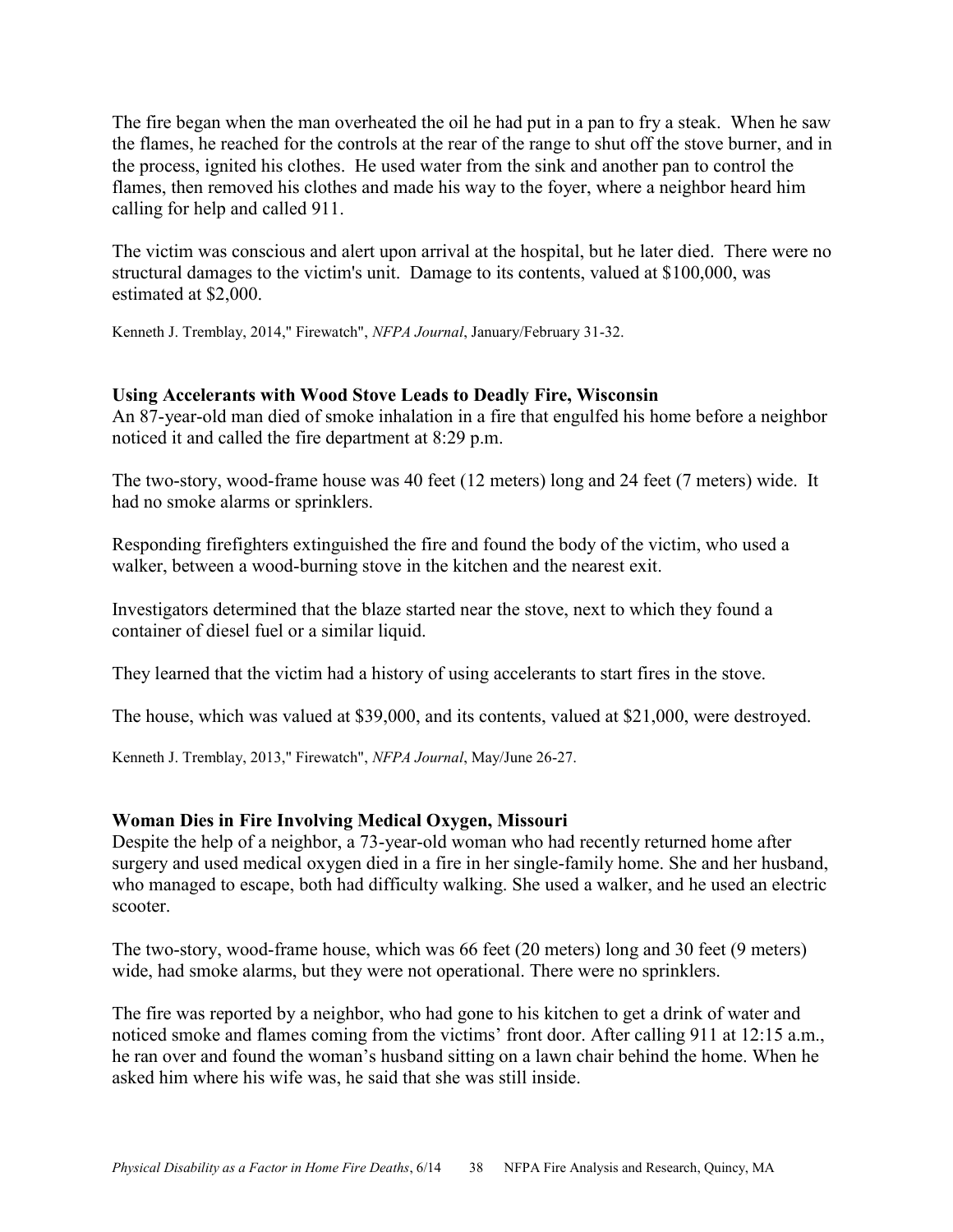The neighbor entered the house, got to his knees because of the intense heat and smoke, and called out to the woman. She answered and told him she was in a living room chair. He crawled through the living room until he found her and dragged her along the floor and out the door.

Arriving firefighters found flames enveloping the entire front door, and a captain advised that the structure was fully involved. The engine and ladder crews worked together to deploy hose lines to knock down the fire and enter the house, while additional companies arrived to help the two occupants, first moving them farther away from the burning home. Although neither initially reported any problems, the woman said she had difficulty breathing and was taken to the hospital. While en route, she told the EMS crew that she had lit a cigarette while using medical oxygen and had seen a flash.

Her husband told the fire investigators that the oxygen concentrator, which was found at the point of fire origin, was plugged in at the time of the blaze. The investigators determined that the fire was caused by smoking while using medical oxygen, which intensified the fire.

The fire did \$70,000 worth of damage to the house, which was valued at \$140,000. Its contents, valued at \$90,000, also sustained an estimated \$70,000 in damage.

Kenneth J. Tremblay, 2012, "Firewatch," *NFPA Journal,* September/October 28.

## **Extension Cord Blamed for Fire that Kills Two, Indiana**

A 74-year-old woman died in their home when a small-gauge electrical extension cord powering a window mounted air conditioner overheated and ignited the living room's combustible contents.

The one-story, single-family, wood-frame house, which was 40 feet (12 meters) long and 24 feet (7 meters) wide, had no sprinklers. Firefighters found the only smoke alarms in the house on a kitchen counter without working batteries.

A passerby discovered the fire and contacted 911 at 1:53 a.m. The responding firefighters quickly extinguished the blaze and found the bodies of the two victims, each of whom used a walker, in the living room and in the hallway that led to the bedrooms.

Investigators discovered that electrical extension cords had been used to power appliances throughout the house. They noted that the cord to the air conditioner had been covered with combustibles.

In addition, the victims were hoarders, and the house contained so much material that virtually the only way to get from room to room was to follow paths through the clutter. The family of the victims had tried repeatedly but without success to encourage the couple to clean the house or move to an assisted-living facility.

The fire report suggests that the hoarding played a role in the fire's early growth, but that the couple's disabilities were more important than the restricted egress paths in explaining their inability to rescue themselves.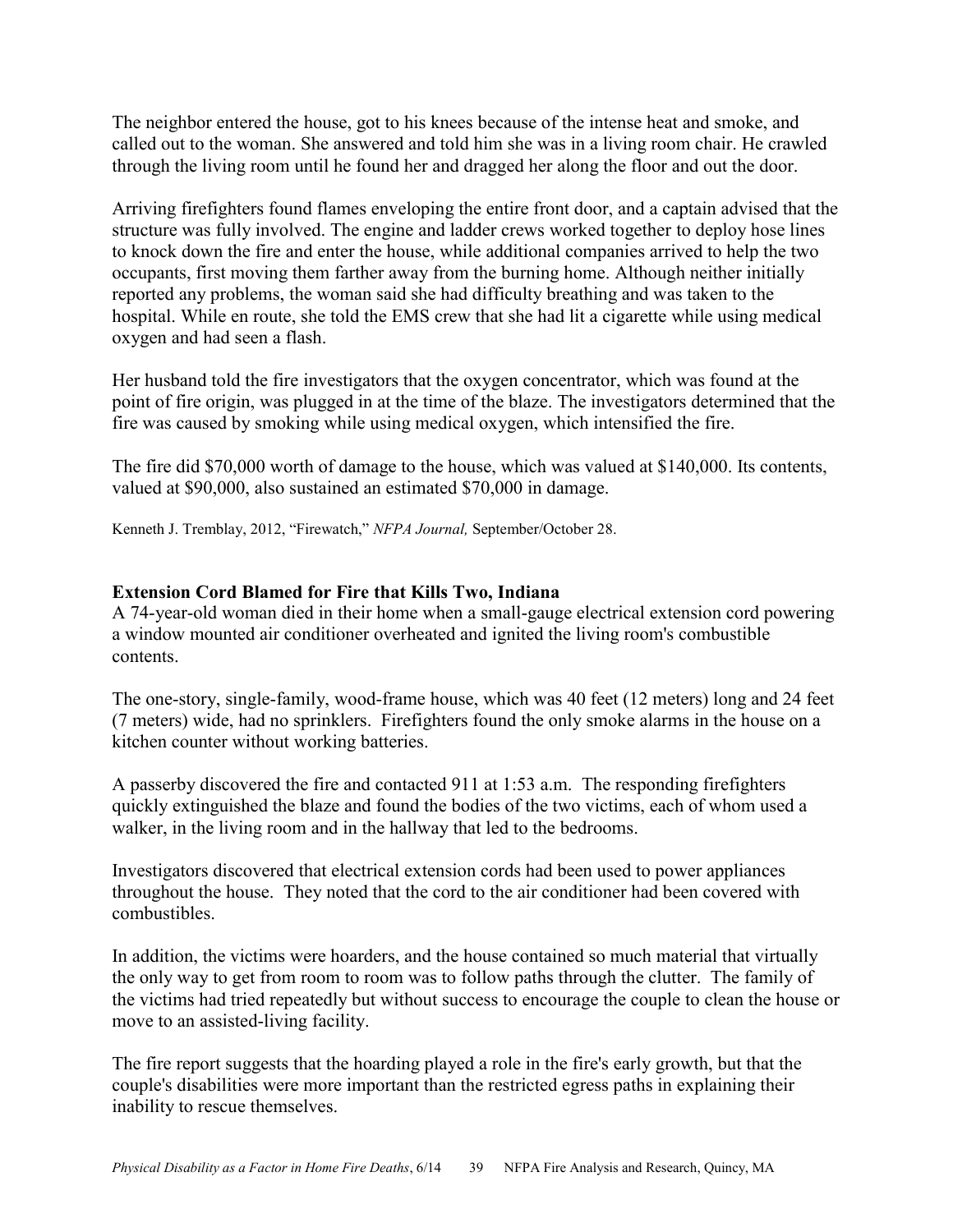The house, valued at \$70,000, sustained an estimated \$40,000 in damage. Its contents, valued at \$30,000, sustained \$15,000 in damage.

Kenneth J. Tremblay, 2012, "Firewatch" *NFPA Journal*, July/August, 20-21.

## **Two Dead in House Fire, Texas**

A fire in a single-family home that started on a front porch that had been enclosed to make a room flashed over and spread through the structure, killing a 52-year-old man and a 49-year-old woman. The man had back problems that reduced his mobility, and the woman sometimes used a walker. Both victims were intoxicated.

The single-story, wood-frame house was 30 feet (9 meters) long by 35 feet (11 meters) wide. It had two bedrooms, a bathroom, a kitchen, a living room, and the porch that had been enclosed to add another room. There were no smoke alarms or sprinklers.

A visitor to the house next door saw the fire through the windows as he approached and ran around the burning house banging on windows. He noticed that the back door was open, but he was unable to see inside.

Responding to an 8 p.m. call, firefighters arrived to find smoke and flames coming from the windows on two sides of the house. They advanced a 2-inch (5-centimeter) hose line through the front door, knocked down the heavy fire on the porch, and went into the house, where they found the first victim between the front room and the living room. They discovered the other victim in the kitchen during their secondary search.

Investigators determined that the fire started in the enclosed porch in an entertainment cabinet containing a television, VCR, and other electronic equipment. It was most likely the result of some type of electrical problem in one of the components. The fire heavily damaged the addition and the front of the house before it spread through an open door to the main body of the house.

The house, which was valued at \$62,000, and its contents, valued at \$22,000, were destroyed. Alcohol intoxication was a contributing factor in the couple's deaths.

Kenneth J. Tremblay, 2011, "Firewatch" *NFPA Journal*, March/April, 25-26.

## **Smoking Material Starts Fatal Fire, South Carolina**

A 56-year-old woman with mobility and cognitive limitations died of burns and smoke inhalation when her clothes ignited as she tried to escape a fire in her unsprinklered single-family home.

The single-story, wood-frame house was 36 feet (11 meters) long and 24 feet (7 meters) wide. There was a smoke alarm in the living room, but investigators could not determine whether it operated.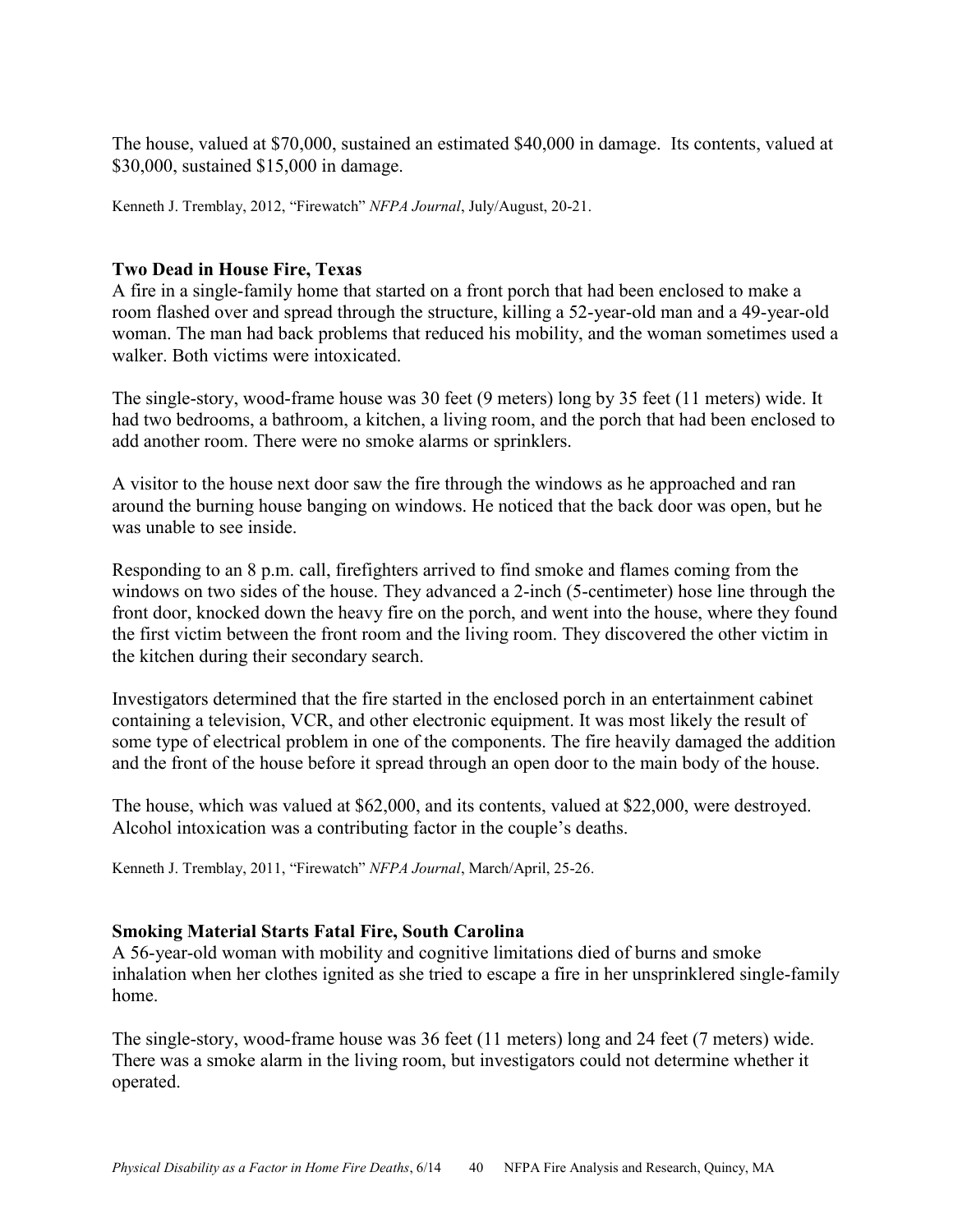The victim had a habit of dropping cigarettes in her house, and investigators believe that she dropped one into a wicker trash basket in a hallway, where the heat from the cigarette ignited the trash. To escape from her bedroom, the woman had to pass the burning trash basket in a narrow hallway and did so without her walker, which she often refused to use. Investigators concluded that her awkward movements near the fire caused her clothes to ignite. She moved and additional 5 feet (1.5 meters) before she fell and died. The fire, which burned itself out, went unnoticed until a family member returned to the home and found the victim's body.

The home, valued at \$80,000, and its contents, valued at \$15,000, sustained a loss of less than \$500.

Ken Tremblay, 2010, "Firewatch," NFPA Journal, July/August, 24.

#### **Smoking, Medical Oxygen Result in Fire Death, Kansas**

A 64-year-old man died in a fire that began when he dropped a cigarette on the sofa in the living room of his apartment. The man was using oxygen at the time, and the fire intensified as it spread along the tubing.

The one-bedroom apartment was located in a single-story, unsprinklered, wood-frame duplex with a wooden truss roof covered by asphalt shingles. It had smoke alarm but its operation was not reported.

The victim's next door neighbors called 911 at 8:24 p.m. when they returned home to find his windows blackened by smoke. By the time firefighters arrived, the fire was coming from the roof.

Crews entered the apartment and discovered the victim, who had a history of smoking and drinking heavily, in the living room. As they pulled him from the dwelling and began CPR, another team entered the building and extinguished the fire.

Investigators believe careless smoking cause the fire, which damaged the living room, hallway, and the bedroom where the oxygen concentrator was located. Three cylinders of oxygen were found in the room, but they were not involved in ignition.

The home sustained \$15,000 in damage. The victim, who used a walker, died of severe burns and smoke inhalation.

Ken Tremblay, 2009, "Firewatch," *NFPA Journal,* November/December, 21-22.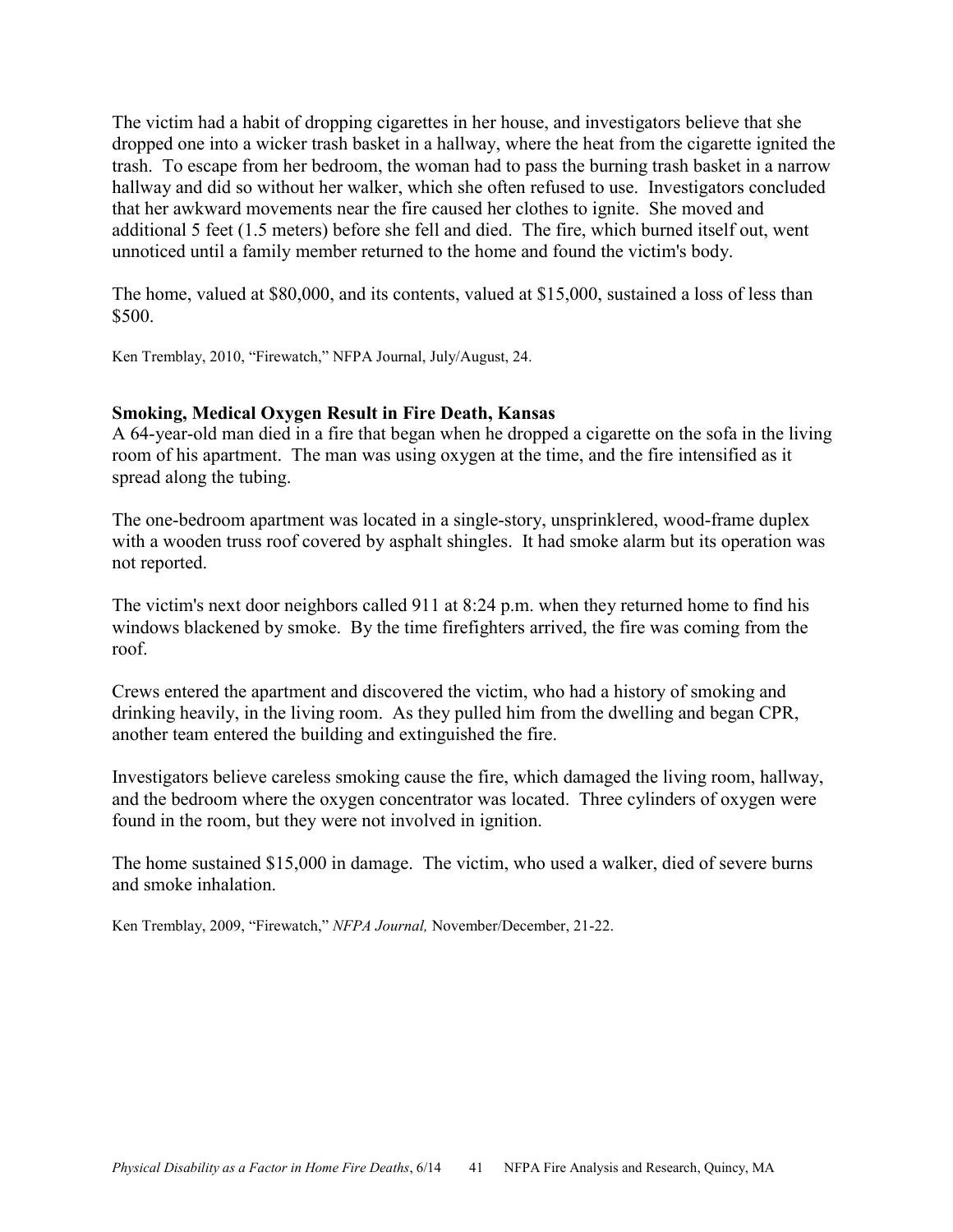# **Sensory Disability: Deaf or Hearing Impairment**

## **Smoke Kills 100-year-old Woman, Nebraska**

A 100-year-old woman with a hearing impairment died in a fire that started in her single-family home's heating system and spread until it was detected by a neighbor. The woman did not have her hearing aids in place, and investigators believe the smoke alarm was not loud enough to alert her to the fire without them.

The unsprinklered, single-story, wood-frame house was 60 feet (18 meters) long by 30 feet (9 meters) wide. Its smoke alarm was located in the hallway near the bedrooms.

Investigators determined that the fire began in a basement furnace. It was an older model that required the operation of certain valves, and the investigators think the woman was unsure what position the valves should be in. When the furnace operated with the return line shut off, it malfunctioned and started the fire, which was not detected until smoke reached the upper level.

The house, valued at \$100,000, and its contents, also valued at \$100,000, were destroyed.

Kenneth J. Tremblay, 2008, "Firewatch," *NFPA Journal*, September/October, 29.

## **Fire Kills Family in New Home, Idaho**

An early morning fire that started in a bedroom in a one-story manufactured home killed an 8 year-old girl, a 38-year-old man, and a 19-year-old woman the day they moved into their home. The man and the woman, who was eight months pregnant, were deaf, and the home had no smoke alarms for the hearing impaired.

A passerby called 911 at 2:30 a.m. to report fire coming from a window of the unsprinklered home, and responding firefighters found smoke and flames coming from the front-left corner of the dwelling.

They advanced a hose line to the front door, forced the door, and entered the home in search of three occupants reportedly still inside. They located all three and took them outside for medical treatment, but the victims died of smoke inhalation. An emergency Cesarean section on the mother failed to save the baby.

The home, valued at \$10,000, and its contents, which were valued at \$5,000, were destroyed.

Kenneth J. Tremblay, 2008, "Firewatch," NFPA *Journal*, July/August 22.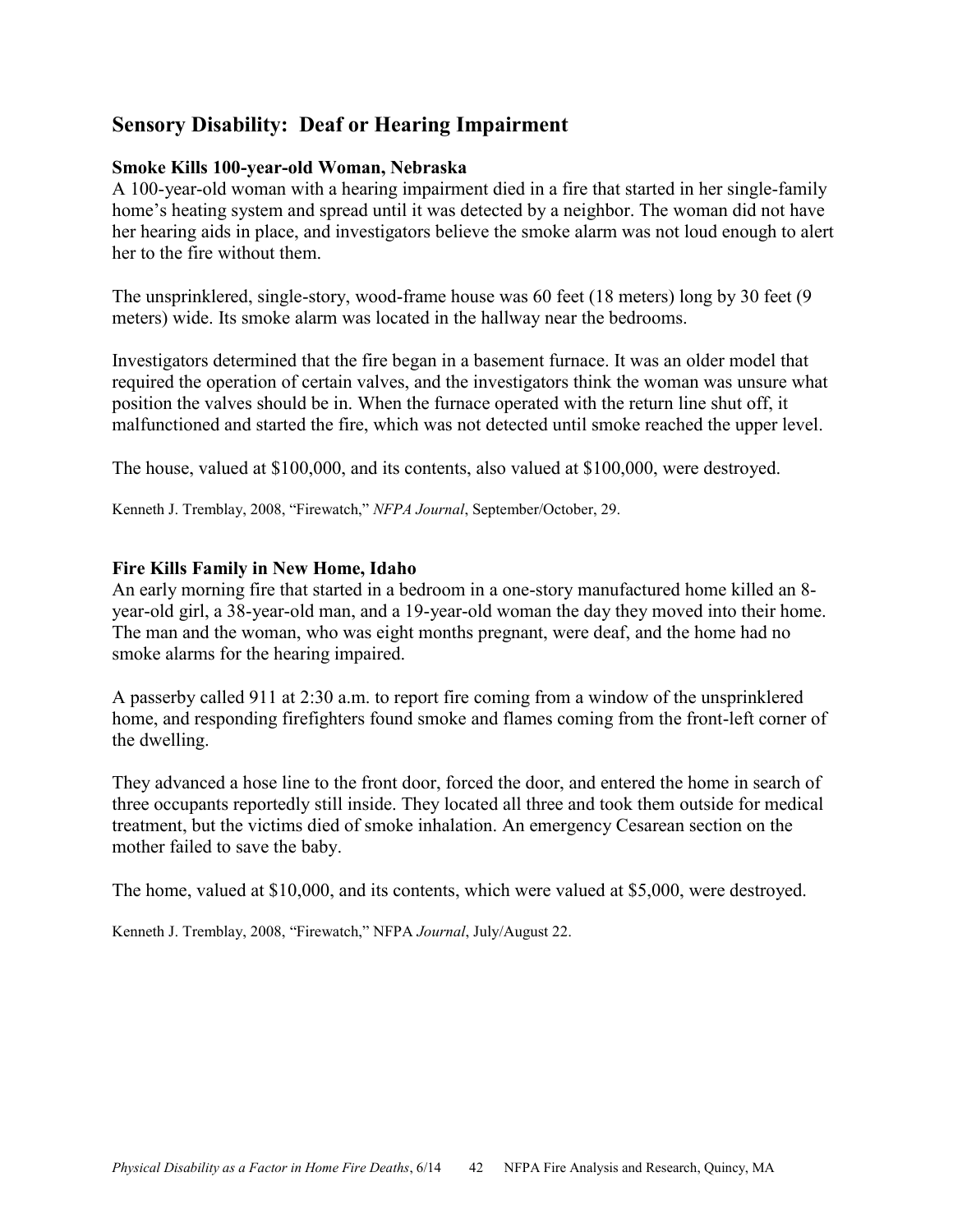# **Sensory Disability: Visual impairment**

## **Overloaded Power Strip Starts Fatal Fire, California**

A 55-year-old man who had several disabilities, including blindness, died of exposure to heat and smoke in a fire that started in the bedroom where he was sleeping.

The man lived alone in a 900-square-foot (84-square-meter), single-story, wood-frame house. The house was equipped with a battery-operated smoke alarm, but the battery was reported to have been removed on the evening of the fire, when smoke from cooking set it off. The house had no fire sprinklers.

A neighbor heard banging and other activity about an hour before the fire was reported. This was not uncommon, but when it continued, the neighbor investigated, saw the fire, and called 911 around 4 a.m.

Investigators determined that several electrical appliances with large-diameter power cords were plugged into a power strip that was covered by clothes and books. The overloaded strip eventually generated enough heat to ignite the items covering it, and the fire spread to other combustibles in the room. A home oxygen generator and a spare oxygen bottle became involved and contributed to the fire's intensity.

The house and its contents, valued at \$100,000 and \$40,000, respectively, were destroyed. In addition to the victim's disabilities, blood tests revealed that he was both intoxicated and had both legal and illicit drugs in his blood stream when he died.

Kenneth J. Tremblay, 2012, "Firewatch," *NFPA Journal,* March/April, 14.

## **Medical Oxygen Contributes to Fatal Apartment Fire, Washington**

An 80-year-old blind woman who was using home oxygen died in a fire that began when a heated towel she had in her lap ignited combustibles on or near the couch on which she was sitting.

The fire occurred in a fourth-floor unit of a six-story apartment building in which roughly 150 low-income older adults lived. The structure was of fire-resistive construction, with block walls and cement floors and ceilings. The building had a new wing and an old wing, which resulted in variations in fire detection and suppression systems. The old wing, in which the fire occurred, did not have sprinklers. The alarm system was being upgraded, but only single-station smoke alarms and pull stations were present at the time of the fire.

The smoke alarm alerted nearby residents, and the fire department was notified by pull stations and a 911 call shortly after 6 p.m. When a caregiver arrived at the apartment of origin, she heard the woman cry. She opened the door, crawled into the burning apartment, pulled the woman out, and took her to a neighbor's unit.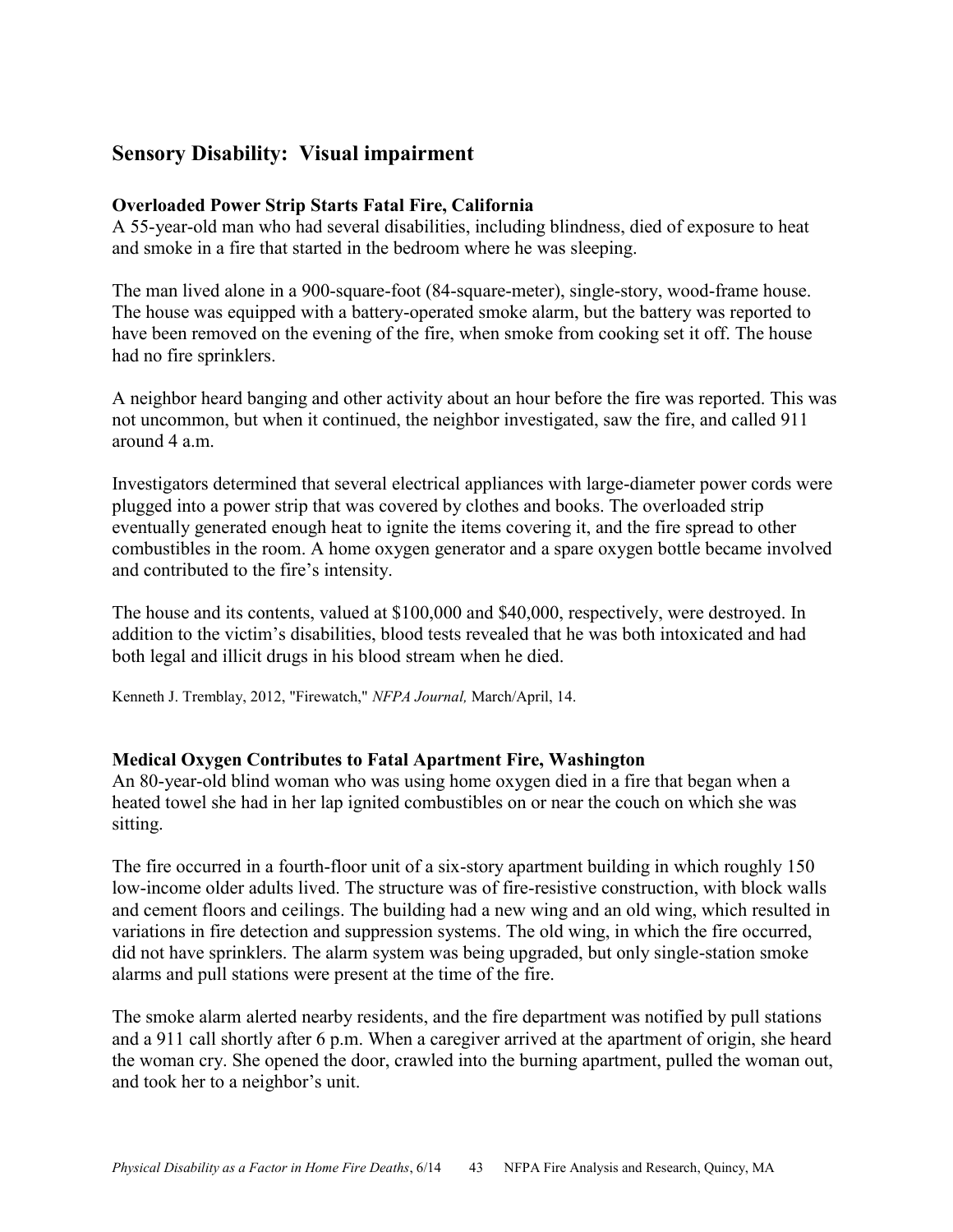By the time firefighters arrived, smoke and flames were venting out a window. Crews raised an aerial ladder and used a ladder pipe to knock down the blaze before advancing hose lines to the fourth floor and completing extinguishment. The fire was confined to the unit of origin, but smoke affected portions of the fourth, fifth, and sixth floors. The fourth-floor hallway suffered heavy smoke and heat damage, but smoke damage to the fourth-floor units whose doors were closed was minor.

The woman, who suffered from burns and smoke inhalation, died of her injuries, but she lived long enough to tell investigators how the fire started. She had put a towel in her new microwave oven to warm it, removed the towel, and unfolded it. As it was being unfolded, she said, the overheated towel began burning. Investigators determined that oxygen flowing from an oxygen generator that was filling a nasal cannula on the living room floor was a contributing factor.

During the fire, six other residents of the building suffered smoke inhalation or stress-related injuries. An 88-year-old woman who had left the hospital without being treated died of a heart condition the following day.

The building, valued at \$8 million, sustained damage estimated at \$323,000. Its contents, valued at \$1 million, sustained a \$15,000 loss.

Kenneth J. Tremblay, 2011, "Firewatch" *NFPA Journal*, March/April, 24-25.

## **Disabled Woman Dies in Cooking Fire, Pennsylvania**

A 73-year-old woman who was blind and used a wheelchair died of burns she suffered when she dropped a foil-and-paper-wrapped sandwich that had caught fire in her microwave onto her lap.

The four-story, steel-frame masonry apartment building, which was 100 feet (30 meters) long and 75 feet (23 meters) wide, had a fire suppression system and a fire detection system that alerted the occupants and the fire department at 5:52 p.m. Responding firefighters discovered that the fire was so small it had extinguished itself before the sprinklers could operate.

Investigators believe that the woman put the sandwich in the microwave, not realizing that it was wrapped in aluminum foil under the paper. When she turned the microwave on, the foil arced and ignited the paper covering the sandwich. After retrieving the burning sandwich from the microwave, the woman dropped it in her lap, where it ignited her clothing. The fire enveloped the victim, but did not spread any further.

Damage to the building and its contents was estimated at \$25,000. Two other building occupants, ages 86 and 63, suffered smoke inhalation.

Kenneth J. Tremblay, 2010, "Firewatch," *NFPA Journal*, January/February, 24-25.